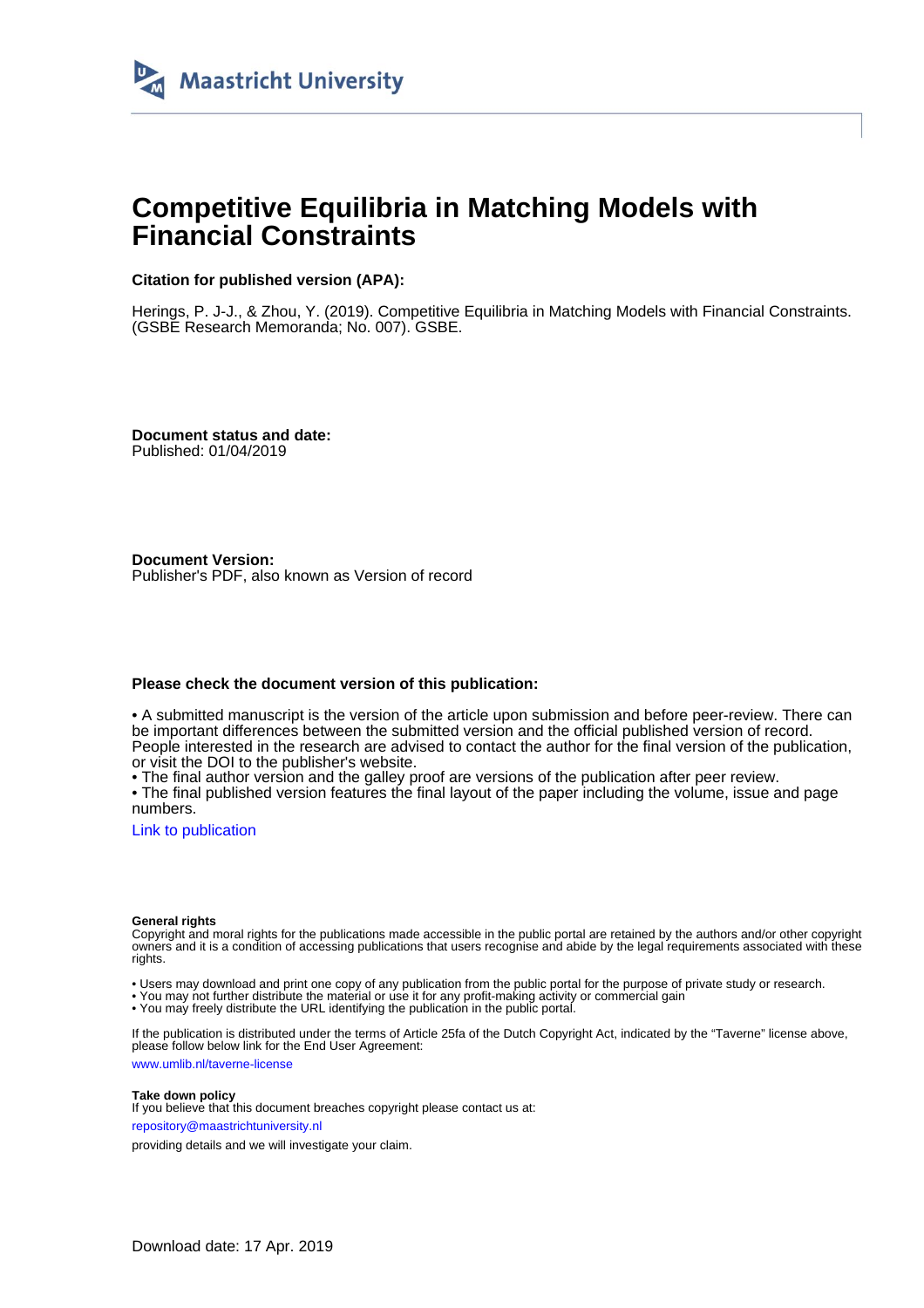

P. Jean-Jacques Herings, Yu Zhou

**Competitive Equilibria in Matching Models with Financial Constraints**

RM/19/007

# **GSBE**

Maastricht University School of Business and Economics Graduate School of Business and Economics

P.O Box 616 NL- 6200 MD Maastricht The Netherlands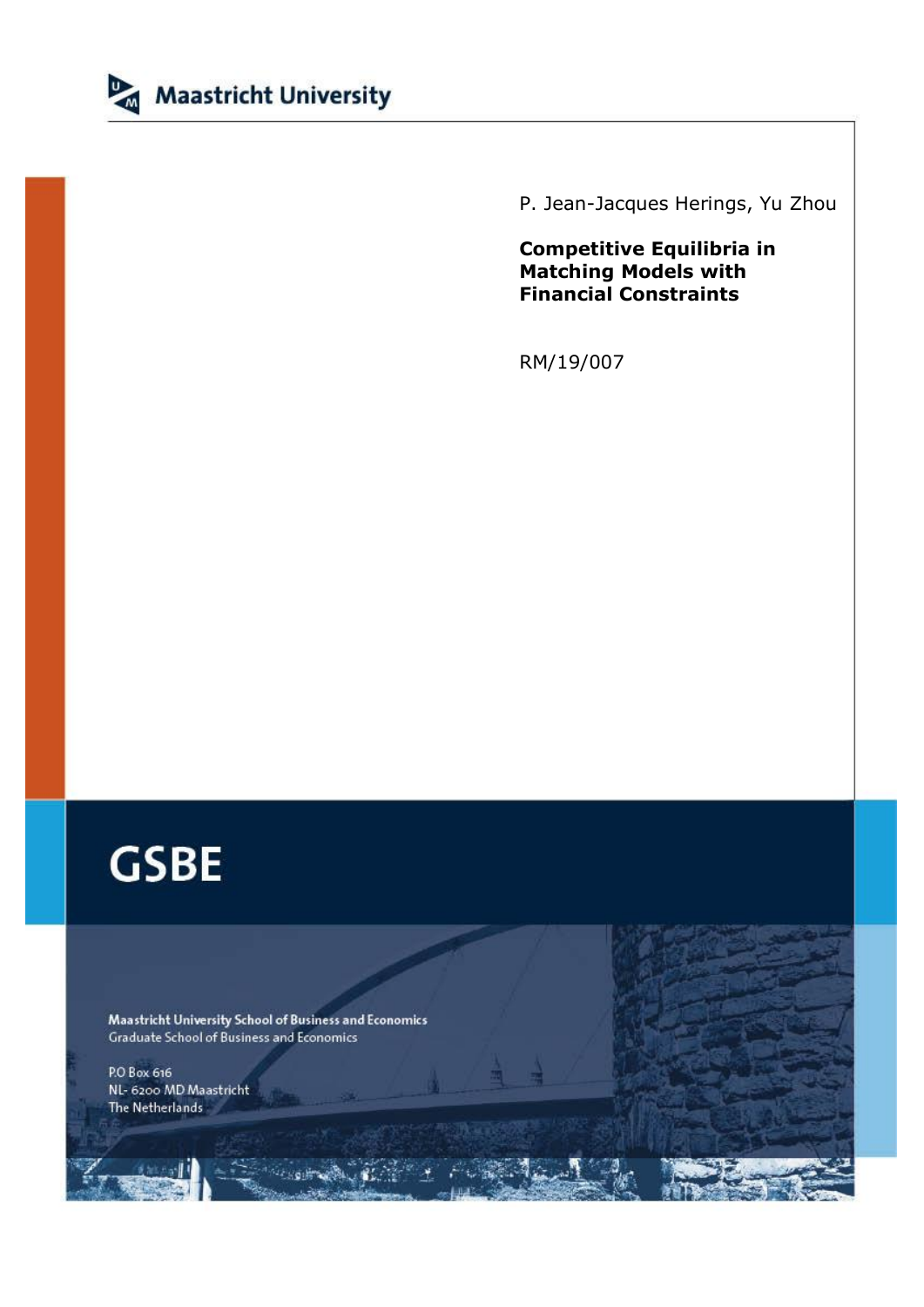## Competitive Equilibria in Matching Models with Financial Constraints<sup>∗</sup>

P. Jean-Jacques Herings† Yu Zhou‡

March 20, 2019

### Abstract

We consider the one-to-one two-sided matching with contracts model in which buyers face financial constraints. In this model there is a stable outcome, but not necessarily a competitive equilibrium as defined in the standard way. We propose a new equilibrium notion, quantity-constrained competitive equilibrium (QCCE) that allows buyers to form rational expectations on the lack of supply when their financial constraints are binding. We show the existence of QCCEs and establish the equivalence among QCCE outcomes, stable outcomes, and core outcomes. We also analyze the existence of QCCEs with uniform prices, the lattice property of QCCEs, and the rural hospital theorem of QCCEs. We finally examine the relation between models with financial constraints and models with price controls.

Keywords: Financial constraints, matching with contracts, stable outcome, quantityconstrained competitive equilibrium, equivalence result, lattice property, core outcome, rural hospital theorem.

JEL Classification: C71, C78, D45, D52.

<sup>∗</sup>Zhou gratefully acknowledges financial support from Waseda Grant for Special Research Projects (2018S-214) and Grant-in-aid for Research Activity, Japan Society for the Promotion of Science (17H06828).

<sup>†</sup>Department of Economics, Maastricht University, P.O. Box 616, 6200 MD, Maastricht, the Netherlands. E-mail: P.Herings@maastrichtuniversity.nl

<sup>‡</sup>Main address: Waseda Institute for Advanced Study, Waseda University, 1-6-1 Nishi Waseda, Shinjukuku, Tokyo 169-8050, Japan. E-mail: zhouyu\_0105@hotmail.com; Affiliated address: Institute of Social and Economic Research, Osaka University, 6-1 Mihogaoka, Ibaraki, Osaka 567-0047, Japan.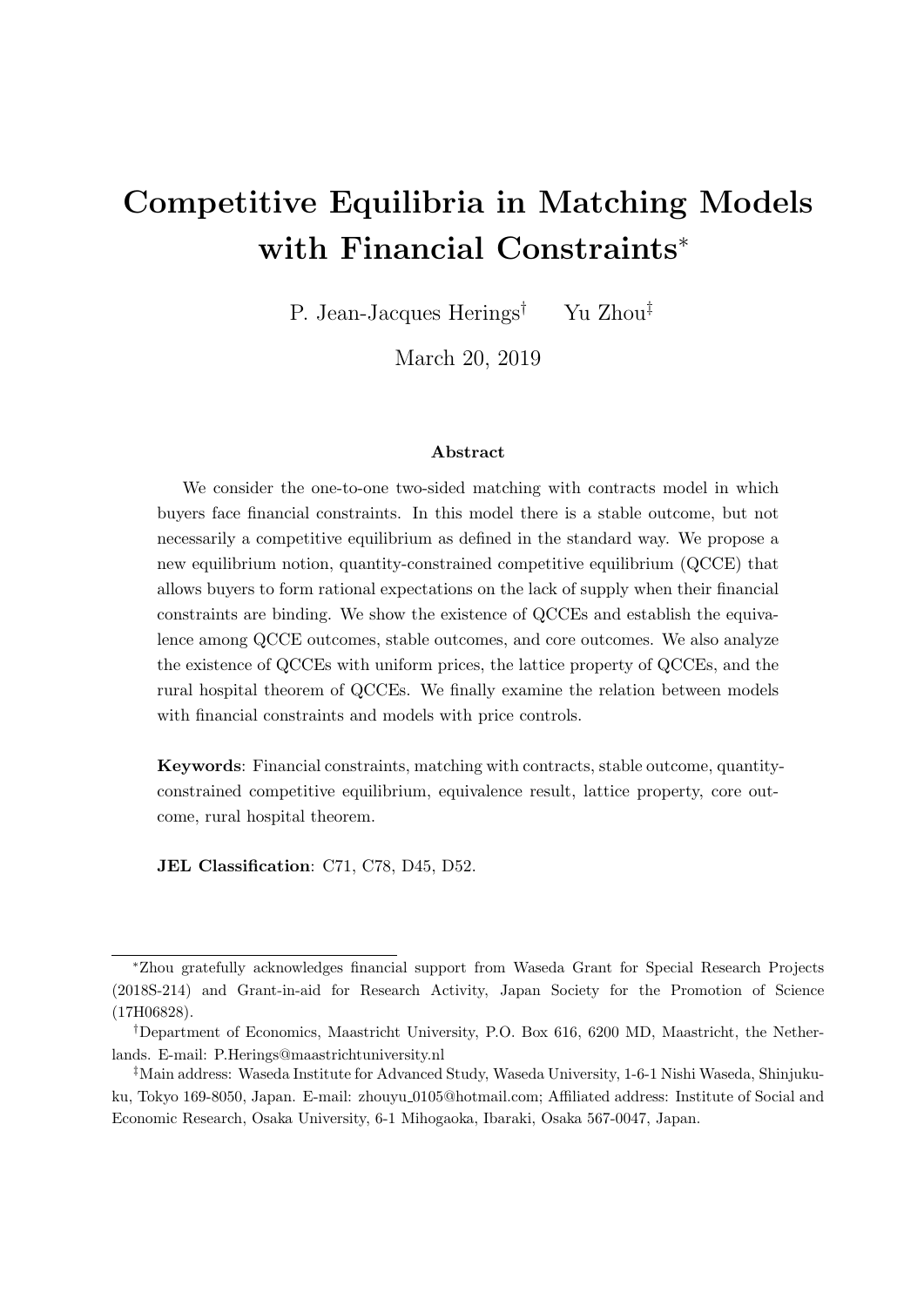## 1 Introduction

Standard models in matching and auction theory assume that agents face no financial constraints, i.e., they have neither liquidity nor credit constraints. However, financial constraints arise commonly, in a variety of situations, for example, in privatization processes in developing countries, in the spectrum licence auctions in European countries, and mergers and acquisitions amongst corporations.<sup>1</sup>

The analysis of models with financial constraints is qualitatively different from that of models without financial constraints.<sup>2</sup> Financial constraints evidently influence agents' trading behaviors and shrink the number of potential transactions. Moreover, financial constraints may result in the lack of existence of competitive equilibria (Talman and Yang, 2015; van der Laan and Yang, 2016). In this paper, we argue that the standard definition of competitive equilibrium should be adjusted.

We study the one-to-one two-sided matching with contracts model in the spirit of Crawford and Knoer (1981), Roth (1984), and Hatfield and Milgrom (2005) in the presence of financial constraints. Buyers and sellers have the possibility to choose from a finite set of possible trades. Each trade is bilateral and designates its buyer and seller. A contract consists of a trade and a financial payment from the buyer to the seller for that trade. We allow that the payment changes continuously, so the set of contracts is infinite.

The utility functions of buyers and sellers are defined on the set of contracts. Utility functions satisfy standard continuity and monotonicity assumptions and need not be quasilinear. We introduce financial constraints on the buyers side. Any contract violating these constraints is not feasible. Our modeling of financial constraints is sufficiently general to allow for absence of such constraints as a special case and to allow constraints to be trade-dependent. As an example of the latter, for trades like houses, which can serve as collateral, distinct houses typically entail different financial constraints.

In our model, a stable outcome always exists, where stability is as defined in the standard way in the matching literature, see, e.g., Demange and Gale (1985), Roth and Sotomayor (1990), and Hatfield and Milgrom (2005). On the other hand, a competitive equilibrium may fail to exist. We argue that the standard definition of competitive equilibrium should be extended by a vector of trade-dependent quantity constraints. We allow buyers to form rational expectations on the lack of supply when their financial constraints are binding. In case the buyer expects that the seller is not willing to supply the trade, the buyer faces a binding quantity constraint, and the trade is excluded from the buyer's

<sup>&</sup>lt;sup>1</sup>See, e.g., Maskin (2000), Illing and Klüh (2003), and Liao (2014) for details.

<sup>2</sup>See, e.g., Che and Gale (1998), Benoit and Krishna (2001), Ausubel and Milgrom (2002), Dobzinski, Lavi, and Nisan (2012), Talman and Yang (2015), and van der Laan and Yang (2016) for the analysis of auction models with financial constraints.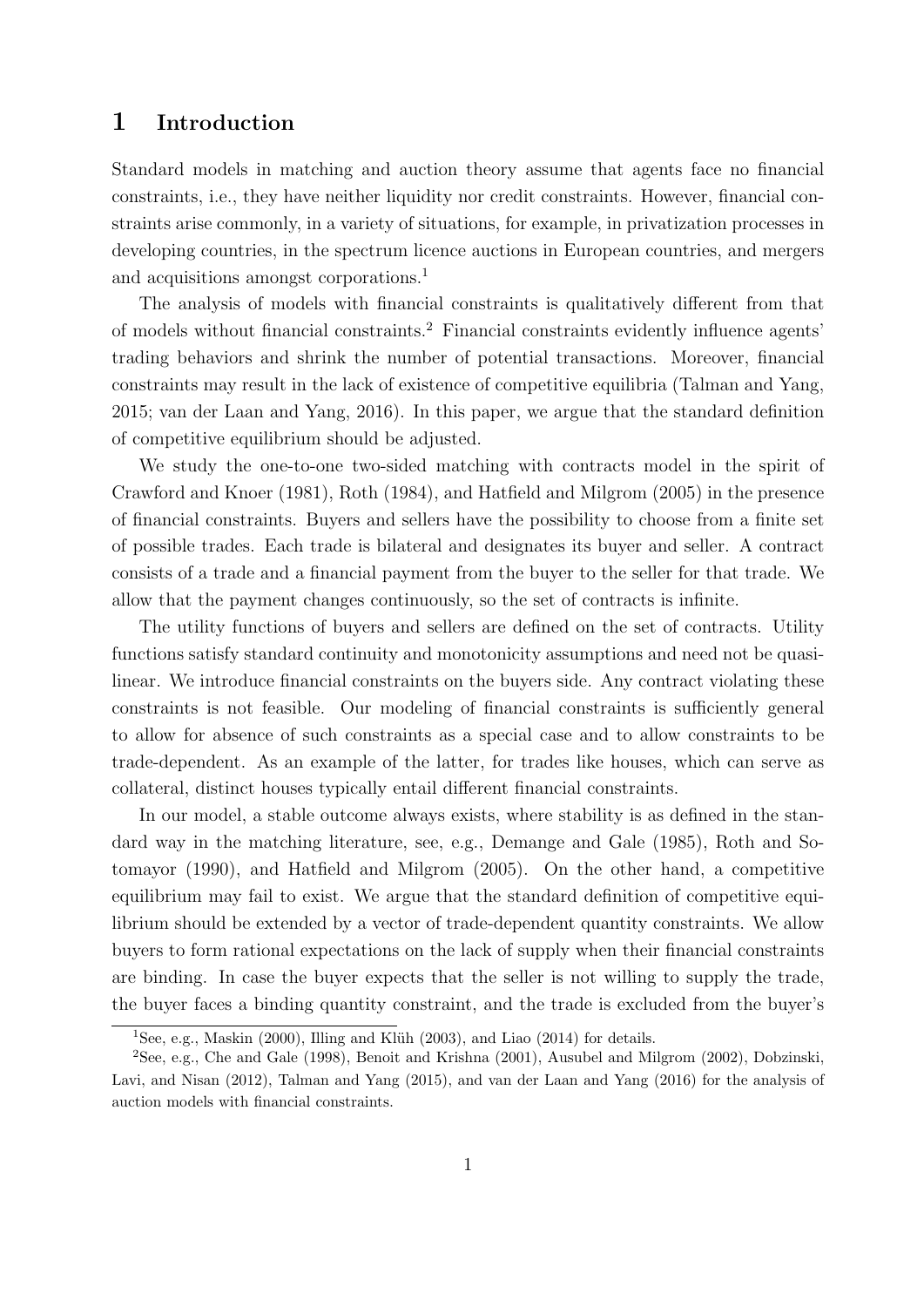budget set. Otherwise, the buyer is free to demand this trade. Sellers are not subject to quantity constraints. The resulting equilibrium notion is called quantity-constrained competitive equilibrium (QCCE). A QCCE consists of a price vector assigning a price to each trade, a vector of quantity constraints assigning a quantity constraint to each trade, and an outcome. Quantity constraints are only allowed to be binding when a buyer's financial constraint is binding. The outcome consists of utility maximizing contracts for the buyers and the sellers at the given prices and quantity constraints. When financial constraints are absent or not binding, a QCCE is just a competitive equilibrium.

We first show the existence of a QCCE. The proof makes use of the existence of a stable outcome. Given a stable outcome, we find prices and quantity constraints which together constitute a QCCE. We also show the reverse, i.e., that each QCCE outcome is a stable outcome, which establishes an equivalence result. We further establish the equivalence between core outcomes and the set of QCCE outcomes.

A QCCE may involve personalized prices, where the seller charges different prices to different buyers of the same object for instance. We investigate the existence of QCCEs with uniform prices. We present three sets of sufficient conditions to obtain QCCEs with seller-uniform prices, buyer-uniform prices, and uniform prices, respectively.

We analyze the structure of QCCE prices and agents' utilities and show that the lattice property does not hold. However, if we consider the QCCEs compatible with a given vector of quantity constraints, then the lattice property is preserved. Due to the financial constraints, the completeness of the lattice may fail to hold. We also show that the rural hospital theorem fails to hold for QCCEs. However, for QCCEs compatible with a given vector of quantity constraints, a version of the rural hospital theorem can be shown.

Finally, we relate QCCEs of models with financial constraints to Drèze equilibria in general equilibrium models with price rigidities, see Bénassy (1975), Drèze (1975), Younès (1975), van der Laan (1980), and Herings (1996, 2018).

The connections among stable outcomes, core outcomes, and competitive equilibria have been studied for various models. Shapley and Shubik (1971) show the equivalence between the set of stable payoffs and the set of competitive equilibrium payoffs in the assignment game when agents have quasi-linear utility functions. Quinzii (1984) establishes the same result in a one-to-one multi-sided matching model and allows agents to have general utility functions. Kojima, Sun, and Yu (2018) discuss the equivalence between the set of core outcomes and the set of competitive equilibria in a many-to-one matching model when agents have general utility functions, but are subject to interval constraints. In models of trading networks, the equivalence between the set of outcomes induced by competitive equilibria and the set of stable outcomes also holds, see Hatfield, Kominers, Nichifor, Ostrovsky, and Westkamp (2013), Candogan, Epitropou, and Vohra (2017), and Fleiner,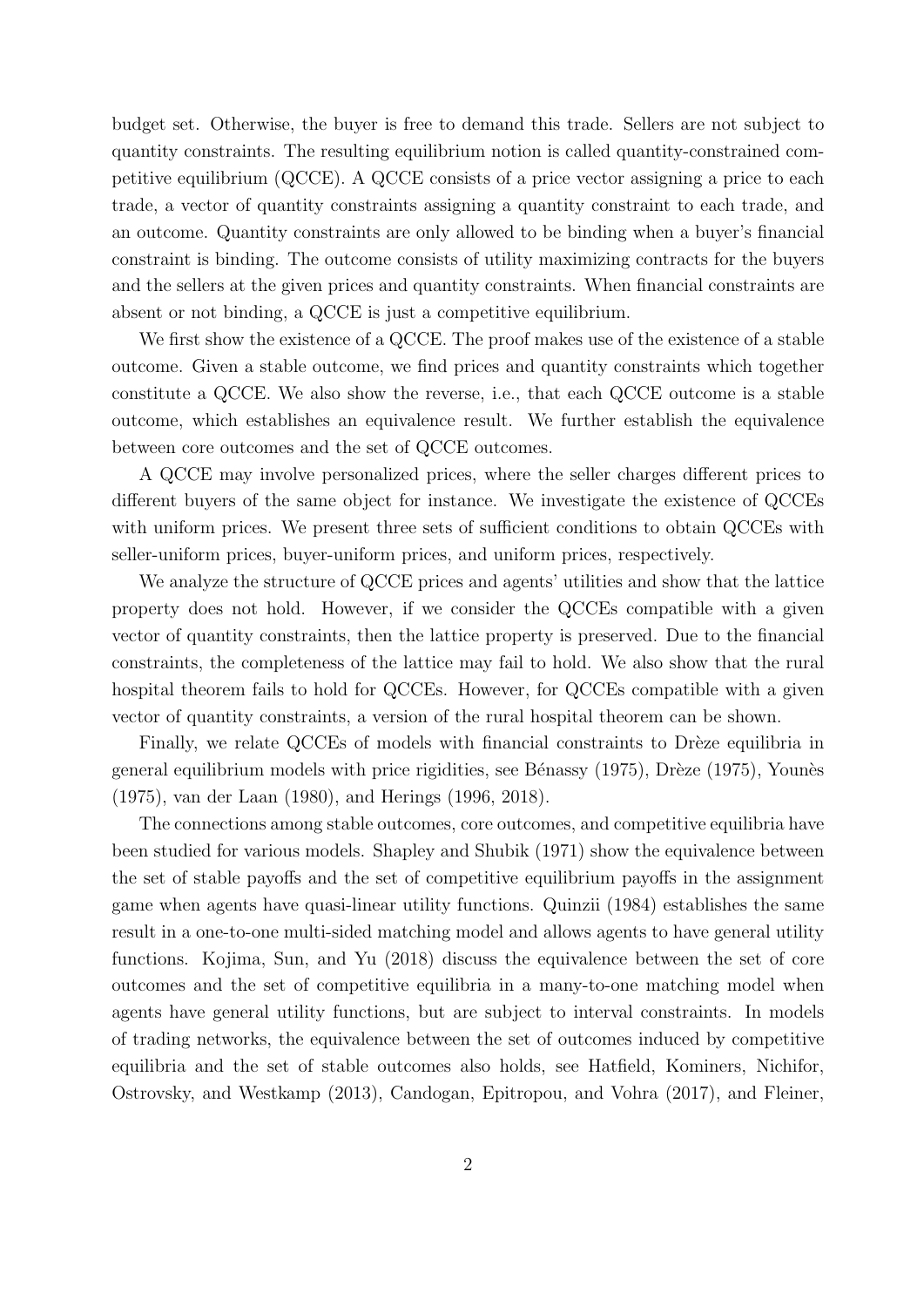Janko, Tamura, and Teytelboym (2018). Herings (2018) studies models where prices are subject to price controls, the marriage model of Gale and Shapley (1962) being a special case, and establishes the equivalence between the set of stable outcomes and the set of Drèze equilibrium outcomes. All these equivalence results are derived in settings without financial constraints.

In models of trading networks without financial constraints, Hatfield et al. (2013), Candogan et al. (2017), and Schlegel (2019) provide sufficient conditions to guarantee that an arbitrary competitive equilibrium can be transformed into a competitive equilibrium with uniform prices by making suitable price adjustments. Different from these three works, when financial constraints are introduced, additional conditions on the financial constraints are needed to derive a QCCE with uniform prices from an arbitrary QCCE. Moreover, on top of price adjustments, also changes in the quantity constraints are needed.

The lattice property of competitive equilibrium payoffs and prices is intensively investigated in various directions, like matching models, e.g., Shapley and Shubik (1971), Demange and Gale (1985), Hatfield and Milgrom (2005), Hatfield and Kojima (2010), Kucuksenel (2011), and Kojima et al. (2018), and models of trading networks, e.g., Ostrovsky (2008), Hatfield and Kominers (2012), Hatfield et al. (2013), Candogan et al. (2017), Fleiner et al. (2018), and Schlegel (2019). When financial constraints are introduced, the lattice property of prices and agents' utilities in QCCEs fails to hold.

The rural hospital theorem of stable matchings and competitive equilibria has been established in different models, like matching models, e.g., Roth (1986), Demange and Gale (1985), Hatfield and Milgrom (2005), Hatfield and Kojima (2010), and Kojima et al. (2018), and models of trading networks, e.g., Hatfield and Kominers (2012), Fleiner et al. (2018), and Schlegel (2019). It shows the invariance of the sets of matched agents in different stable matchings and competitive equilibria. In the presence of financial constraints, the rural hospital theorem fails to hold for QCCEs.

Talman and Yang (2015) study the assignment model with financial constraints. There is a single seller owning all the items and charging a uniform price for each item. Each buyer wants to obtain at most one item. Talman and Yang (2015) constructively show the existence of a core allocation. Since there is only one seller, the set of core allocations is strictly larger than the set of competitive equilibria or the set of QCCEs. Van der Laan and Yang (2016) propose an equilibrium under allotment. The outcome induced by the equilibrium under allotment may not be in the core. Van der Laan, Talman, and Yang (2018) propose a price adjustment process that either finds a minimum price competitive equilibrium in a finite number of steps or exclusively validates the non-existence of competitive equilibrium.

The paper is organized as follows. Section 2 introduces the model and Section 3 presents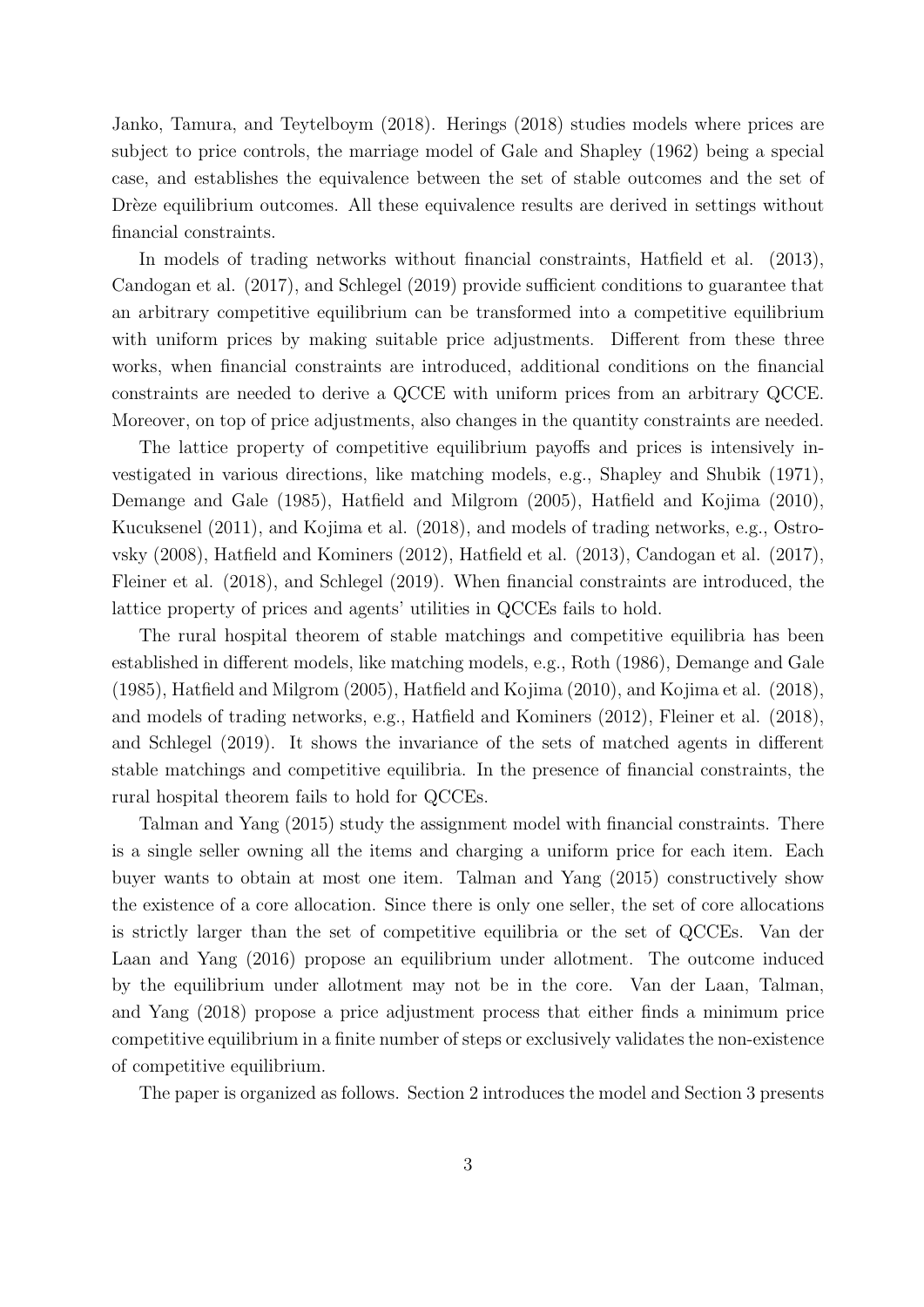the notion of stable outcome. Section 4 introduces QCCEs and shows their existence. Section 5 studies the relations among QCCE outcomes, stable outcomes, and core outcomes, QCCEs with uniform prices, the lattice property of QCCEs, and the rural hospital theorem of QCCEs. Section 6 discusses the relation between models with financial constraints and those with price controls. Section 7 contains the concluding remarks.

## 2 The Matching Model with Financial Constraints

There is a finite set of buyers B and a finite set of sellers S. Buyers and sellers can participate in bilateral trades in a finite set T. Each trade  $t \in T$  is associated with a buyer  $\beta(t) \in B$  and a seller  $\sigma(t) \in S$ . A trade corresponds to the precise contractual terms of the delivery of a good or service from the seller to the buyer, but leaving out the price against which this transaction occurs. We denote the sets of trades in  $T$  involving buyer  $b$  and seller s by

$$
T^{b} = \{ t \in T \mid \beta(t) = b \},
$$
  

$$
T^{s} = \{ t \in T \mid \sigma(t) = s \}.
$$

Transactions take place by signing contracts. Each contract  $c = (t, m) \in T \times \mathbb{R}$  specifies a trade  $\tau(c) = t \in T$  and a payment  $\mu(c) = m \in \mathbb{R}$ , where the payment corresponds to the amount of money that is transferred from buyer  $\beta(t)$  to seller  $\sigma(t)$ . A negative payment means that signing the contract requires a compensation from the seller to the buyer. We consider a one-to-one matching set-up: A buyer signs a contract with at most one seller and a seller signs a contract with at most one buyer. Each buyer and seller can choose the no-trade option, denoted by ∅.

For each buyer  $b \in B$ , the utility function  $u^b : (T^b \times \mathbb{R}) \cup \{ \emptyset \} \to \mathbb{R}$  is such that (b-i) for each  $t \in T^b$ ,  $u^b(t, \cdot)$  is continuous and strictly decreasing in R, and (b-ii) for each  $t \in T^b$ , there is  $m \in \mathbb{R}$  such that  $u^b(t,m) \leq u^b(\emptyset)$ . Condition (b-i) says that given a trade, a lower payment improves the buyer's utility. Condition (b-ii) says that there is a certain monetary limit such that a buyer will not trade when the payment is above that limit.

For each seller  $s \in S$ , the utility function  $u^s : (T^s \times \mathbb{R}) \cup \{ \emptyset \} \to \mathbb{R}$  is such that (s-i) for each  $t \in T^s$ ,  $u^s(t, \cdot)$  is continuous and strictly increasing in  $\mathbb{R}$ , and (s-ii) for each  $t \in T^s$ , there is  $m \in \mathbb{R}$  such that  $u^s(t, m) \leq u^s(\emptyset)$ . Condition (s-i) says that given a trade, a higher payment improves the seller's utility. Condition (s-ii) says that there is a certain monetary limit such that the seller will not trade when the payment is below that limit.

Conditions (b-i) and (s-i) allow for the case where a trade  $t \in T<sup>i</sup>$  is better than a trade  $t'$  ∈  $T<sup>i</sup>$  for agent  $i \in B \cup S$ , irrespective of the amount of money involved: For every  $m, m' \in \mathbb{R}, u^{i}(t, m) > u^{i}(t', m')$ . Let  $u = (u^{i})_{i \in B \cup S}$  be the profile of utility functions.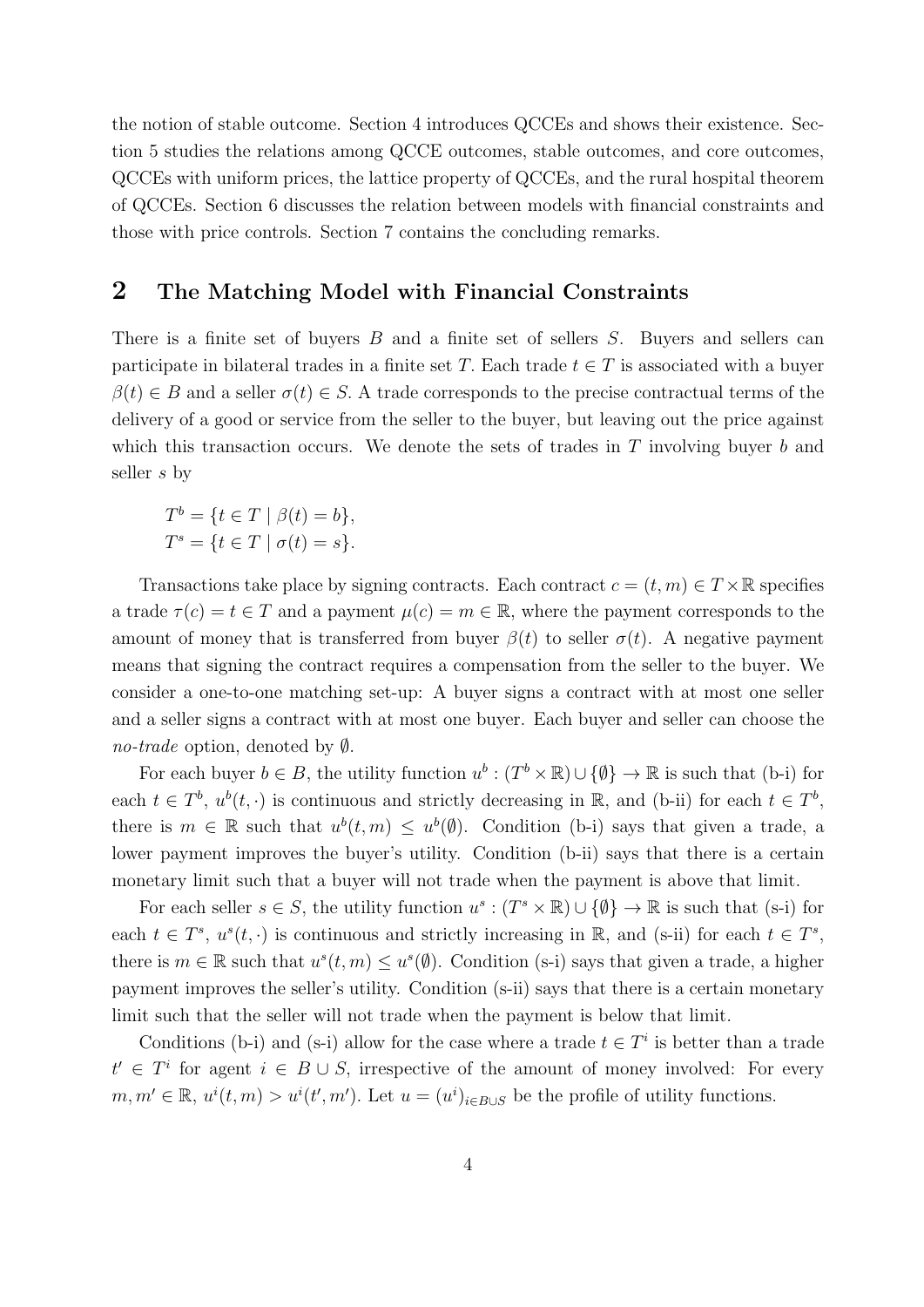Buyers may face both liquidity and credit constraints, which we refer to as financial constraints in the sequel. In case of financial constraints, there is a maximum amount of money that buyers can use to make payments. For every buyer  $b \in B$ , for every trade  $t \in T^b$ , the corresponding financial constraint is denoted by  $l_t^b \in \overline{\mathbb{R}}_+ = \mathbb{R}_+ \cup \{+\infty\}$ . If  $l_t^b = +\infty$ , then there is no financial constraint for buyer b when making the trade t. We use the notation  $l^b = (l_t^b)_{t \in T^b}$  and  $l = (l^b)_{b \in B}$ .

The primitives of the economy are summarized by  $\mathcal{E} = (B, S, T, u, l)$ .

Our model of matching with contracts and financial constraints includes the two important models below as special cases.

Example 2.1: The matching model without financial constraints, e.g., Crawford and Knoer (1981), Demange and Gale (1985), and Alkan and Gale (1990).

There are finite sets  $B$  and  $S$  of agents who want to match with one another. Agents that match can make use of monetary transfers. An agent  $i \in B \cup S$  has a stand-alone utility  $r_i$  of being unmatched. The matchings of agents in  $B$  and  $S$  can be modeled by the set of trades  $T = B \times S$ . Being unmatched corresponds to the no-trade option  $\emptyset$ . Utility functions are general and satisfy assumptions (b-i), (b-ii), (s-i), and (s-ii), together with an assumption of "finiteness," i.e., for each  $i \in B \cup S$  and each  $t \in T^i$ , the range of  $u^i(t, \cdot)$  is all of R. The stand-alone value of an agent  $i \in B \cup S$  is defined as  $r_i = u^i(\emptyset)$ . Since agents do not face financial constraints, we have  $l_t^b = +\infty$  for each  $b \in B$  and for each  $t \in T^b$ .

Example 2.2: The assignment model with financial constraints, e.g., Talman and Yang (2015), van der Laan and Yang (2016), and van der Laan et al. (2018).

There is a finite set of buyers B and a finite set of sellers S. Each seller owns one item and is only willing to sell if the price is above a positive reserve price. A buyer is interested in at most one item. Buyers have financial constraints, which are independent of the items to be bought. Buyers have quasi-linear utility functions. As in Example 2.1, we can take the set of trades equal to  $T = B \times S$ . For every  $b \in B$ ,  $u^b(\emptyset) = 0$  and, for every  $t \in T^b$ ,  $u^b(t, m) = u^b(t, 0) - m$ . Since financial constraints do not depend on the item bought, we have, for every  $t, t' \in T^b$ ,  $l_t^b = l_{t'}^b$ . For every seller  $s \in S$ ,  $u^s(\emptyset) > 0$  denotes the reserve price for the item in the possession of seller s and, for every  $t, t' \in T^s$ , it holds that  $u^{s}(t, \cdot) = u^{s}(t', \cdot)$ , so the identity of the buyer does not matter for the seller.

## 3 Stable Outcomes

In this section, we define the standard notions of stable and strongly stable outcomes, see, e.g., Demange and Gale (1985), Roth and Sotomayor (1990), and Hatfield and Milgrom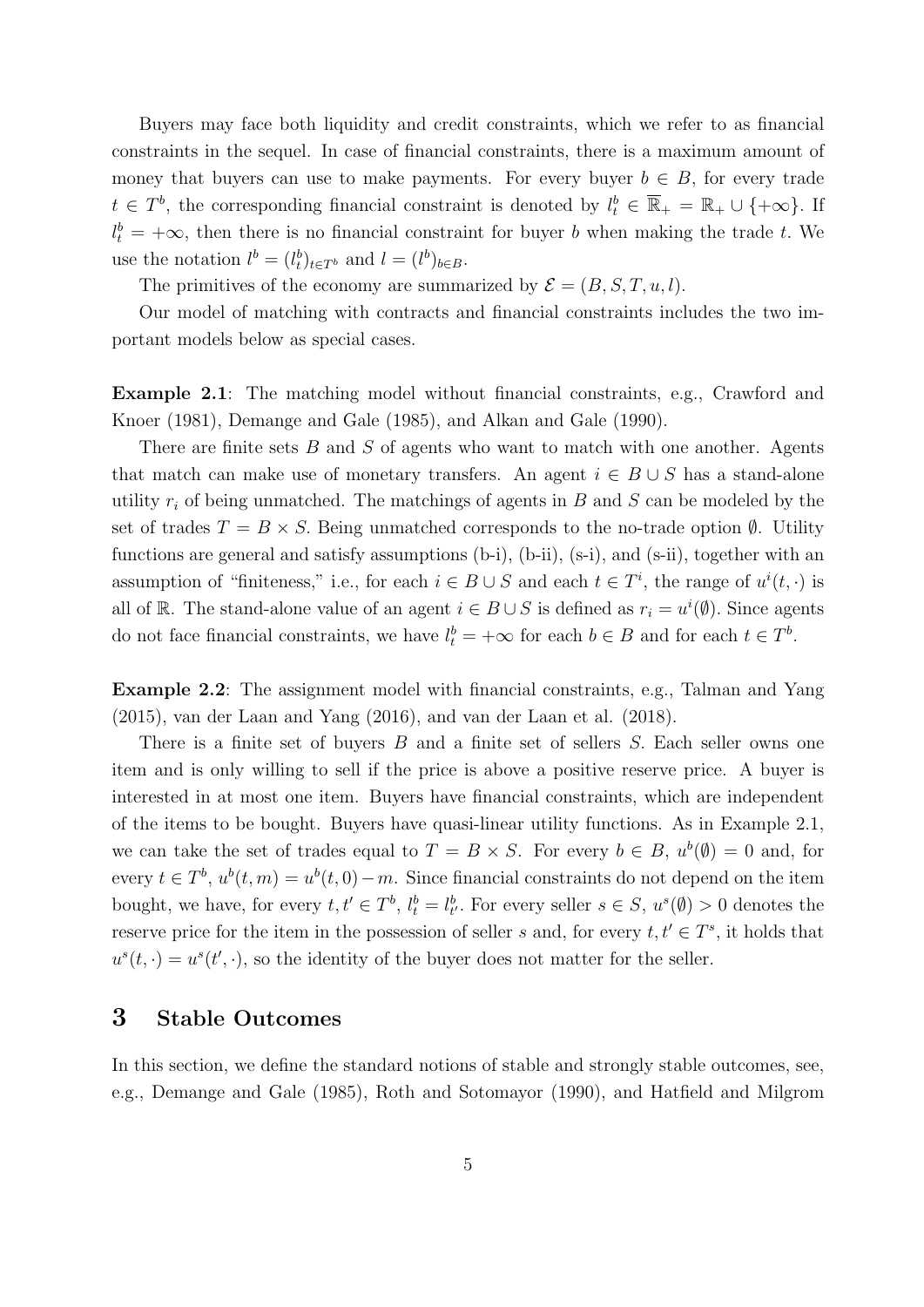(2005). We show that a stable outcome exists. We present an example to show that a strongly stable outcome may not exist.

Given a set of contracts  $Y \subseteq T \times \mathbb{R}$ ,  $Y^b$  denotes the set of contracts involving buyer b and  $Y^s$  denotes the set of contracts involving seller  $s$ , so

$$
Y^{b} = \{c \in Y \mid \beta(\tau(c)) = b\},\
$$
  

$$
Y^{s} = \{c \in Y \mid \sigma(\tau(c)) = s\}.
$$

Notice that in case there is no contract in Y involving an agent  $i \in B \cup S$ , then  $Y^i = \emptyset$ .

Denote the set of *feasible* contracts by  $\overline{Y}$ , i.e.,

$$
\overline{Y} = \{ (t, m) \in T \times \mathbb{R} \mid m \le l_t^{\beta(t)} \}.
$$

The payment as specified in a feasible contract is compatible with the buyer's financial constraint.

A set of contracts  $A \subseteq \overline{Y}$  is an *outcome* if for each  $i \in B \cup S$ ,  $|A^i| \leq 1$ , so an outcome is a set of feasible contracts such that each agent is involved in at most one contract. Let A be the collection of outcomes, i.e.,

$$
\mathcal{A} = \{ A \subseteq \overline{Y} \mid \text{for each } i \in B \cup S, \ |A^i| \le 1 \}.
$$

Notice that  $\emptyset \in \mathcal{A}$ . For each  $i \in B \cup S$ , let  $\mathcal{A}^i$  be the collection of singletons involving a contract for agent i together with the no-trade option  $\emptyset$ , i.e.,

$$
\mathcal{A}^i = \{ A \in \mathcal{A} \mid \text{ for every } c \in A, i \in \beta(\tau(c)) \cup \sigma(\tau(c)) \}.
$$

For every  $i \in B \cup S$ , the utility function  $u^i$  over contracts induces the utility function  $U^i$ over outcomes, for every  $A \in \mathcal{A}$ ,

$$
U^{i}(A) = \begin{cases} u^{i}(\emptyset), & \text{if } A^{i} = \emptyset, \\ u^{i}(c), & \text{if } A^{i} = \{c\}. \end{cases}
$$

For each  $i \in B \cup S$ , for each  $Y \subseteq \overline{Y}$ , the set of optimal choices of agent i within the set of contracts  $Y$  is defined as

$$
Ch^{i}(Y) = \mathop{\operatorname{arg\,max}}_{\{A^{i} \in \mathcal{A}^{i} | A^{i} \subseteq Y^{i}\}} U^{i}(A^{i}).
$$

In case Y is finite, it holds that  $\mathrm{Ch}^i(Y)$  is non-empty. Notice that  $\mathrm{Ch}^i(Y) = \{\emptyset\}$  means that the no-trade option is the optimal choice in  $Y$  for agent  $i$ .

**Definition 3.1**: An outcome  $A \in \mathcal{A}$  is stable if: (i) For each  $i \in B \cup S$ ,  $A^i \in \text{Ch}^i(A)$ .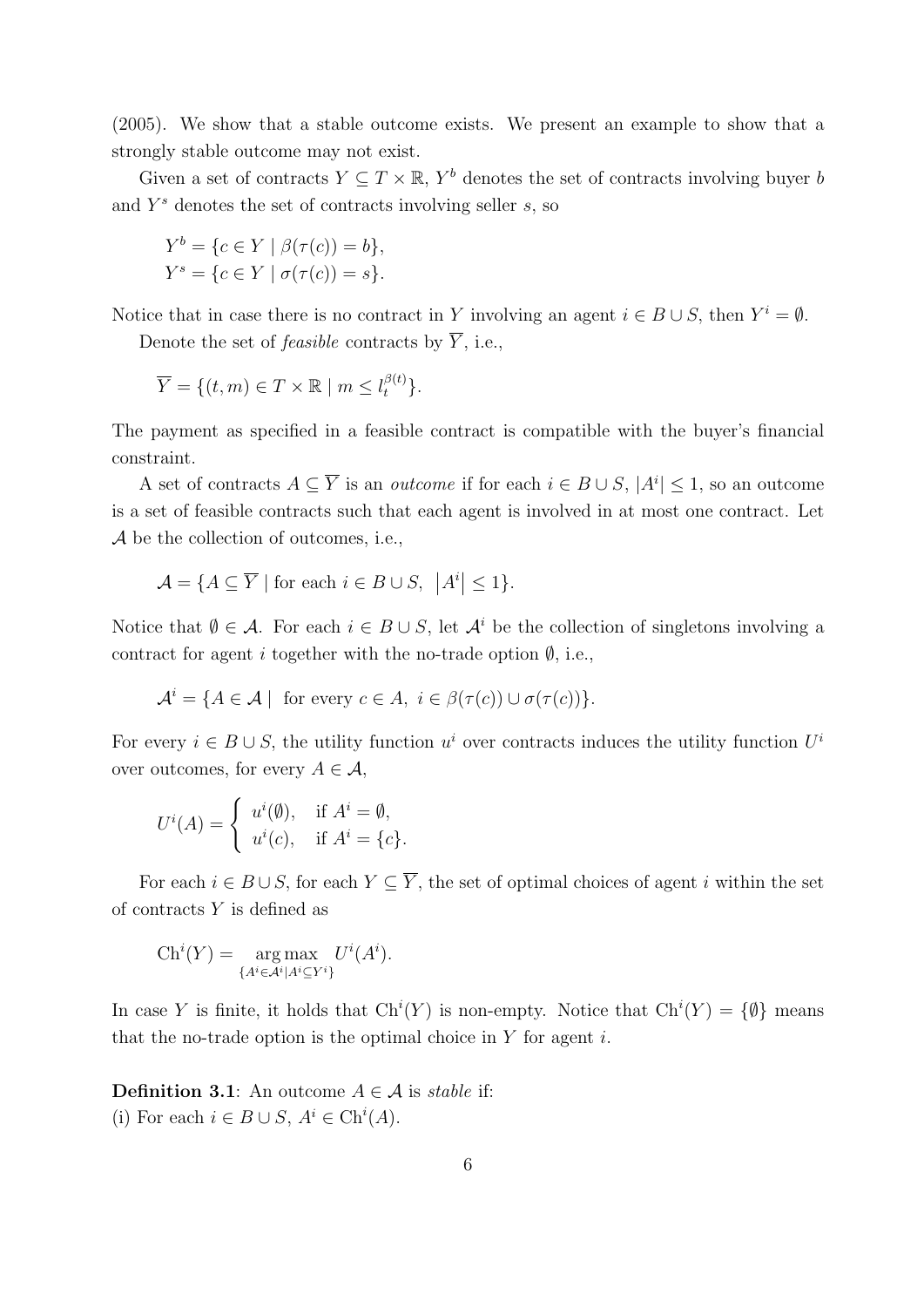(ii) There is no 
$$
c = (t, m) \in \overline{Y}
$$
 such that  $U^{\beta(t)}(\{c\}) > U^{\beta(t)}(A)$  and  $U^{\sigma(t)}(\{c\}) > U^{\sigma(t)}(A)$ .

A stable outcome A is a set of feasible contracts, containing at most one contract for each agent. Condition (i) of Definition 3.1 corresponds to individual rationality. Agent  $i$  is involved in a contract which is at least as good as no trade. Condition (ii) of Definition 3.1 corresponds to the absence of a blocking pair. There are no two agents who can sign a contract that makes both of them better off.

The basic idea of showing the existence of a stable outcome is as follows. First, we discretize the payments of contracts in  $\overline{Y}$  and remove contracts that are worse than the no-trade option, leading to a finite set of feasible contracts with discretized payments  $\overline{Y}^{\varepsilon}$ . Then we use an adjustment process in the spirit of Gale and Shapley (1962), Crawford and Knoer (1981), Kelso and Crawford (1982), Demange, Gale, and Sotomayor (1986), and Hatfield and Milgrom (2005) that ends with a stable outcome for the set  $\overline{Y}^{\varepsilon}$ . Finally, we can use a limit argument to show that there is a stable outcome in  $\overline{Y}$ .

For every  $b \in B$ , for every  $t \in T^b$ , let  $m_t^b \in \mathbb{R}$  be such that  $u^b(t, m_t^b) \leq u^b(\emptyset)$  and  $\overline{m}_t^b = \min\{l_t^b, m_t^b\}$ . For every  $s \in S$ , for every  $t \in T^s$ , let  $\underline{m}_t^s \in \mathbb{R}$  be such that  $\underline{m}_t^s \leq \overline{m}_t^{\beta(t)}$ t and  $u^s(t, \underline{m}_t^s) \leq u^s(\emptyset)$ . For each  $\varepsilon > 0$ , the finite set of contracts  $\overline{Y}^{\varepsilon}$  is defined by

$$
\overline{Y}^{\varepsilon} = \{ (t, m) \in \overline{Y} \mid \exists k \in \mathbb{Z}^+ \text{ such that } m = \min \{ \underline{m}_t^{\sigma(t)} + k \varepsilon, \overline{m}_t^{\beta(t)} \} \}.
$$

We now present an adjustment process to show that there is a stable outcome for the set of feasible contracts  $\overline{Y}^{\varepsilon}$ .

**Definition 3.2:** Let some  $\varepsilon > 0$  be given. The *adjustment process* consists of the following steps.

**Step** 0: Define  $Y^0 = \overline{Y}^{\varepsilon}$  and  $A^0 = \emptyset$ . Each buyer  $b \in B$  chooses one element  $Z^{0b} \in \mathrm{Ch}^b(Y^0)$ . Define  $Z^0 = \bigcup_{b \in B} Z^{0b}$ . Each seller  $s \in \sigma(Z^0)$  tentatively accepts one element  $A^{1s} \in \text{Ch}^s(Z^0)$ . Define  $A^1 = \bigcup_{s \in S} A^{1s}$ . If  $A^1 = Z^0$ , then the process terminates and the contracts in  $A^1$  are permanently accepted. Otherwise, go to Step 1.

**Step**  $k(\geq 1)$ : Define  $Y^k = Y^{k-1} \setminus (Z^{k-1} \setminus A^k)$ . Each buyer  $b \in B \setminus \beta(A^k)$  chooses one element  $Z^{kb} \in \text{Ch}^b(Y^k)$ . Define  $Z^k = A^k \cup (\cup_{b \in B \setminus \beta(A^k)} Z^{kb})$ . Each seller  $s \in \sigma(Z^k)$  tentatively accepts one element  $A^{(k+1)s} \in \text{Ch}^s(Z^k)$ . Define  $A^{k+1} = \bigcup_{s \in S} A^{(k+1)s}$ . If  $A^{k+1} = Z^k$ , then the process terminates and the contracts in  $A^{k+1}$  are permanently accepted. Otherwise, go to Step  $k+1$ .

**Lemma 3.3:** For each  $\varepsilon > 0$ , the adjustment process terminates in a finite number of steps with a set of permanently accepted contracts. This set constitutes a stable outcome for  $\overline{Y}^{\varepsilon}$ .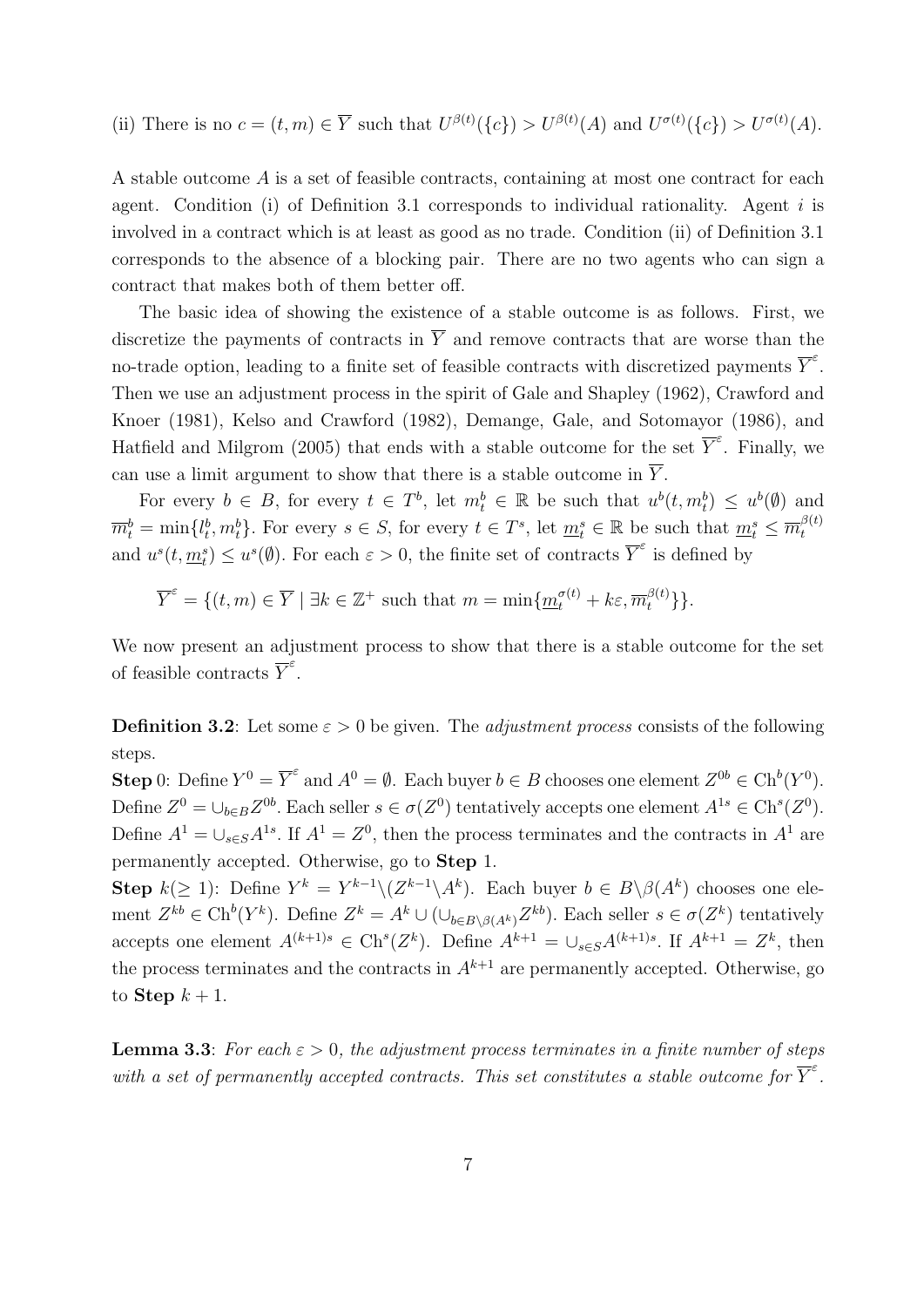Results that are closely related to Lemma 3.3 have been shown by, e.g., Crawford and Knoer (1981) and Kelso and Crawford (1982) in setting without financial constraints. For completeness, we provide a formal proof of Lemma 3.3 in Appendix A.1.

Now we state the existence result.

**Proposition 3.4:** Consider an economy  $\mathcal{E} = (B, S, T, u, l)$ . Then a stable outcome exists. **Proof**: See Appendix A.2. Q.E.D.

Alkan and Gale (1990) establish the existence of stable outcome in the matching model without financial constraints, as described in Example 2.1. That result is a by-product of Proposition 3.4.

We next give the definition of a strongly stable outcome.

**Definition 3.5:** An outcome  $A \in \mathcal{A}$  is *strongly stable* if:

(i) For each  $i \in B \cup S$ ,  $A^i \in \text{Ch}^i(A)$ .

(ii) There is no  $c = (t, m) \in \overline{Y}$  such that  $U^{\beta(t)}(\lbrace c \rbrace) \geq U^{\beta(t)}(A)$  and  $U^{\sigma(t)}(\lbrace c \rbrace) \geq U^{\sigma(t)}(A)$ , with at least one inequality being strict.

Condition (i) in Definition 3.5 coincides with Condition (i) in Definition 3.1. Condition (ii) in Definition 3.5 is stronger than Condition (ii) in Definition 3.1 since in Definition 3.5 it is sufficient that only one of the trading partners has a strict improvement for a pairwise deviation to occur.

In the one-to-one matching with contracts model, if there are no financial constraints, then a stable outcome is also strongly stable (Crawford and Knoer, 1981; Demange and Gale, 1985). As we will see, in the presence of financial constraints, a strongly stable outcome may not exist.

**Example 3.6**: Let  $B = \{b_1, b_2\}$ ,  $S = \{s_1\}$ , and  $T = \{t, t'\}$ , where  $\beta(t) = b_1$  and  $\beta(t') = b_2$ . For each  $i \in B \cup S$ , let  $u^{i}(\emptyset) = 0$ . Let  $u^{b_1}(t,m) = 3 - m$ ,  $u^{b_2}(t',m) = 4 - m$ , and  $u^{s_1}(t,m) = u^{s_1}(t',m) = m$ . The financial constraints of the buyers are given by  $l_t^{b_1} = 2$ and  $l_{t'}^{b_2} = 2$ . The set of feasible contracts is then given by  $\overline{Y} = \{(t, m) \in T \times \mathbb{R} \mid m \leq 2\}$ . The collection of outcomes is  $\mathcal{A} = \{\emptyset\} \cup \{\{(t,m)\} \mid m \leq 2\} \cup \{\{(t',m)\} \mid m \leq 2\}.$ 

By contradiction, suppose that the outcome  $A \in \mathcal{A}$  is strongly stable.

First, we show that  $A \neq \emptyset$ . Suppose  $A = \emptyset$ . Consider  $c = (t, 2) \in \overline{Y}$ . Since  $U^{b_1}(A) =$  $0 < 1 = U^{b_1}(\{c\})$  and  $U^{s_1}(A) = 0 < 2 = U^{s_1}(\{c\})$ , Condition (ii) of Definition 3.5 is violated, contradicting that  $A$  is a strongly stable outcome. Consequently, it holds that  $A \neq \emptyset$ .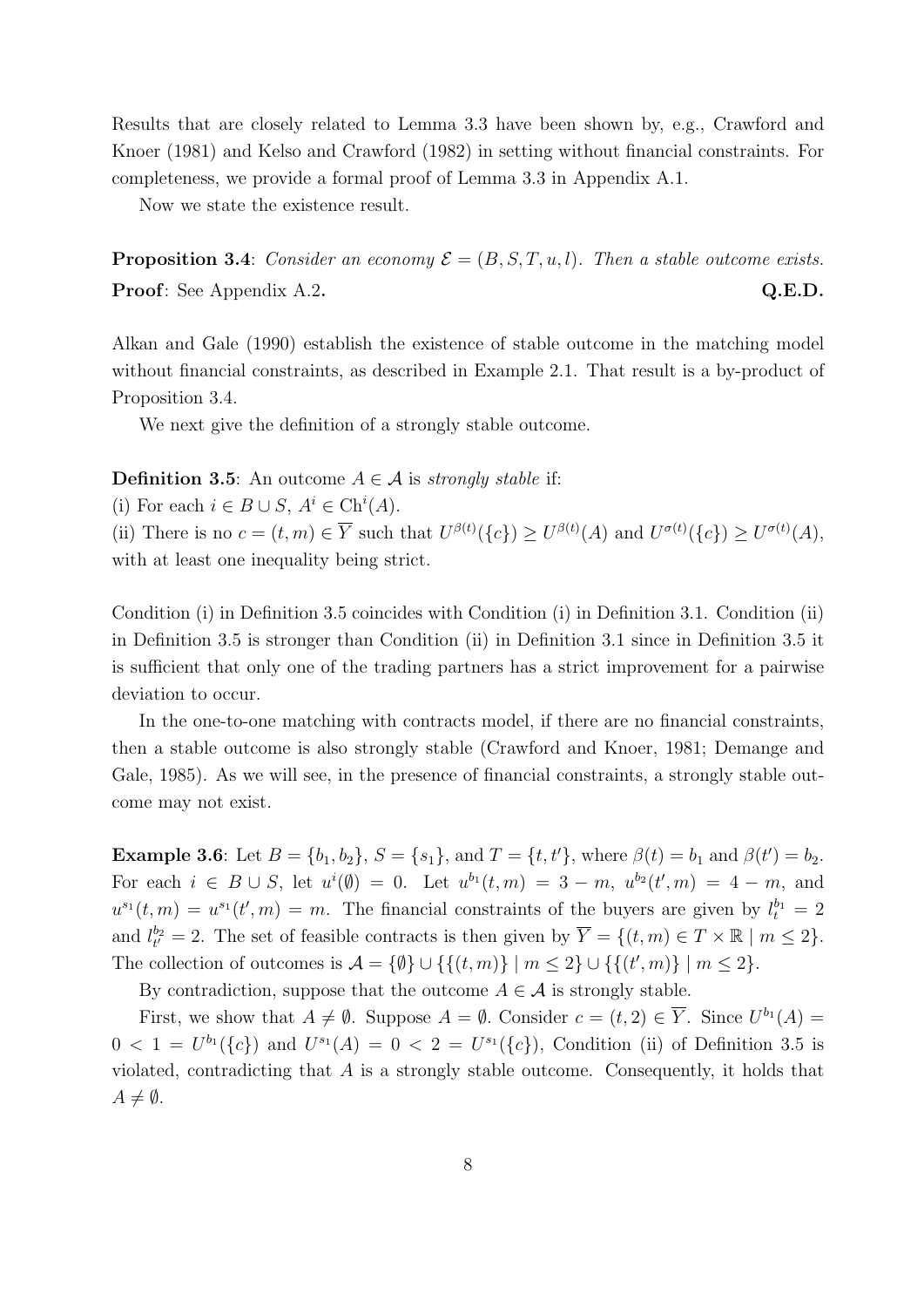We have that  $A \in \{ \{(t,m)\} \mid m \leq 2 \} \cup \{ \{(t',m)\} \mid m \leq 2 \}.$  By individual rationality for the seller it follows that  $A \in \{ \{(t, m)\} \mid 0 \le m \le 2 \} \cup \{ \{(t', m)\} \mid 0 \le m \le 2 \}.$ 

Suppose  $A = \{(t, m)\}\$ for some  $m \in [0, 2]$ . Consider  $c = (t', 2) \in \overline{Y}$ . Since  $U^{b_2}(A) =$  $0 < 2 = U^{b_2}(\{c\})$  and  $U^{s_1}(A) = m \leq 2 = U^{s_1}(\{c\})$ , Condition (ii) of Definition 3.5 is violated, contradicting that A is a strongly stable outcome.

We have that  $A = \{(t', m)\}\$ for some  $m \in [0, 2]$ . Consider  $c = (t, 2) \in \overline{Y}$ . Since  $U^{b_1}(A) = 0 < 1 = U^{b_1}(\{c\})$  and  $U^{s_1}(A) = m \leq 2 = U^{s_1}(\{c\})$ , Condition (ii) of Definition 3.5 is violated, contradicting that A is a strongly stable outcome.

We have shown that there is no strongly stable outcome.

## 4 Quantity-constrained Competitive Equilibrium

In the competitive analysis of matching models with contracts and financial constraints, each trade  $t \in T$  is assigned a price  $p_t \in \mathbb{R}$ , resulting in a price vector  $p \in \mathbb{R}^T$ . Prices are allowed to be personalized. For example, the price vector  $p \in \mathbb{R}^T$  can be such that a seller  $s \in S$  can sell the same physical commodity at different prices to different buyers. Personalized prices have been used before in competitive settings, see, e.g., Koopmans and Beckmann (1957), Makowski (1979), Hatfield et al. (2013), Candogan et al. (2017), and Fleiner et al. (2018).

In a competitive equilibrium, buyers and sellers take prices  $p \in \mathbb{R}^T$  as given and choose optimal trades. We now argue that in the economy of Example 3.6, a competitive equilibrium does not exist. We argue first that there are no competitive equilibria without trade. The seller is only not willing to supply a trade if the price is less than or equal to zero, but then there is demand by both buyers. Since there is only one seller, a single unit will therefore be traded at a competitive equilibrium. To get a total demand of one unit, the price of one trade has to be above 2 and the price of the other trade should be less than or equal to 2. The seller will then choose to supply the trade with a price above 2, but for that trade there is no demand. This shows that there is no competitive equilibrium in the economy of Example 3.6.

The price system where both prices are equal to 2 does not correspond to a competitive equilibrium. The reason is that there is a total demand of two units at these prices, whereas the seller is only going to supply one unit. Nevertheless, we will argue that these prices should be regarded as equilibrium prices. We achieve this by extending the standard notion of competitive equilibrium by a vector of quantity constraints.

In case the financial constraint is binding for some trade, we allow the buyer to hold the expectation that there is no supply of such a trade by the seller and we refer to such an expectation as a quantity constraint. These expectations should be rational, so at equilibrium, if a buyer expects a quantity constraint on a trade, then there should indeed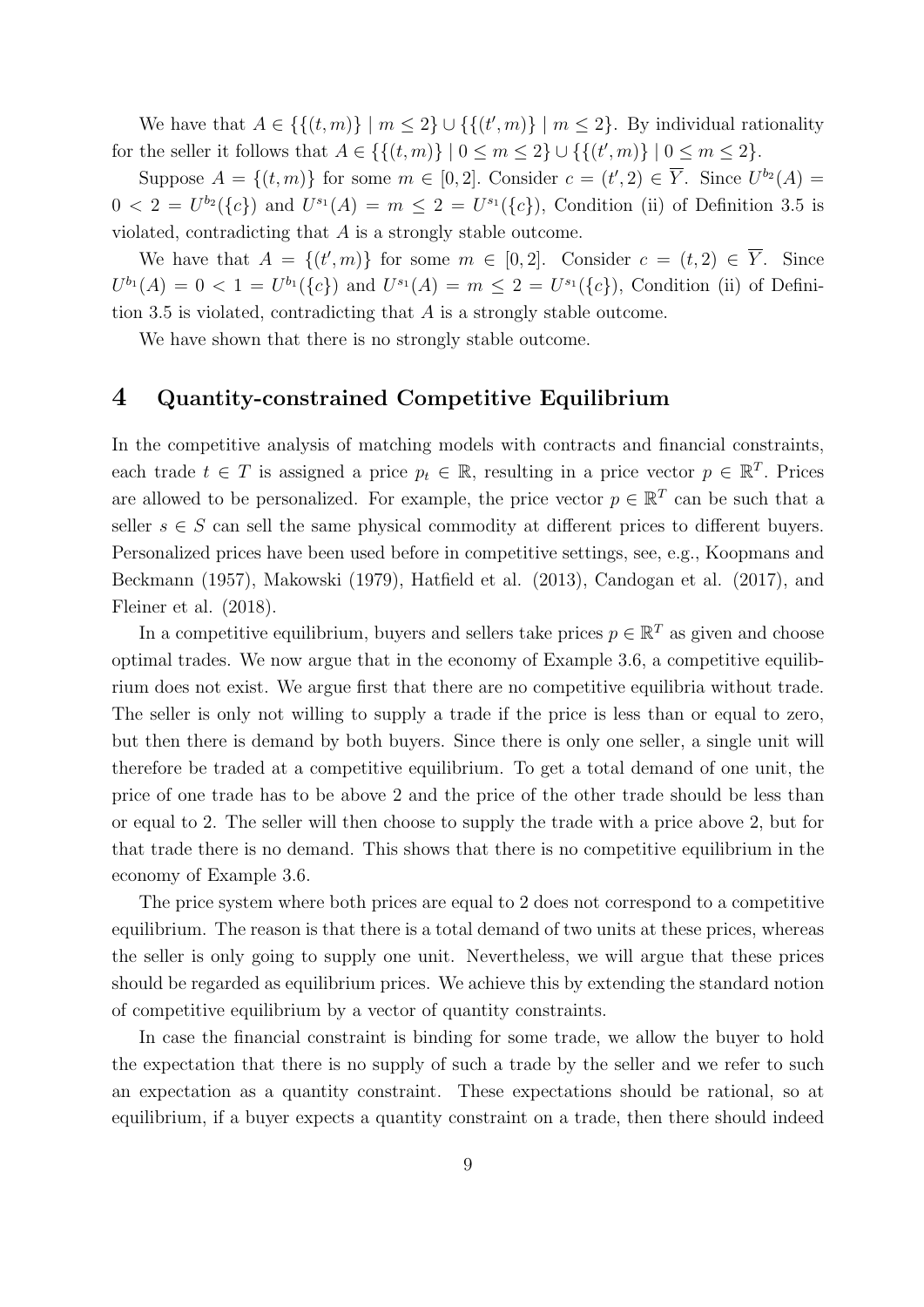be no supply by the seller of that trade. For each  $t \in T$ , let  $q_t \in \{0,1\}$  be the quantity constraint of trade t, where  $q_t = 0$  means that buyer  $\beta(t)$  expects trade t to be supplied and  $q_t = 1$  means that buyer  $\beta(t)$  expects that trade t is not available. We denote the vector of quantity constraints by  $q = (q_t)_{t \in T}$ .

The budget set of buyer  $b \in B$  at  $(p, q) \in \mathbb{R}^T \times \{0, 1\}^T$  is given by

$$
\gamma^{b}(p,q) = \{ \{c\} \in \mathcal{A} \mid \tau(c) \in T^{b}, \mu(c) = p_{\tau(c)}, \text{ and } q_{\tau(c)} = 0 \} \cup \{ \emptyset \}.
$$

The budget set of buyer b is non-empty, since it always contains the no-trade option,  $\emptyset$ .

The *demand set* of buyer  $b \in B$  at  $(p, q) \in \mathbb{R}^T \times \{0, 1\}^T$  is given by

$$
\delta^{b}(p,q) = \underset{A^{b} \in \gamma^{b}(p,q)}{\arg \max} U^{b}(A^{b}).
$$

Since a seller does not face financial constraints, the seller's decision problem is the usual one. The *budget set* of seller  $s \in S$  at  $p \in \mathbb{R}^T$  is given by

$$
\gamma^{s}(p) = \{ \{c\} \in \mathcal{A} \mid \tau(c) \in T^{s} \text{ and } \mu(c) = p_{\tau(c)} \} \cup \{ \emptyset \}.
$$

The *demand set* of seller  $s \in S$  at  $p \in \mathbb{R}^T$  is given by

$$
\delta^s(p) = \underset{A^s \in \gamma^s(p)}{\text{arg}\max} \ U^s(A^s).
$$

We are now in a position to define our equilibrium concept.

**Definition 4.1**: An element  $(p, q, A) \in \mathbb{R}^T \times \{0, 1\}^T \times \mathcal{A}$  is a quantity-constrained competitive equilibrium (QCCE) for the economy  $\mathcal{E} = (B, S, T, u, l)$  if:

(i) For each  $b \in B$ ,  $A^b \in \delta^b(p,q)$ .

(ii) For each 
$$
s \in S
$$
,  $A^s \in \delta^s(p)$ .

(iii) For each  $t \in T$ , if  $p_t < l_t^{\beta(t)}$ , then  $q_t = 0$ .

The first two conditions correspond to standard optimization by buyers and sellers that take p and q as given. These two conditions also imply equality of demand and supply at a QCCE. The third condition reflects that when the price of trade t is below buyer  $\beta(t)$ 's financial constraint, then buyer  $\beta(t)$  does not expect a quantity constraint on trade t. If, for every  $t \in T$ ,  $q_t = 0$ , then a QCCE reduces to a competitive equilibrium. It follows from Condition (iii) of Definition 4.1 that in models without financial constraints, i.e., for every  $t \in T$ ,  $l_t^{\beta(t)} = +\infty$ , a QCCE reduces to a competitive equilibrium.

Consider a QCCE with  $q_t = 1$  for some  $t \in T$ . It holds that the expectations of buyer  $\beta(t)$  are rational. Indeed, since  $\{(t, p_t)\}\notin \gamma^{\beta(t)}(p, q)$ , it holds that  $(t, p_t)$  does not belong to the QCCE outcome A, so  $A^{\sigma(t)}$  does not involve trade t, and trade t is therefore not supplied by seller  $\sigma(t)$ .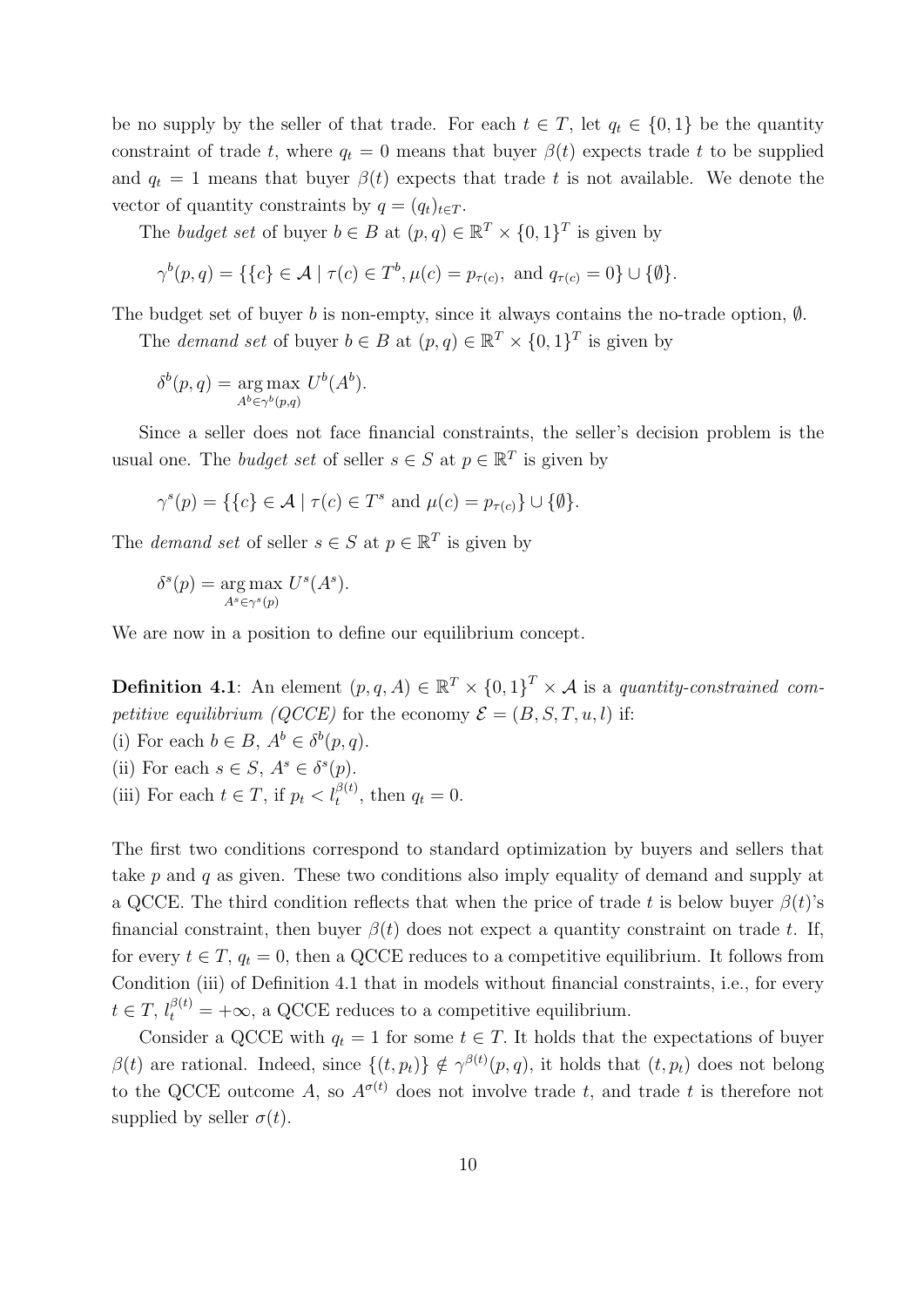Example 4.2 illustrates the concept of QCCE for the economy of Example 3.6. It also presents the formal argument that a competitive equilibrium does not exist in the economy of Example 3.6.

Example 4.2: Consider the economy of Example 3.6. We show that there is no competitive equilibrium. Suppose, to derive a contradiction, that a competitive equilibrium exists or, equivalently, that there is a QCCE  $(p, q, A)$  with  $q_t = q_{t'} = 0$ . We have that  $\delta^{b_1}(p, q) =$  $\{\{(t,p_t)\}\}\$ if  $p_t \leq 2$  and  $\delta^{b_2}(p,q) = \{\{(t',p_{t'})\}\}\$ if  $p_{t'} \leq 2$ . Buyers therefore demand a total of two units if  $\max\{p_t, p_{t'}\} \leq 2$ , which implies there cannot be equality of supply and demand. It follows that  $\max\{p_t, p_{t'}\} > 2$ . It also holds that  $\delta^{b_1}(p, q) = \{\emptyset\}$  if  $p_t > 2$  and  $\delta^{b_2}(p,q) = \{\emptyset\}$  if  $p_{t'} > 2$ . There is no demand if  $\min\{p_t, p_{t'}\} > 2$ , whereas supply equals one unit in this case, so again there is no equality of supply and demand. It follows that  $\min\{p_t, p_{t'}\} \leq 2$ . Since  $\min\{p_t, p_{t'}\} \leq 2 < \max\{p_t, p_{t'}\}$ , it holds that  $p_t \neq p_{t'}$  and only one of these prices exceeds 2. The seller will supply the trade with the highest price, whereas the buyer involved in this trade will demand the no-trade option. We have obtained a contradiction. Consequently, a competitive equilibrium does not exist.

Let  $(p, q, A)$  be such that  $p = (p_t, p_{t'}) = (2, 2), q = (q_t, q_{t'}) = (1, 0),$  and  $A = \{(t', 2)\}.$ We show that  $(p, q, A)$  is a QCCE.

First,  $(p, q, A)$  satisfies Conditions (i) and (ii) of Definition 4.1. For buyer  $b_1$ , it holds that  $\gamma^{b_1}(p,q) = \{\emptyset\}$  and so  $A^{b_1} = \emptyset \in \delta^{b_1}(p,q) = \{\emptyset\}$ . For buyer  $b_2$ , it holds that  $\gamma^{b_2}(p,q) = \{\emptyset, \{(t',2)\}\}\$ and  $A^{b_2} = A = \{(t',2)\}\in \delta^{b_2}(p,q) = \{\{(t',2)\}\}\.$  For seller  $s_1$ , it holds that  $\gamma^{s_1}(p) = \{\{(t, 2)\}, \{(t', 2)\}, \emptyset\}.$  We have that  $A^{s_1} = A = \{(t', 2)\} \in \delta^{s_1}(p)$  $\{\{(t,2)\},\{(t',2)\}\}.$ 

It is easily seen that  $(p, q, A)$  satisfies Condition (iii) of Definition 4.1.

Obviously, a similar argument can be used to show that  $(p', q', A')$  such that  $p' =$  $(p'_t, p'_{t'}) = (2, 2), q' = (q'_t, q'_{t'}) = (0, 1), \text{ and } A' = \{(t, 2)\}\text{ is a QCCE.}$ 

The following result provides the key to show the existence of a QCCE. It says that given a stable outcome A, we can always find a suitable price vector  $p$  and a vector of quantity constraints q such that  $(p, q, A)$  is a QCCE.

**Proposition 4.3:** Consider an economy  $\mathcal{E} = (B, S, T, u, l)$ . Let A be a stable outcome of E. Then there is a pair  $(p,q) \in \mathbb{R}^T \times \{0,1\}^T$  such that  $(p,q,A)$  is a QCCE for  $\mathcal{E}$ . Proof: See Appendix A.3. Q.E.D.

The sketch of the proof of Proposition 4.3 is as follows. For every buyer  $b \in B$  we partition the set of trades  $T<sup>b</sup>$  into three classes. The first class consists of the trades such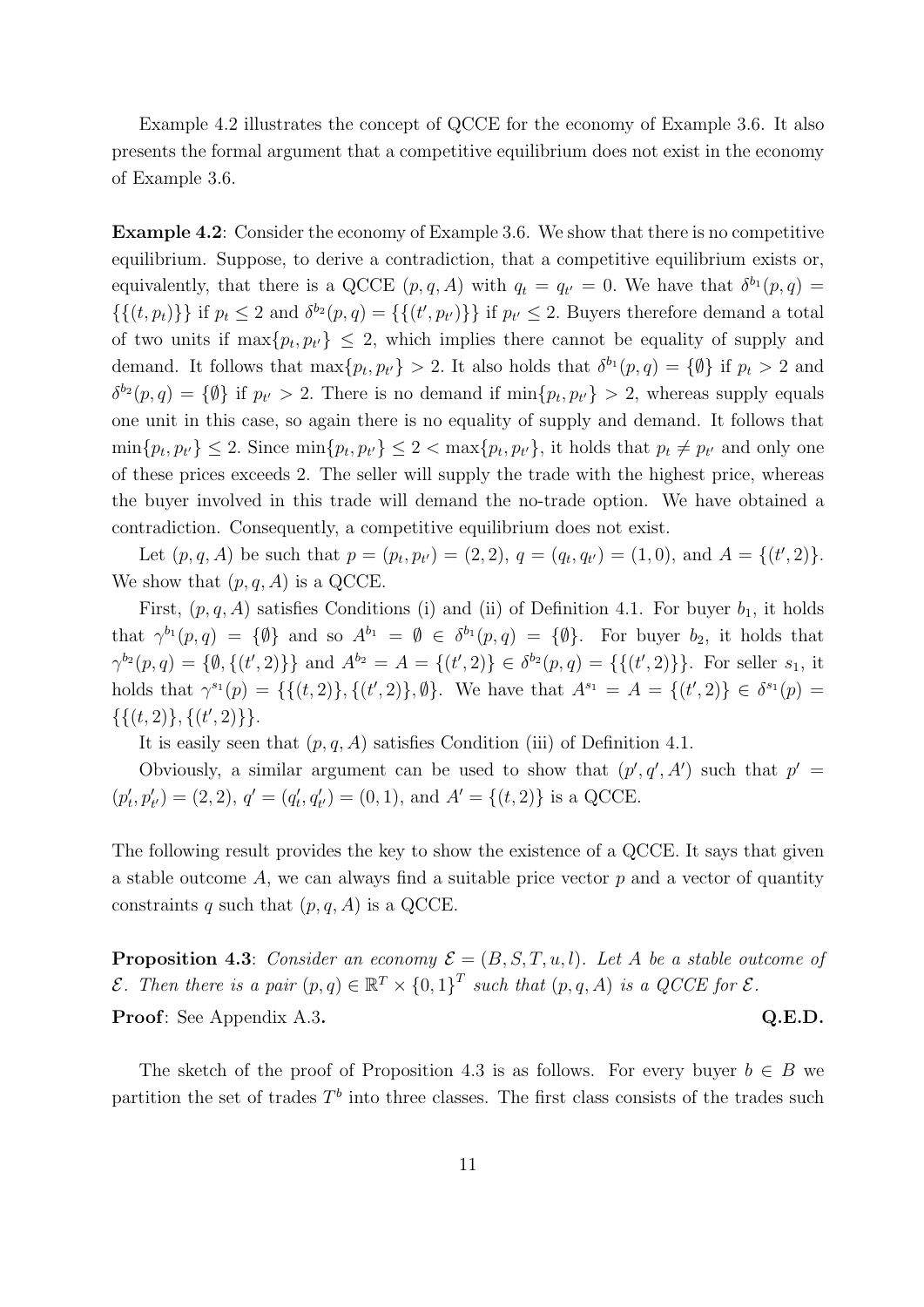that at any payment, buyer b prefers  $A^b$  to those trades. A trade belongs to the second class if there is a payment satisfying the financial constraint of buyer b for that trade and being such that buyer b is indifferent between  $A<sup>b</sup>$  and that trade. The third class consists of the trades such that at any payment satisfying the financial constraints of buyer  $b$ , buyer b strictly prefers those trades to  $A^b$ . For every seller  $s \in S$ , we divide the trades in  $T^s$  into two classes. The first class consists of the trades such that at any payment, seller s prefers  $A<sup>s</sup>$  to those trades. A trade belongs to the second class if there is a payment making seller s indifferent between  $A<sup>s</sup>$  and that trade.

On the basis of these partitions, we assign to each trade a price and a quantity constraint. Each trade that is part of the stable outcome is assigned a price equal to the amount of money in the associated contract and a quantity constraint equal to zero. A quantity constraint is set equal to one if and only if a trade belongs to the third class for the buyer. A trade belonging to the second class of the seller is assigned a price equal to the payment that makes the seller indifferent. A trade belonging to the first class of the seller is assigned a price equal to the payment making the buyer not better off than at the stable outcome.

Propositions 3.4 and 4.3 imply the existence of a QCCE.

**Corollary 4.4:** Consider an economy  $\mathcal{E} = (B, S, T, u, l)$ . Then a QCCE exists.

## 5 Properties of QCCEs

In this section, we investigate the features of QCCEs in more detail. In turn, we study the equivalence between QCCE outcomes and stable outcomes, the equivalence between QCCE outcomes and core outcomes, the existence of QCCEs with uniform prices, the lattice property of QCCEs, and the rural hospital theorem of QCCEs.

## 5.1 Equivalence between QCCE Outcomes and Stable Outcomes

Shapley and Shubik (1971) consider the assignment game and show that the set of stable payoffs coincides with the set of competitive equilibrium payoffs. Such an equivalence relation is extended to capture one-to-one multi-sided matching by Quinzii (1984), trading networks by Hatfield et al. (2013), Candogan et al. (2017), and Fleiner et al. (2018), and one-to-one matching with price controls by Herings (2018). The following result establishes the equivalence in a setting with financial constraints.

For an economy  $\mathcal{E}$ , let

 $\mathcal{A}^{SO}(\mathcal{E}) = \{A \in \mathcal{A} \mid A \text{ is a stable outcome}\}\$  $\mathcal{A}^{\mathrm{QCCE}}(\mathcal{E}) = \{A \in \mathcal{A} \mid \text{there is } (p,q) \in \mathbb{R}^T \times \{0,1\}^T \text{ such that } (p,q,A) \text{ is a QCCE}\}\$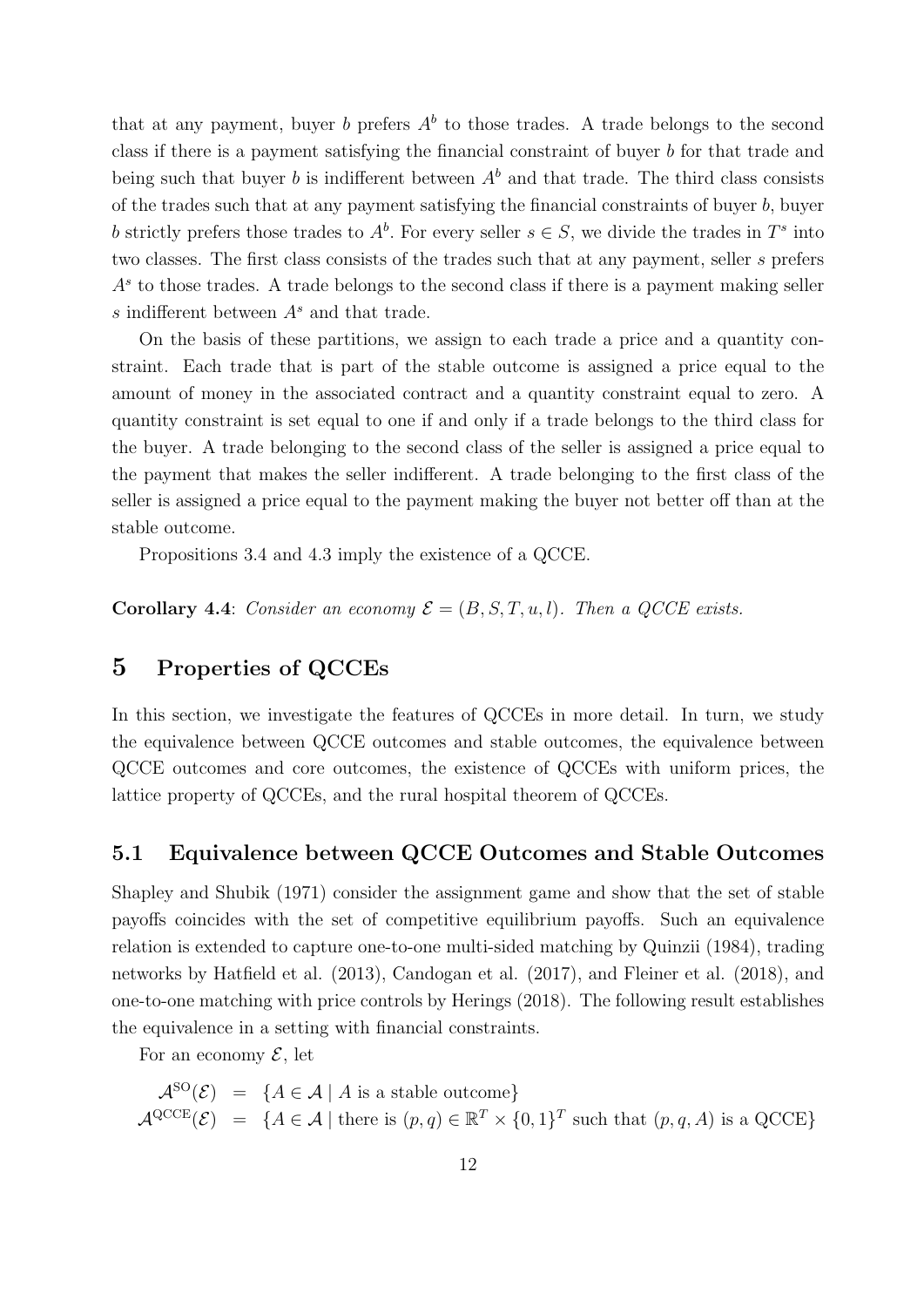be the set of stable outcomes and the set of QCCE outcomes of  $\mathcal{E}$ , respectively.

Theorem 5.1 establishes the equivalence between  $\mathcal{A}^{\rm SO}(\mathcal{E})$  and  $\mathcal{A}^{\rm QCE}(\mathcal{E})$ .

**Theorem 5.1**: Consider an economy  $\mathcal{E} = (B, S, T, u, l)$ . Then  $\mathcal{A}^{SO}(\mathcal{E}) = \mathcal{A}^{QCCE}(\mathcal{E}) \neq \emptyset$ . Proof: See Appendix A.4. Q.E.D.

Since our model contains the assignment model with financial constraints as a special case, the above equivalence result also holds in that model. In the assignment model with financial constraints, Definition 3.1 in van der Laan and Yang (2016) presents the notion of an equilibrium under allotment.

**Definition 5.2:** Let the economy  $\mathcal{E}$  correspond to the assignment model with financial constraints, see Example 2.2. An element  $(p,q,A) \in \mathbb{R}^T \times \{0,1\}^T \times \mathcal{A}$  is an equilibrium under allotment of  $\mathcal E$  if:

(i) For each  $b \in B$ ,  $A^b \in \delta^b(p,q)$ .

(ii) For each  $s \in S$ ,  $A^s \in \delta^s(p)$ .

(iii) For each  $t \in T$ , if  $q_t = 1$ , then  $\{(t, p_t)\}\in \delta^{\beta(t)}(p, (q_{-t}, 0))$  and there is  $c' = (t', m') \in A$ such that  $\sigma(t') = \sigma(t)$ ,  $\beta(t') \neq \beta(t)$ , and  $p_{t'} = m' = l_{t'}^{\beta(t')}$  $\frac{\rho(t)}{t'}$ .

If a buyer expects a quantity constraint on an item in an equilibrium under allotment, then the seller is trading the item with another buyer whose financial constraint is binding. We now give an example such that the outcome of an equilibrium under allotment is not stable. This equilibrium notion is therefore qualitatively different from a QCCE.

**Example 5.3**: Let  $B = \{b_1, b_2\}$ ,  $S = \{s_1\}$ , and  $T = \{t, t'\}$ , where  $\beta(t) = b_1$  and  $\beta(t') = b_2$ . For each  $i \in B \cup S$ , let  $u^{i}(\emptyset) = 0$ . Let  $u^{b_1}(t,m) = 3 - m$ ,  $u^{b_2}(t',m) = 4 - m$ , and  $u^{s_1}(t,m) = u^{s_1}(t',m) = m$ . The financial constraints of the buyers are given by  $l_t^{b_1} = 2$  and  $l_{t'}^{b_2} = 3$ . This is the same economy as in Example 3.6, except that the financial constraint of buyer  $b_2$  has been raised from 2 to 3. It is easily verified that the collection of stable outcomes is  $\mathcal{A}^{\text{SO}}(\mathcal{E}) = \{ \{ (t', m) \} \mid 2 \leq m \leq 3 \}.$ 

Let  $p = (p_t, p_{t'}) = (2, 2), q = (q_t, q_{t'}) = (0, 1),$  and  $A = \{(t, 2)\}.$  It is not hard to see that  $(p, q, A)$  is an equilibrium under allotment. However,  $A \notin \mathcal{A}^{\rm SO}(\mathcal{E})$ , i.e., A is not a stable outcome.

## 5.2 Equivalence between QCCE Outcomes and Core Outcomes

In the following, we discuss the relation between QCCE outcomes and core outcomes in the presence of financial constraints.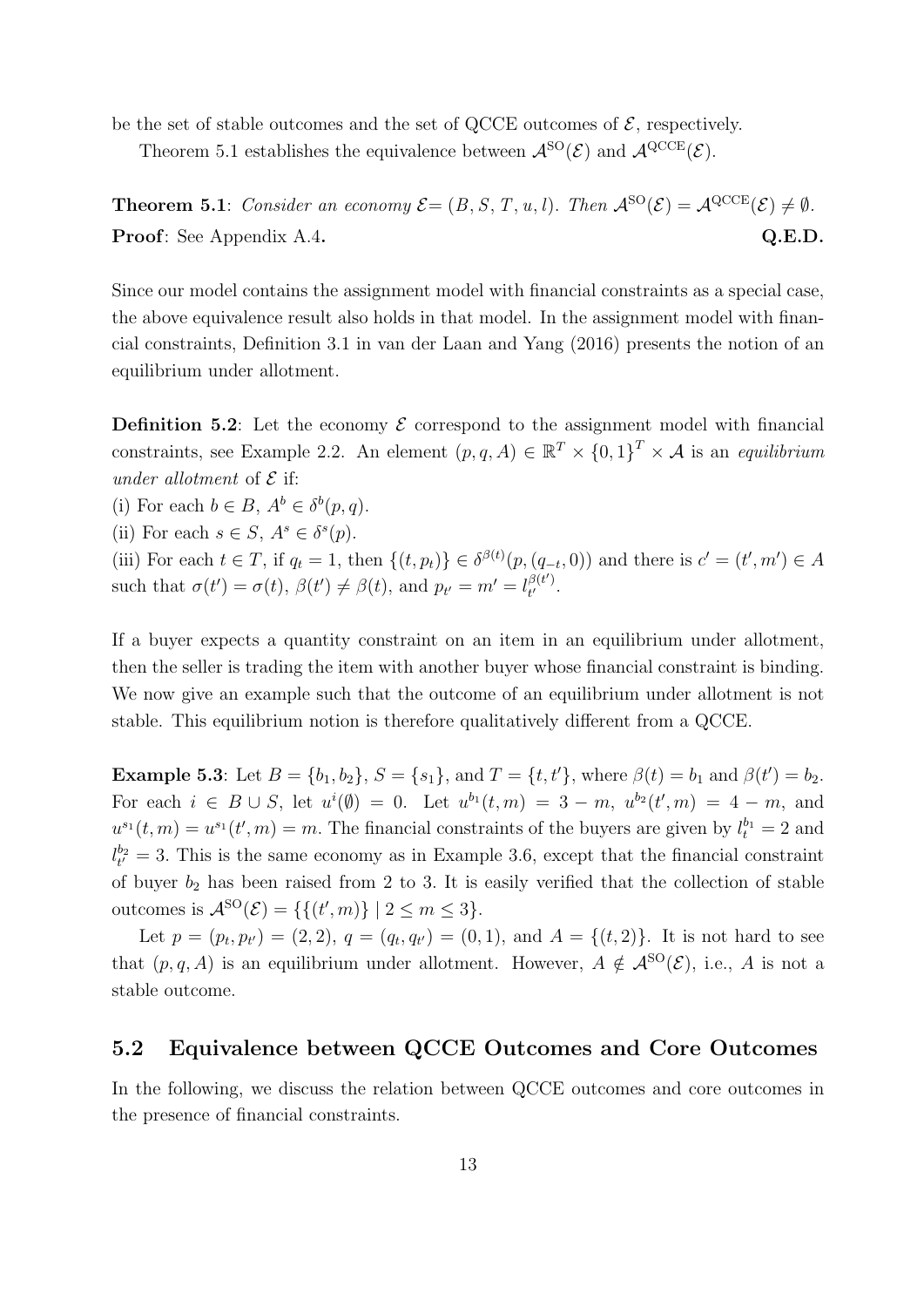**Definition 5.4:** An outcome  $A \in \mathcal{A}$  is a core outcome if there is no outcome  $A' \in \mathcal{A}$  and a set of agents  $N \subseteq B \cup S$  such that:

- (i) For each  $i \in (B \cup S) \backslash N$ ,  $(A')^i = \emptyset$ .
- (ii) For each  $j \in N$ ,  $U^j(A') > U^j(A)$ .

Given an economy  $\mathcal{E} = (B, S, T, u, l)$ , let

 $\mathcal{C}(\mathcal{E}) = \{A \in \mathcal{A} \mid A \text{ is a core outcome}\}\$ 

be the core of  $\mathcal{E}$ .

**Proposition 5.5:** Consider an economy  $\mathcal{E} = (B, S, T, u, l)$ . Then  $\mathcal{C}(\mathcal{E}) = \mathcal{A}^{\text{SO}}(\mathcal{E}) =$  $\mathcal{A}^{\mathrm{QCCE}}(\mathcal{E})\neq\emptyset$ .

**Proof:** See Appendix A.5. Q.E.D.

Proposition 5.5 shows that all main solution concepts coincide. Core outcomes correspond to QCCE outcomes, which have already been shown to correspond to stable outcomes.

**Definition 5.6:** An outcome  $A \in \mathcal{A}$  is a strict core outcome if there is no outcome  $A' \in \mathcal{A}$ and a set of agents  $N \subseteq B \cup S$  such that:

(i) For each  $i \in (B \cup S) \backslash N$ ,  $(A')^i = \emptyset$ .

(ii) For each  $j \in N$ ,  $U^{j}(A') \geq U^{j}(A)$ , with at least one strict inequality.

Analogous to the proof of Proposition 5.5, we can show that the set of strongly stable outcomes is equivalent to the set of strict core outcomes. Thus, using Example 3.6, we can also conclude that the set of strict core outcomes can be empty in the matching model with financial constraints.

## 5.3 QCCE with Uniform Prices

For markets where all trading opportunities are universally available, it is conventional to require that prices are uniform in a competitive equilibrium, i.e. each object is assigned a single price, see, e.g., Gul and Stacchetti (1999), Sun and Yang (2006), and Herings (2018).

In the absence of financial constraints, given an arbitrary competitive equilibrium with personalized prices, one can obtain both a competitive equilibrium with seller-uniform prices and a competitive equilibrium with buyer-uniform prices by adjusting the prices, while keeping the equilibrium trades the same, see, e.g., Hatfield et al. (2013), Candogan et al. (2017), and Schlegel (2019). In the presence of financial constraints, given an arbitrary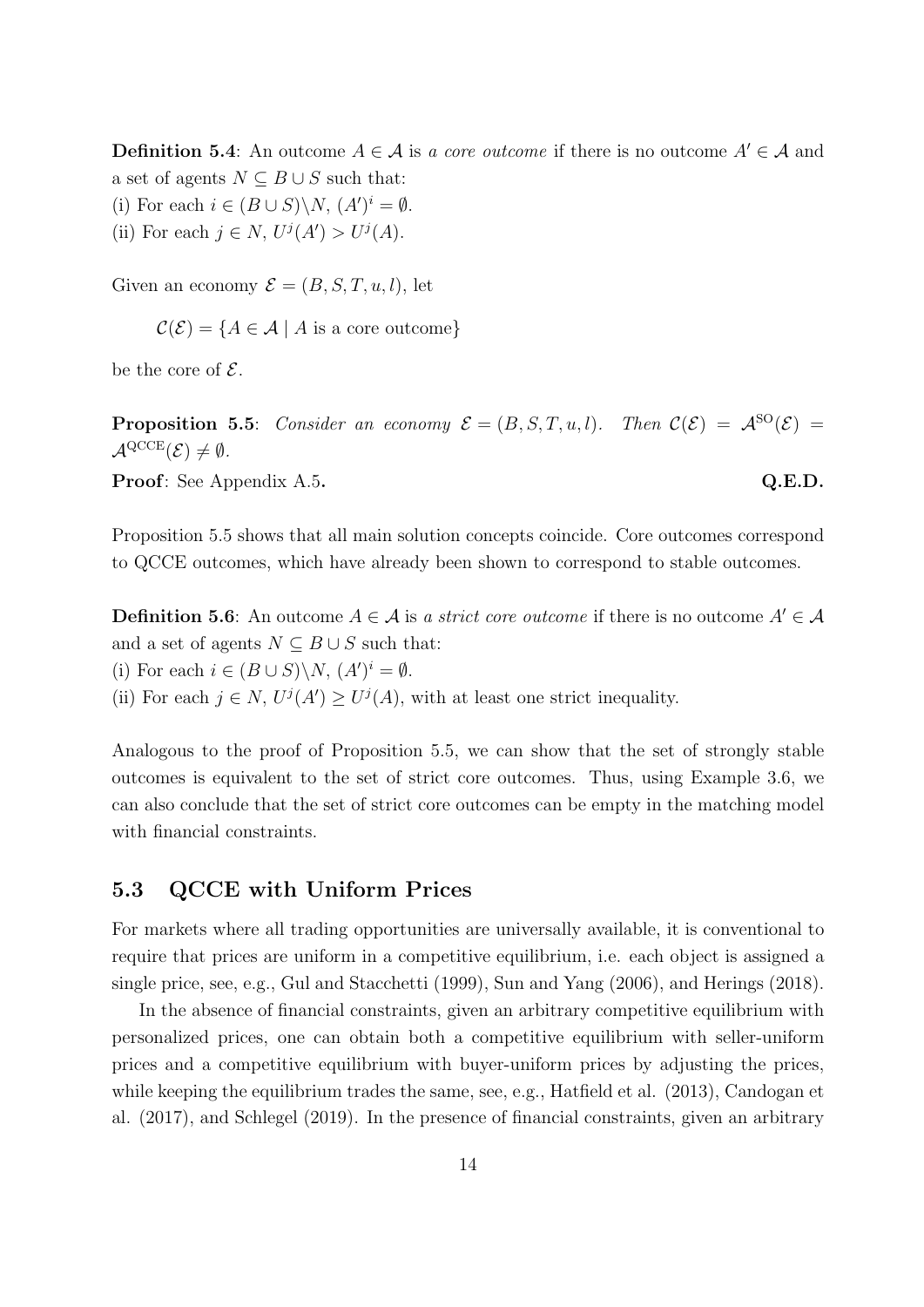QCCE with personalized prices, one also has to take the quantity constraints into account in order to obtain a QCCE with uniform prices. In this subsection, we present results with sufficient conditions to have QCCEs with seller-uniform prices, buyer-uniform prices, and uniform prices.

First we look at the sellers' side. Given  $s \in S$ , two trades  $t, t' \in T^s$  are said to be s-equivalent, denoted  $t \sim^s t'$ , if  $u^s(t, \cdot) = u^s(t', \cdot)$ . Since ∼<sup>s</sup> is an equivalence relation, the collection of equivalence classes of  $T^s$  induced by ∼<sup>s</sup> forms a partition of  $T^s$ , denoted by  $\mathcal{T}^s$ . A typical example of s-equivalent trades occurs in the assignment model with financial constraints, where the seller of an item does not care to whom the item is sold. In this case it holds that  $\mathcal{T}^s = \{T^s\}$ . The collection  $\mathcal{T}^S = \cup_{s \in S} \mathcal{T}^s$  is a partition of T with the property that for every  $I \in \mathcal{T}^S$  there is  $s \in S$  such that I is a set of s-equivalent trades. A QCCE has seller-uniform prices if all trades that belong to the same set in  $\mathcal{T}^S$  have the same price. The next result states the existence of a QCCE with seller-uniform prices.

**Proposition 5.7**: Consider an economy  $\mathcal{E} = (B, S, T, u, l)$ . Then there is a QCCE with seller-uniform prices.

Proof: See Appendix A.6. Q.E.D.

The sketch of the proof of Proposition 5.7 is as follows. By Corollary 4.4, there is always a QCCE  $(p, q, A)$ . Take some  $I_1 \in \mathcal{T}^S$ . Then we show how to derive a QCCE  $(p^1, q^1, A^1)$ such that  $q^1 = q$ ,  $A^1 = A$ , for every  $t \in T \setminus I_1$ ,  $p_t^1 = p_t$ , and, for every  $t, t' \in I_1$ ,  $p_t^1 = p_t^1$ . Then, by a similar argument, given  $(p^1, q^1, A^1)$  and  $I_2 \in \mathcal{T}^S \setminus \{I_1\}$ , we can derive a QCCE  $(p^2, q^2, A^2)$  such that  $q^2 = q^1, A^2 = A^1$ , for every  $t \in T \setminus I_2$ ,  $p_t^2 = p_t^1$ , and, for every  $t, t' \in I_2$ ,  $p_t^2 = p_{t'}^2$ , and so on.

To define  $(p^1, q^1, A^1)$ , we adjust the prices p in the following way. For each trade in  $I_1$ , we use the maximum price among all prices of trades in  $I_1$  as the uniform price of trades in I<sub>1</sub>. We keep the prices of other trades unchanged. More formally, we have, for each  $t \in I_1$ ,  $p_t^1 = \max_{t' \in I_1} p_{t'}$ , and for each  $t \in T \backslash I_1$ ,  $p_t^1 = p_t$ . The vector of quantity constraints q and the outcome A need no adjustment:  $q^1 = q$  and  $A^1 = A$ . If a trade belongs to  $I_1 \cap \tau(A)$ , then its price is equal to the maximum among all trades in  $I_1$ .

We now look at the buyers' side. Given  $b \in B$ , two trades  $t, t' \in T^b$  are said to be b-equivalent, denoted  $t \sim^b t'$ , if  $l_t^b = l_{t'}^b$  and  $u^b(t, \cdot) = u^b(t', \cdot)$ . Since  $\sim^b$  is an equivalence relation, the collection of equivalence classes of  $T^b$  induced by ∼<sup>b</sup> forms a partition of  $T^b$ , denoted by  $\mathcal{T}^b$ . The collection  $\mathcal{T}^B = \cup_{b \in B} \mathcal{T}^b$  is a partition of T with the property that for every  $I \in \mathcal{T}^B$  there is  $b \in B$  such that I is a set of b-equivalent trades. A QCCE has buyer-uniform prices if all trades that belong to the same set in  $\mathcal{T}^B$  have the same price. The next result states the existence of a QCCE with buyer-uniform prices.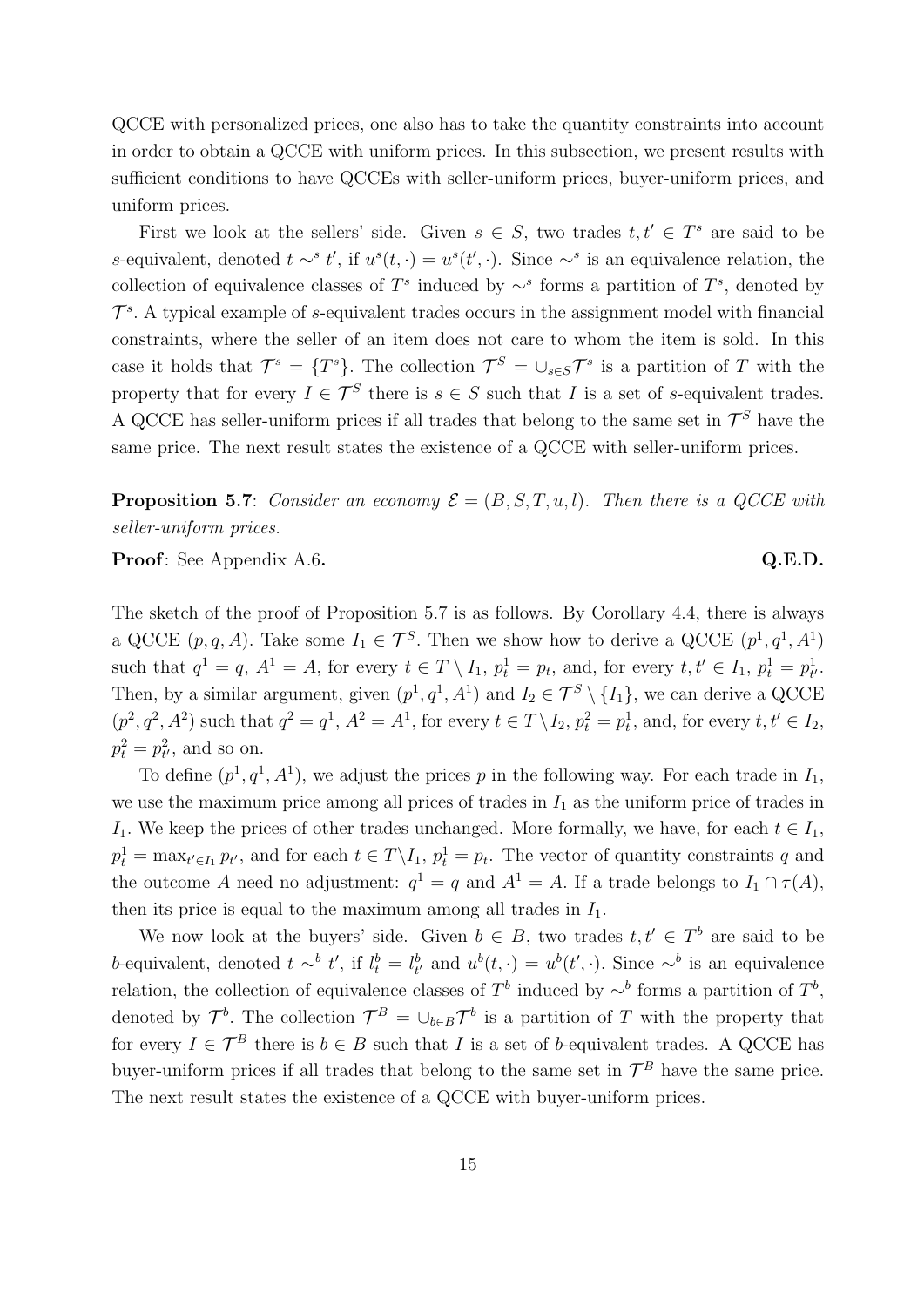**Proposition 5.8:** Consider an economy  $\mathcal{E} = (B, S, T, u, l)$ . Then there is a QCCE with buyer-uniform prices.

**Proof:** See Appendix A.7. Q.E.D.

The sketch of the proof of Proposition 5.8 is as follows. By Corollary 4.4, a QCCE  $(p, q, A)$ exists. Let some  $I_1 \in \mathcal{T}^B$  be given. Then we show how to derive a QCCE  $(p^1, q^1, A^1)$  such that, for every  $t \in T \setminus I_1$ ,  $p_t^1 = p_t$ , and, for every  $t, t' \in I_1$ ,  $p_t^1 = p_{t'}^1$ . Then, by a similar argument, given  $(p^1, q^1, A^1)$  and  $I_2 \in \mathcal{T}^B \setminus \{I_1\}$ , we can derive a QCCE  $(p^2, q^2, A^2)$  such that, for every  $t \in T \setminus I_2$ ,  $p_t^2 = p_t^1$ , and, for every  $t, t' \in I_2$ ,  $p_t^2 = p_{t'}^2$ , and so on.

The QCCE  $(p^1, q^1, A^1)$  is derived as follows. For each trade in  $I_1$ , we use the minimum price among all prices of trades in  $I_1$  as the uniform price of trades in  $I_1$ . The prices of other trades are kept unchanged. More precisely, we have, for each  $t \in I_1$ ,  $p_t^1 = \min_{t' \in I_1} p_{t'}$  and, for each  $t \in T \backslash I_1$ ,  $p_t^1 = p_t$ . Then we adjust the vector of quantity constraints for trades in I<sub>1</sub>. For each  $t \in I_1$  such that  $p_t > l_t^{b_1}$  and  $p_t^1 = l_t^{b_1}$  we define  $q_t^1 = 1$ . For each  $t \in I_1$  such that  $q_t = 1$  and  $p_t^1 < l_t^{b_1}$ , we define  $q_t^1 = 0$ . Quantity constraints for other trades remain the same. Finally, the equilibrium outcome remains the same,  $A^1 = A$ .

Proposition 5.8 states that there is a QCCE with buyer-uniform prices. Using that result, it is not hard to show that there is a QCCE with buyer-uniform prices and buyeruniform quantity constraints, where the latter property means that for every  $I \in \mathcal{T}^B$ , for every  $t, t' \in I$ ,  $q_t = q_{t'}$ .

Consider trades t, t', and t'' such that  $t \sim^s t'$  and  $t \sim^b t''$ . By Proposition 5.7 there exists a QCCE  $(p, q, A)$  such that  $p_t = p_{t'}$ . By Proposition 5.8 there is a QCCE  $(p, q, A)$ such that  $p_t = p_{t''}$ . The next example shows that there may not be a QCCE  $(p, q, A)$  such that  $p_t = p_{t'} = p_{t''}.$ 

**Example 5.9:** Let  $B = \{b_1, b_2\}$  and  $S = \{s_1, s_2\}$ . Let  $T = \{t_{11}, t_{21}, t_{22}\}$ , where  $t_{ij}$  denotes the trade such that  $\beta(t_{ij}) = b_i$  and  $\sigma(t_{ij}) = s_j$ . Let  $l_{t_{11}}^{b_1} = 4$  and  $l_{t_{21}}^{b_2} = l_{t_{22}}^{b_2} = 1$ . Utility functions are such that, for every  $i \in B \cup S$ ,  $u^{i}(\emptyset) = 0$ ,  $u^{b_1}(t_{11}, m) = 6 - m$ ,  $u^{b_2}(t_{21}, m) = u^{b_2}(t_{22}, m) = 4 - m$ ,  $u^{s_1}(t_{11}, m) = u^{s_1}(t_{21}, m) = m - 2$ , and  $u^{s_2}(t_{22}, m) = m$ . It is easily seen that  $\mathcal{T}^B = \{\{t_{11}\}, \{t_{21}, t_{22}\}\}\$  and  $\mathcal{T}^S = \{\{t_{11}, t_{21}\}, \{t_{22}\}\}\.$  By Proposition 5.7 there exists a QCCE  $(p, q, A)$  with  $p_{t_{11}} = p_{t_{21}}$ . It holds that  $p_{t_{11}} \geq 2$ , since otherwise there is no supply of  $t_{11}$  by seller  $s_1$ , whereas there is demand for it by buyer  $b_1$ . By Proposition 5.8 there exists a QCCE  $(p', q', A')$  with  $p'_{t_{21}} = p'_{t_{22}}$ . It holds that  $p'_{t_{22}} \leq 1$ , since otherwise there is no demand for  $t_{22}$  by buyer  $b_2$ , whereas there is supply of  $t_{22}$  by seller  $s_2$ . We have demonstrated that  $p_{t_{21}} \neq p'_{t_{21}}$ , so there is no QCCE with prices of  $t_{11}$ ,  $t_{21}$ , and  $t_{22}$  all the same.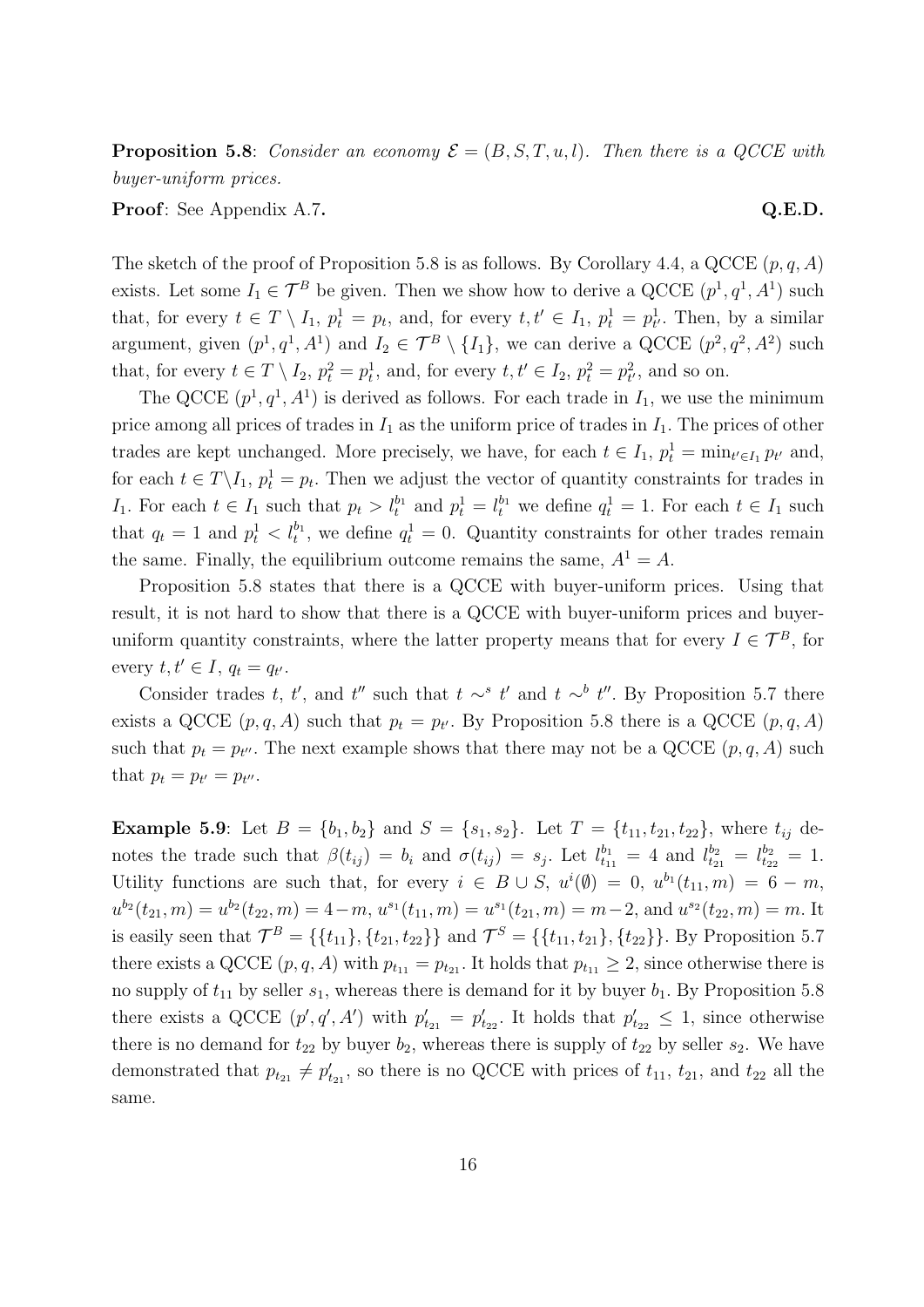In general equilibrium theory, two identical commodities are traded at the same price by the definition of a competitive equilibrium. In Example 5.9, although the trades do not involve the specification of a commodity, nothing precludes that all trades correspond to identical commodities. Example 5.9 then presents a case where no QCCE has the property that identical commodities are traded at the same price.

We now put some extra structure on the economy by making the commodity that is being traded explicit. Let L be the set of commodities. The set of trades is defined as  $T = B \times S \times L$ . The commodity associated to a trade  $t \in T$  is denoted by  $\lambda(t)$ , so for  $t = (b, s, \ell)$  it holds that  $\lambda(t) = \ell$ . The concept of a commodity contains all information that is relevant for utility functions and financial constraints. In other words, the utility of a trade depends only on the traded commodity. Also, the financial constraint corresponding to a trade depends only on the traded commodity. More formally, for every  $t, t' \in T$  such that  $\lambda(t) = \lambda(t')$  and  $\beta(t) = \beta(t') = b$ , we have that  $l_t^b = l_{t'}^b$  and  $u^b(t, \cdot) = u^b(t', \cdot)$ . For every  $t, t' \in T$  such that  $\lambda(t) = \lambda(t')$  and  $\sigma(t) = \sigma(t') = s$ , we have that  $u^s(t, \cdot) = u^s(t', \cdot)$ . We refer to this set-up as an economy with commodities.

In an economy with commodities it is assumed for simplicity that any triple  $(b, s, \ell) \in$  $B \times S \times L$  corresponds to a trade. This assumption is without loss of generality, since our assumptions on utility functions are sufficiently weak to allow for the case where a trade  $t = (b, s, \ell)$  is such that, for every  $m \in \mathbb{R}$ ,  $u^b(t, m) < U^b(\emptyset)$  and, for every  $m \in \mathbb{R}$ ,  $u^{s}(t, m) < U^{s}(\emptyset)$ . In other words, even under the assumption that  $T = B \times S \times L$ , it can be modeled that certain buyers are not interested in some commodities and certain sellers cannot supply some commodities.

A QCCE  $(p, q, A)$  of an economy with commodities is said to have *uniform prices* if for every  $t, t' \in T$  such that  $\lambda(t) = \lambda(t')$  we have that  $p_t = p_{t'}$ .

In an economy with commodities, it holds that, for every  $b \in B$ ,  $\mathcal{T}^b = \{\{b\} \times S \times \{\ell\} \mid \mathcal{T}^b = \{\{b\} \times S \times \{\ell\} \mid \mathcal{T}^b = \{\{b\} \times S \times \{\ell\} \mid \mathcal{T}^b = \{\{b\} \times S \times \{\ell\} \mid \mathcal{T}^b = \{\{b\} \times S \times \{\ell\} \mid \mathcal{T}^b = \{\{b\} \times S \times \{\ell\} \$  $\ell \in L$ , and, for every  $s \in S$ ,  $\mathcal{T}^s = \{B \times \{s\} \times \{\ell\} \mid \ell \in L\}$ . If a QCCE  $(p, q, A)$  of an economy with commodities has uniform prices, then it also has buyer-uniform and selleruniform prices. The next result shows that an economy with commodities has a QCCE with uniform prices.

**Theorem 5.10:** Consider an economy  $\mathcal{E} = (B, S, T, u, l)$  with commodities. Then there is a QCCE with uniform prices.

Proof: See Appendix A.8. Q.E.D.

The proof of Theorem 5.10 first uses the result of Proposition 5.8 to establish the existence of a QCCE  $(p, q, A)$  with buyer-uniform prices. This implies that  $p_t$  can only depend on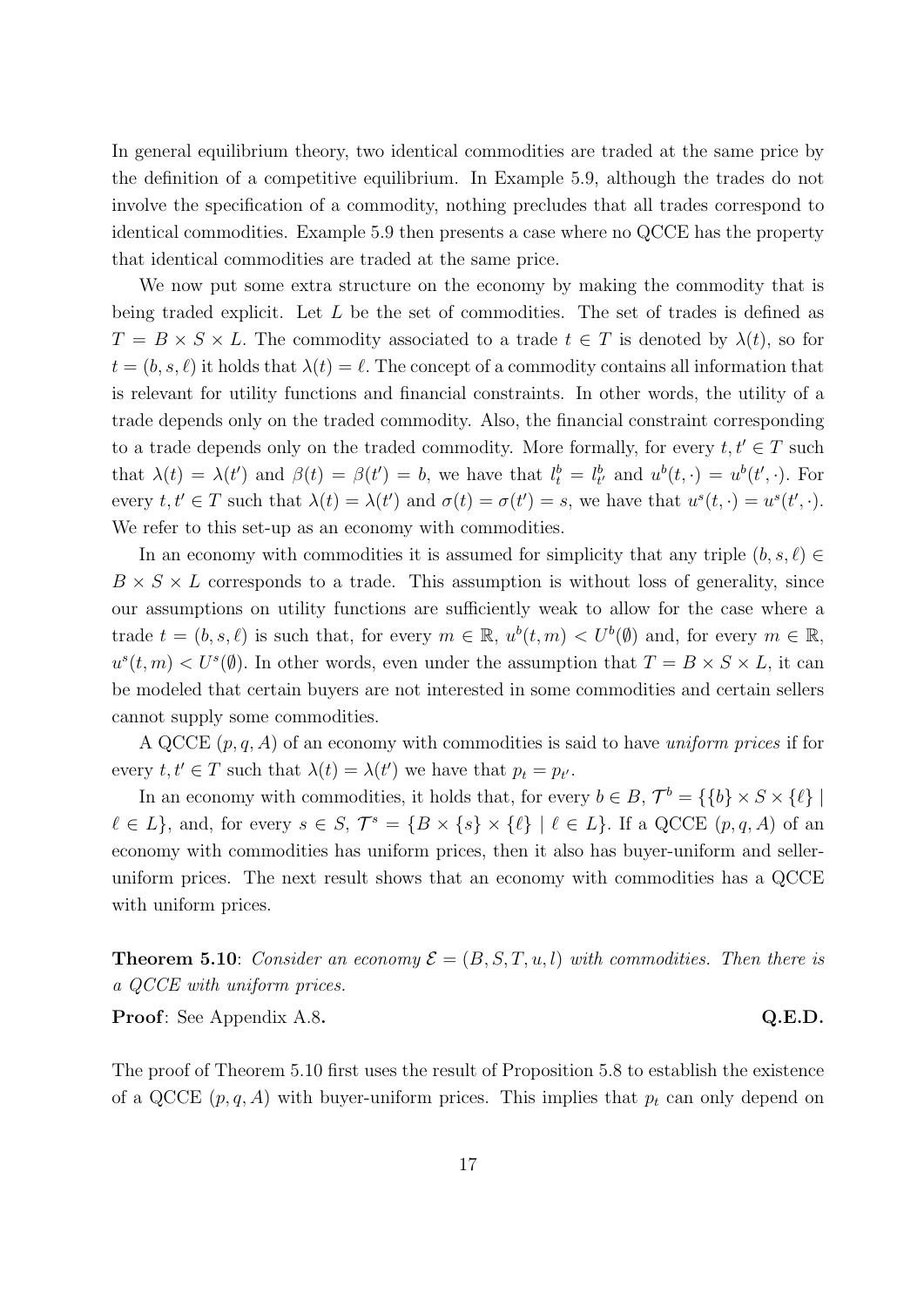$\beta(t)$  and  $\lambda(t)$ . Next a QCCE  $(\bar{p}, q, A)$  with uniform prices is constructed by defining  $\bar{p}_{t'}$  as the maximum of  $p_t$  over all trades such that  $\lambda(t) = \lambda(t')$ .

Theorem 5.10 states that there is a QCCE with uniform prices. However, there may not exist a QCCE with uniform prices and uniform quantity constraints, where the latter property means that for every  $t, t' \in T$  such that  $\lambda(t) = \lambda(t')$  we have that  $q_t = q_{t'}$ . In Example 4.2, there are only two QCCEs, and both of them are QCCEs with uniform prices, i.e.,  $(p, q, A)$  with  $p = (p_t, p_{t'}) = (2, 2), q = (q_t, q_{t'}) = (1, 0),$  and  $A = \{(t', 2)\}\$ , and  $(p', q', A')$  with  $p' = (p'_t, p'_{t'}) = (2, 2), q' = (q'_t, q'_{t'}) = (0, 1),$  and  $A' = \{(t, 2)\}\.$  Nevertheless, those two QCCEs fail to have uniform quantity constraints.

Consider the assignment model with financial constraints, where the items sold by the sellers are all identical. Such an assignment model leads to an economy with commodities where the set L is a singleton. Theorem 5.10 then establishes the existence of a QCCE where all trades have the same price.

## 5.4 The Lattice Property

The lattice property of competitive equilibrium payoffs and prices is intensively investigated in various directions. The lattice structure guarantees the existence of one-sided optimal outcomes and provides the possibility of designing strategy-proof mechanism, see, e.g., Shapley and Shubik (1971), Demange and Gale (1985), Hatfield and Milgrom (2005), Hatfield and Kojima (2010), Kucuksenel (2011), and Kojima et al. (2018) in matching models without financial constraints, and Ostrovsky (2008), Hatfield and Kominers (2012), Hatfield et al. (2013), Candogan et al. (2017), Fleiner et al. (2018), and Schlegel (2019) in models of trading networks.

In the presence of financial constraints, the lattice structure of prices and agents' welfare induced by QCCEs fails to hold, as exemplified next.

**Example 5.11**: Let  $B = \{b_1, b_2, b_3, b_4, b_5\}$  and  $S = \{s_1, s_2, s_3, s_4, s_5\}$ . Let  $t_{ij}$  be the trade such that  $\beta(t_{ij}) = b_i$  and  $\sigma(t_{ij}) = s_j$ . Let  $T = \{t_{11}, t_{12}, t_{21}, t_{24}, t_{32}, t_{35}, t_{43}, t_{44}, t_{53}, t_{55}\}$ . For each  $i \in B \cup S$ , let  $u^{i}(\emptyset) = 0$ . For each  $b \in B$  and each  $t \in T^{b}$ , let  $u^{b}(t, m) = u^{b}(t, 0) - m$ . For each  $s \in S$  and each  $t \in T^s$ , let  $u^s(t,m) = m$ . Let  $u^{b_1}(t_{11},0) = u^{b_1}(t_{12},0) = 10$ ,  $u^{b_2}(t_{21},0) = 10, u^{b_2}(t_{24},0) = 5, u^{b_3}(t_{32},0) = 10, u^{b_3}(t_{35},0) = 5, u^{b_4}(t_{43},0) = 2, u^{b_4}(t_{44},0) =$ 10,  $u^{b_5}(t_{53},0) = 2$ , and  $u^{b_5}(t_{55},0) = 10$ . For each  $b \in B$  and each  $t \in T^b$ , let  $l_t^b = 1$ .

Let  $(p, q, A)$  be such that

$$
p = (p_{t_{11}}, p_{t_{12}}, p_{t_{21}}, p_{t_{24}}, p_{t_{32}}, p_{t_{35}}, p_{t_{43}}, p_{t_{44}}, p_{t_{53}}, p_{t_{55}}) = (1, 1, 1, 0, 1, 1, 1, 0, 1, 1),
$$
  
\n
$$
q = (0, 0, 0, 0, 1, 0, 0, 0, 0, 1),
$$
  
\n
$$
A = \{(t_{12}, 1), (t_{21}, 1), (t_{35}, 1), (t_{44}, 0), (t_{53}, 1)\}.
$$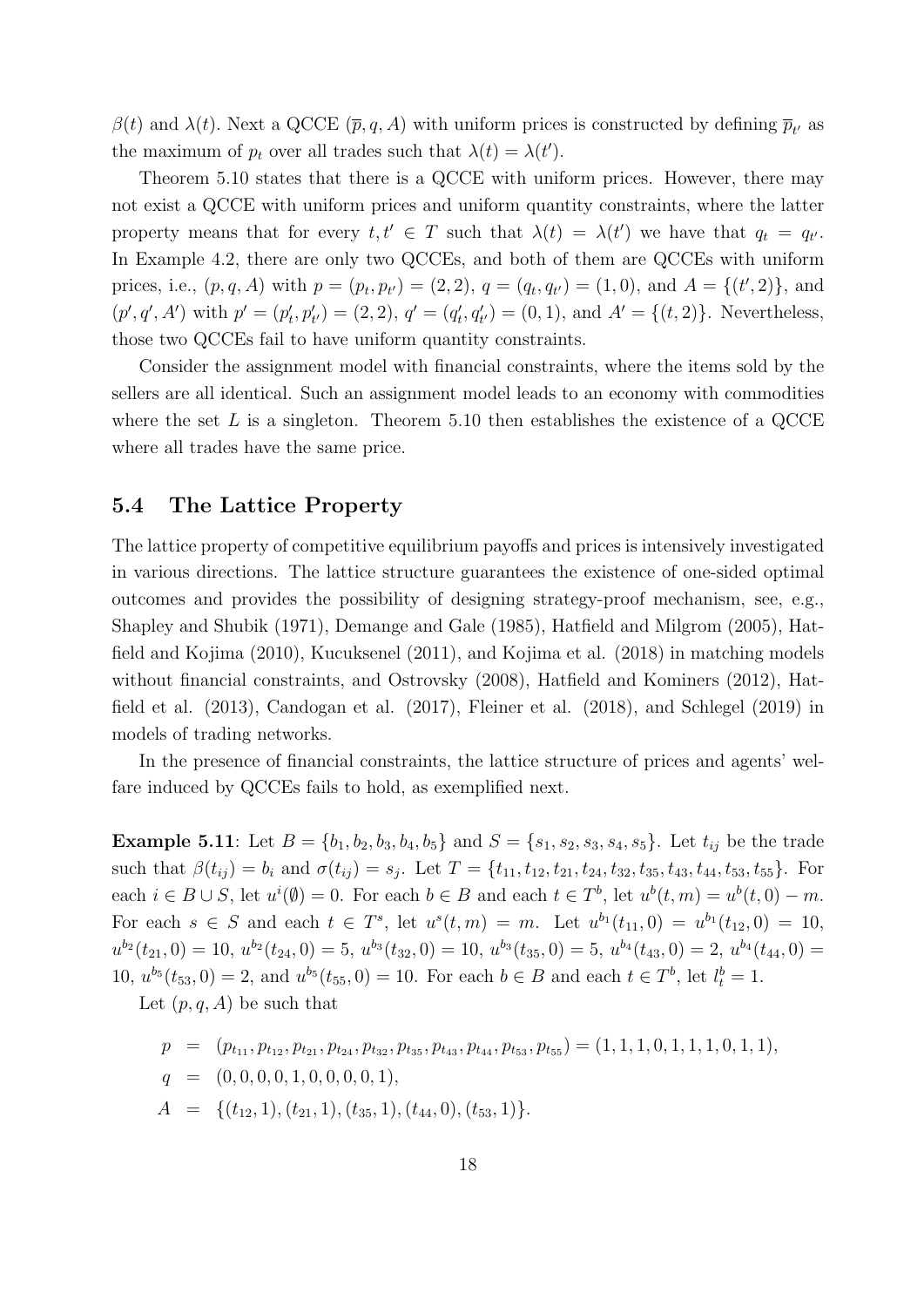At  $(p, q, A)$ , all trades corresponding to a given seller have the same price, so the seller is indifferent between supplying any of them. Every buyer gets the most preferred trade in his budget set. A quantity constraint is expected by buyers  $b_3$  and  $b_5$  for a trade with price equal to the corresponding financial constraint. It follows that  $(p, q, A)$  is a QCCE.

Let  $(p', q', A')$  be such that

$$
p' = (p'_{t_{11}}, p'_{t_{12}}, p'_{t_{21}}, p'_{t_{24}}, p'_{t_{32}}, p'_{t_{35}}, p'_{t_{43}}, p'_{t_{44}}, p'_{t_{53}}, p'_{t_{55}}) = (1, 1, 1, 1, 1, 1, 0, 1, 1, 1, 0),
$$
  
\n
$$
q' = (0, 0, 1, 0, 0, 0, 0, 1, 0, 0),
$$
  
\n
$$
A' = \{(t_{11}, 1), (t_{24}, 1), (t_{32}, 1), (t_{43}, 1), (t_{55}, 0)\}.
$$

At  $(p', q', A')$ , all trades corresponding to a given seller have the same price, so the seller is indifferent between supplying any of them. Every buyer gets the most preferred trade in his budget set. A quantity constraint is expected by buyers  $b_2$  and  $b_4$  for a trade with price equal to the corresponding financial constraint. It follows that  $(p', q', A')$  is a QCCE.

Let  $\underline{p} \in \mathbb{R}^T$  be such that, for every  $t \in T$ ,  $\underline{p}_t = \min\{p_t, p_t'\}$ . Then it holds that  $p = (1, 1, 1, 0, 1, 0, 1, 0, 1, 0)$ . In the following, we show that there is no  $(q, A) \in \{0, 1\}^T \times \mathcal{A}$ such that  $(p, q, A)$  is a QCCE.

By contradiction, suppose that there is  $(q, A) \in \{0, 1\}^T \times \mathcal{A}$  such that  $(p, q, A)$  is a QCCE. Since  $\underline{p}_{t_{35}} = \underline{p}_{t_{55}} = \underline{p}_{t_{24}} = \underline{p}_{t_{44}} = 0 < 1 = l_{t_{35}}^{b_3} = l_{t_{55}}^{b_5} = l_{t_{24}}^{b_2} = l_{t_{44}}^{b_4}$ , it holds by Condition (iii) of Definition 4.1 that  $q_{t_{35}} = q_{t_{55}} = q_{t_{24}} = q_{t_{44}} = 0$ . It follows that  $\delta^{b_4}(p,q) = \{ \{(t_{44}, 0)\}\}\$ and  $\delta^{b_5}(p,q) = \{ \{(t_{55}, 0)\}\}\.$  Consequently, neither buyer  $b_4$  nor buyer  $b_5$  makes a transaction with seller  $s_3$ . Since  $\underline{p}_{t_{43}} = \underline{p}_{t_{53}} = 1$ , it holds that  $\delta^{s_3}(\underline{p}, q) =$  $\{\{(t_{43}, 1)\}, \{(t_{53}, 1)\}\}.$  This means that seller  $s_3$  makes a transaction with either buyer  $b_4$ or buyer  $b_5$ , leading to a contradiction.

We now focus on the structure of prices and agents' utilities induced by QCCEs with the same vector of quantity constraints. In such a situation, buyers form their expectations about trading opportunities in advance and then optimize their behavior.

Given prices  $p, p' \in \mathbb{R}^T$ , we denote their component-wise minimum by  $p \wedge p'$ , so, for every  $t \in T$ ,  $(p \wedge p')_t = \min\{p_t, p'_t\}$ . The component-wise maximum is denoted by  $p \vee p'$ , so, for every  $t \in T$ ,  $(p \vee p')_t = \max\{p_t, p'_t\}$ . For two outcomes  $A, A' \in \mathcal{A}$ , we define  $A \wedge A'$ and  $A \vee A'$  by

$$
A \wedge A' = (\cup_{b \in B} \{A^b | U^b(A) > U^b(A')\}) \cup (\cup_{b \in B} \{(A')^b | U^b(A) \le U^b(A')\}),
$$
  
\n
$$
A \vee A' = (\cup_{b \in B} \{(A')^b | U^b(A) > U^b(A')\}) \cup (\cup_{b \in B} \{A^b | U^b(A) \le U^b(A')\}).
$$

**Theorem 5.12:** Consider an economy  $\mathcal{E} = (B, S, T, u, l)$ . Let  $(p, q, A)$  and  $(p', q, A')$  be QCCEs for  $\mathcal E$ . Then  $(p \wedge p', q, A \wedge A')$  and  $(p \vee p', q, A \vee A')$  are QCCEs for  $\mathcal E$  as well.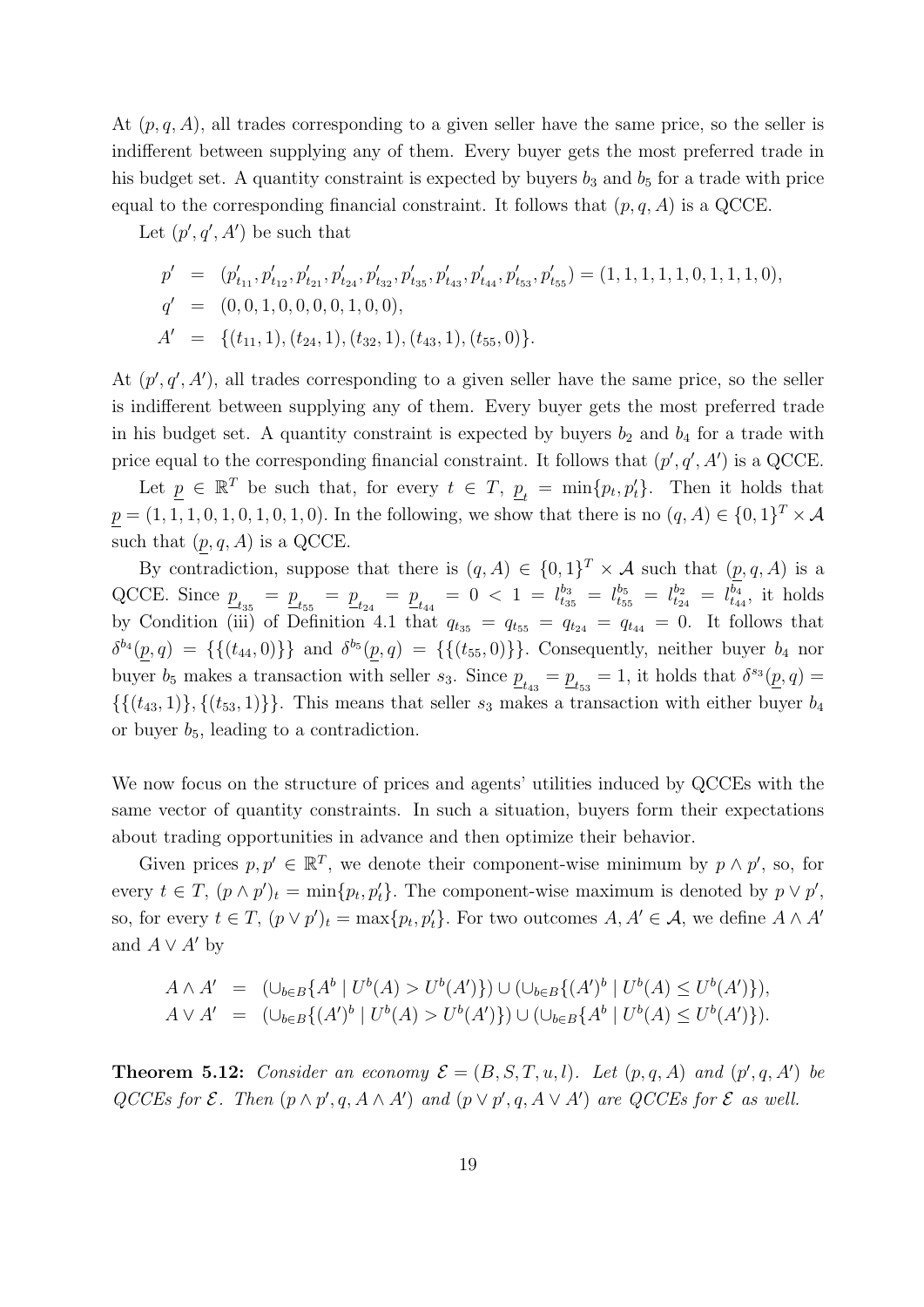Theorem 5.12 shows two ways to derive a QCCE from two arbitrary QCCEs  $(p, q, A)$  and  $(p', q, A')$  with the same vector of quantity constraints. In the first way we obtain the QCCE  $(p \wedge p', q, A \wedge A')$  by setting the price of each trade as the component-wise minimum price between the two QCCEs and assigning to each buyer the trade with the maximum utility. In the second way, we generate the QCCE  $(p \lor p', q, A \lor A')$  by setting the price of each trade as the component-wise maximum price between the two QCCEs and assigning to each buyer the trade with the minimum utility.

Given an economy  $\mathcal{E} = (B, S, T, u, l)$  and a vector of quantity constraints  $q \in \{0, 1\}^T$ , let

 $P(\mathcal{E}, q) = \{p \in \mathbb{R}^T \mid \exists A \in \mathcal{A} \text{ such that } (p, q, A) \text{ is a QCCE of } \mathcal{E}\}\$ 

be the set of QCCE prices for a given  $q$ , and let

 $V^B(\mathcal{E}, q) = \{ (V^b)_{b \in B} \in \mathbb{R}^B \mid \exists (p, A) \in \mathbb{R}^T \times \mathcal{A} \text{ s.t. } (p, q, A) \text{ is a QCCE of } \mathcal{E} \text{ and } V^b = U^b(A) \},$  $V^S(\mathcal{E}, q) = \{ (V^s)_{s \in S} \in \mathbb{R}^S \mid \exists (p, A) \in \mathbb{R}^T \times \mathcal{A} \text{ s.t. } (p, q, A) \text{ is a QCCE of } \mathcal{E} \text{ and } V^s = U^s(A) \}$ 

be the set of utilities generated by the QCCEs for a given q.

Theorem 5.12 implies that  $P(\mathcal{E}, q)$ ,  $V^B(\mathcal{E}, q)$ , and  $V^S(\mathcal{E}, q)$  are all lattices.<sup>3</sup> However,  $P(\mathcal{E}, q)$ ,  $V^B(\mathcal{E}, q)$ , and  $V^S(\mathcal{E}, q)$  may not be complete lattices. The reason that these lattices may not be complete is not only caused by the possibility of unbounded prices as allowed for by assumptions (b-i) and (s-i) of the utility functions. Indeed, in the absence of financial constraints, if for each  $i \in B \cup S$  and each  $t \in T^i$ , the range of  $u^i(t, \cdot)$  is all of R, then  $P(\mathcal{E}, q)$ ,  $V^B(\mathcal{E}, q)$ , and  $V^S(\mathcal{E}, q)$  are all complete lattices (Demange and Gale, 1985). However, even if we impose this assumption in the presence of financial constraints, the lattices  $P(\mathcal{E}, q)$ ,  $V^B(\mathcal{E}, q)$ , and  $V^S(\mathcal{E}, q)$  may not be complete, as exemplified below.

**Example 5.13:** Consider the economy as defined in Example 5.3. Let  $q = (0, 0)$ . Then

$$
P(\mathcal{E}, q) = \{ (p_t, p_{t'}) \in \mathbb{R}^2 \mid p_t, p_{t'} \in (2, 3] \text{ and } p_t \leq p_{t'} \},
$$
  
\n
$$
V^B(\mathcal{E}, q) = \{ (V^{b_1}, V^{b_2}) \in \mathbb{R}^2 \mid V^{b_1} = 0 \text{ and } 1 \leq V^{b_2} < 2 \},
$$
  
\n
$$
V^S(\mathcal{E}, q) = \{ V^{s_1} \in \mathbb{R} \mid 2 < V^{s_1} \leq 3 \}.
$$

The lattices  $P(\mathcal{E}, q)$ ,  $V^B(\mathcal{E}, q)$ , and  $V^S(\mathcal{E}, q)$  are clearly not complete.

<sup>&</sup>lt;sup>3</sup>The definitions of lattice and complete lattice correspond to the standard ones for matching models, see, e.g., Kucuksenel (2011).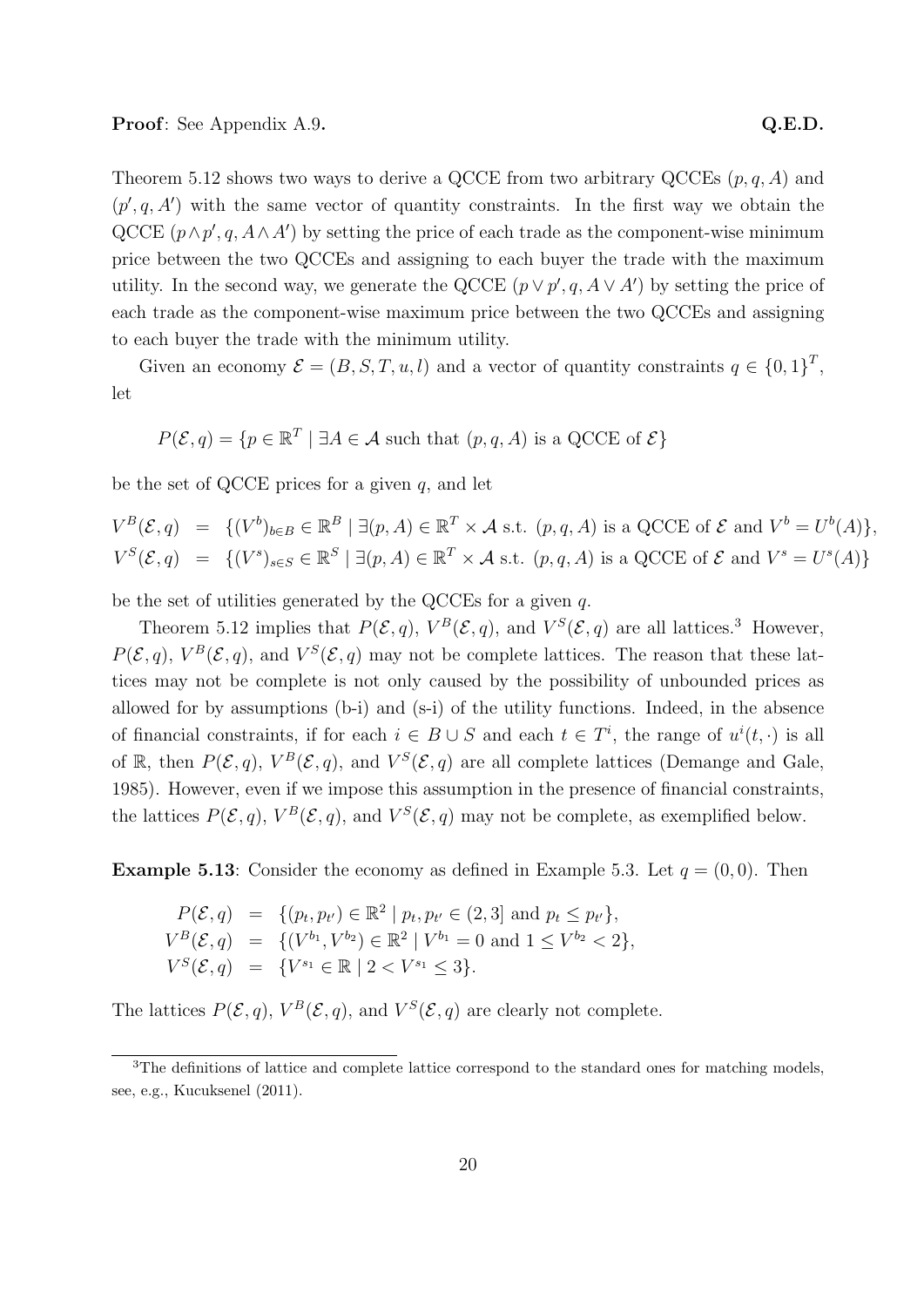If for each  $t \in T$ ,  $q_t = 0$ , then a QCCE is a competitive equilibrium. Thus, the lattice structure of competitive equilibrium prices and agents' utilities in the presence of financial constraints can be also derived from Theorem 5.12.

Corollary 5.14: Consider an economy  $\mathcal{E} = (B, S, T, u, l)$ . Let  $q = (0, \ldots, 0)$ . Then  $P(\mathcal{E}, q)$ ,  $V^B(\mathcal{E}, q)$ , and  $V^S(\mathcal{E}, q)$  are all lattices.

Theorem 5.12 and Corollary 5.14 involve equilibria with personalized prices. It is immediate that the same results apply when prices are required to be buyer-uniform or seller-uniform. For economies with commodities, the same results apply for the case of uniform prices.

In the assignment model with financial constraints described by Example 2.2, van der Laan et al. (2018) show that the set of prices at which there is no overdemand forms a lower-semi lattice. In such a model, Corollary 5.14 implies that the set of competitive equilibrium prices is a lattice. The set of competitive equilibrium prices is strictly included in the set of prices with no overdemand, so our result complements the one in van der Laan et al. (2018).

## 5.5 Rural Hospital Theorem

Roth (1986) considers a many-to-one matching model and shows that all stable matchings have the same set of matched doctors and hospitals. This invariance property of stable matchings is known as the rural hospital theorem. The rural hospital theorem has been extended in various directions, like matching models without constraints, e.g., Demange and Gale (1985), Hatfield and Milgrom (2005), Hatfield and Kojima (2010), matching models with constraints, e.g., Kojima et al. (2018), and models of trading networks, e.g., Hatfield and Kominers (2012), Fleiner et al. (2018), and Schlegel (2019).

The next example shows that the rural hospital theorem fails in the presence of financial constraints.

Example 5.15: Let  $T = \{t_{11}, t_{12}, t_{21}, t_{22}\}$ , where  $t_{ij}$  denotes the trade such that  $\beta(t_{ij}) = b_i$ and  $\sigma(t_{ij}) = s_j$ . Let  $l_{t_{11}}^{b_1} = l_{t_{12}}^{b_1} = 1$  and  $l_{t_{21}}^{b_2} = l_{t_{22}}^{b_2} = 2$ . Utility functions are such that, for every  $i \in B \cup S$ ,  $u^{i}(\emptyset) = 0$ ,  $u^{b_1}(t_{11}, m) = 6 - m$ ,  $u^{b_1}(t_{12}, m) = 1 - m$ ,  $u^{b_2}(t_{21}, m) = 2.5 - m$ ,  $u^{b_2}(t_{22}, m) = 4-m$ ,  $u^{s_1}(t_{11}, m) = u^{s_1}(t_{21}, m) = m-1$ ,  $u^{s_2}(t_{12}, m) = m-1$ , and  $u^{s_2}(t_{22}, m) =$ m. Let  $p = (p_{t_{11}}, p_{t_{12}}, p_{t_{21}}, p_{t_{22}}) = (1, 1, 1, 2)$  and  $q = (q_{t_{11}}, q_{t_{12}}, q_{t_{21}}, q_{t_{22}}) = (1, 0, 0, 0)$ . Then  $A = \{(t_{22}, 2)\}\$ is the only outcome such that  $(p, q, A)$  is a QCCE.

Let  $p' = (p'_{t_{11}}, p'_{t_{12}}, p'_{t_{21}}, p'_{t_{22}}) = (1, 1.5, 0.5, 1.5)$  and  $q' = (q'_{t_{11}}, q'_{t_{12}}, q'_{t_{21}}, q'_{t_{22}}) = (0, 1, 0, 0)$ . For outcome  $A' = \{(t_{11}, 1), (t_{22}, 1.5)\},\$ it holds that  $(p', q', A')$  is a QCCE. Next, we show that there is no outcome A'' such that  $(p', q', A'')$  is a QCCE and  $\tau(A'') = \{t_{22}\},\$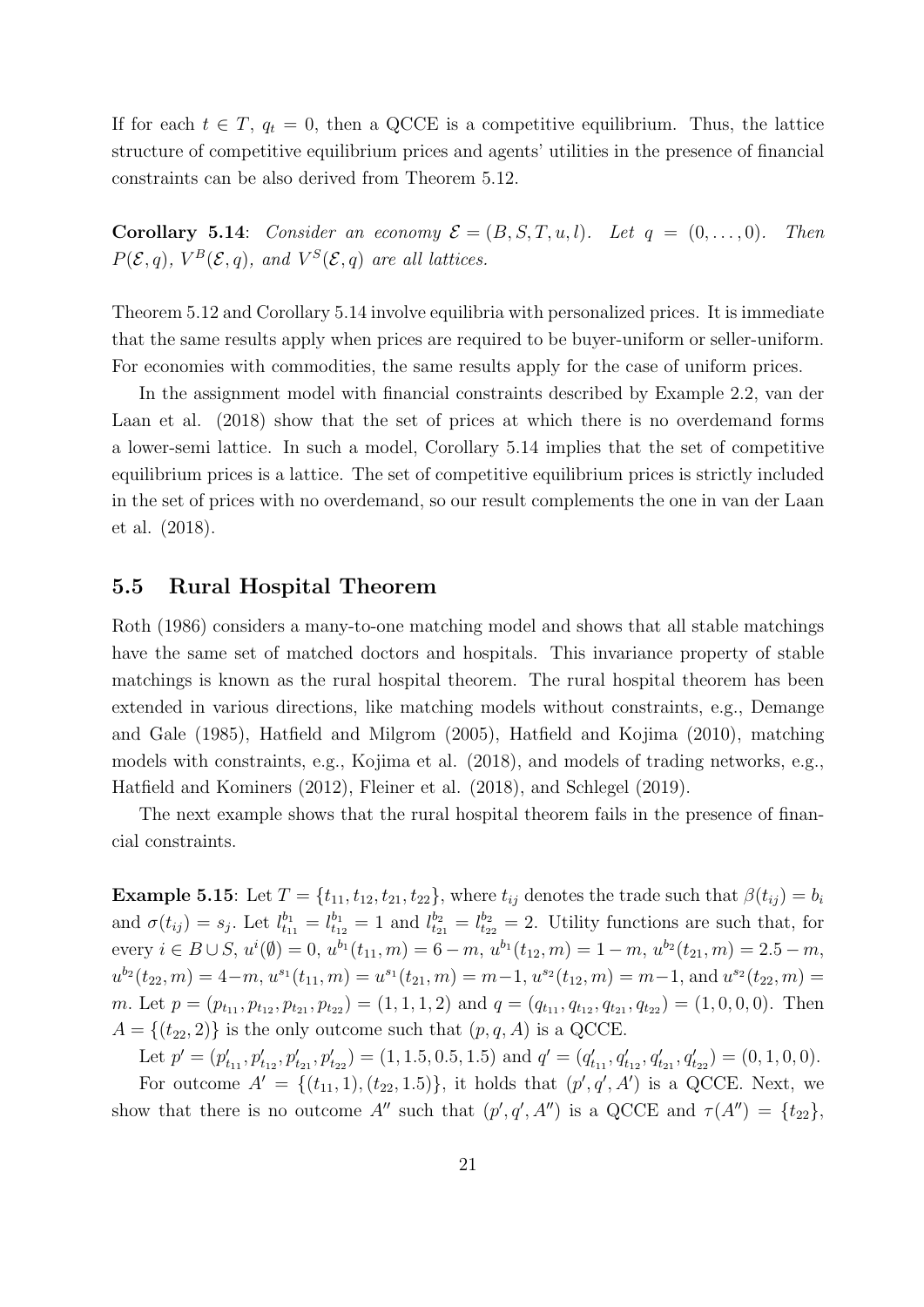which means a failure of the rural hospital theorem. Suppose  $A''$  is such that  $(p', q', A'')$  is a QCCE and  $\tau(A'') = \{t_{22}\}\.$  It follows that  $(A'')^{b_1} = \emptyset$ , so  $\emptyset \in \delta^{b_1}(p', q')$ . Since  $p'_{t_{11}} = 1$ and  $q'_{t_{11}} = 0$ , it holds that  $\delta^{b_1}(p', q') = \{\{(t_{11}, 1)\}\}\$  and we have obtained a contradiction.

We now establish a version of the rural hospital theorem that holds for QCCEs with a given vector of quantity constraints.

**Theorem 5.16:** Consider an economy  $\mathcal{E} = (B, S, T, u, l)$ . Let  $(p, q, A)$  be a QCCE for  $\mathcal E$  and  $p' \in P(\mathcal E,q)$ . Then there is an outcome  $A' \in \mathcal A$  with  $\beta(\tau(A')) = \beta(\tau(A))$  and  $\sigma(\tau(A')) = \sigma(\tau(A))$  such that  $(p', q, A')$  is a QCCE for  $\mathcal{E}.$ Proof: See Appendix A.10. Q.E.D.

Theorem 5.16 considers two arbitrary QCCEs with the same vector of quantity constraints. It shows that there is a QCCE with the same set of agents signing contracts as in the first QCCE and prices as given in the second QCCE. To prove Theorem 5.16, we first use the QCCE  $(p, q, A)$  and prices p' to construct a QCCE  $(p \vee p', q, A'')$  such that the sets of agents choosing the no-trade option are the same at  $(p, q, A)$  and  $(p \vee p', q, A'')$ , i.e.,  $B \setminus \beta(\tau(A)) = B \setminus \beta(\tau(A''))$  and  $S \setminus \sigma(\tau(A)) = S \setminus \sigma(\tau(A''))$ . Then we use the QCCE  $(p \lor p', q, A'')$  and prices p' to construct another QCCE  $((p \lor p') \land p', q, A')$  such that the sets of agents choosing the no-trade option are the same at those two QCCEs, i.e.,  $B \setminus \beta(\tau(A'')) = B \setminus \beta(\tau(A'))$  and  $S \setminus \sigma(\tau(A'')) = S \setminus \sigma(\tau(A'))$ . So we have  $B \setminus \beta(\tau(A)) =$  $B\setminus \beta(\tau(A'))$  and  $S\setminus \sigma(\tau(A)) = S\setminus \sigma(\tau(A'))$ . The result now follows from observing that  $(p \vee p') \wedge p' = p'.$ 

If for each  $t \in T$ ,  $q_t = 0$ , then a QCCE is a competitive equilibrium. Thus, the rural hospital theorem of competitive equilibria can also be derived from Theorem 5.16. Demange and Gale (1985) establish the rural hospital theorem of stable outcomes in the matching model without financial constraints as described by Example 2.1. Notice that by Theorem 5.1, their result is also a by-product of Theorem 5.16.

It is immediate that the appropriate analogues of Theorem 5.16 apply to QCCEs with buyer-uniform prices, seller-uniform prices, and uniform prices.

## 6 Financial Constraints versus Price Controls

Matching markets with price controls are such that prices are restricted to be in between price floors and price ceilings, e.g., Talman and Yang (2008), Andersson and Svensson (2014), and Herings (2018). An important difference between price controls and financial constraints is that price controls are generally publicly known, whereas financial constraints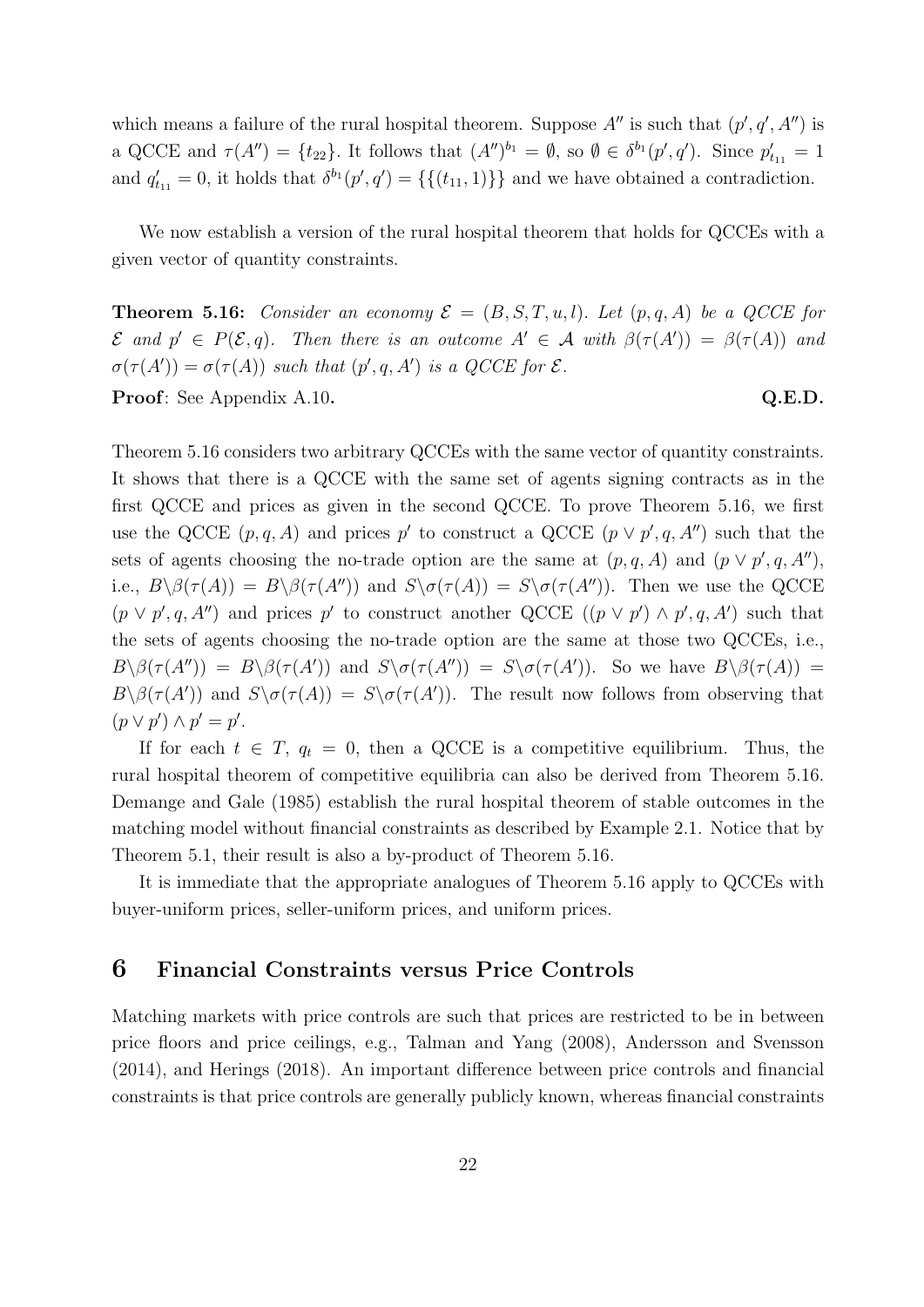are often private information. As a consequence of this difference, there is a constrained efficient and strategy-proof mechanism in the assignment model with price controls, see, e.g., Andersson and Svensson (2014), whereas in the assignment model with financial constraints such a mechanism does not exist, see, e.g., Dobzinski et al. (2012).

In the following, we elaborate on the connection between matching markets with financial constraints and those with price controls. We first introduce a special case of the model with price controls as introduced in Herings (2018), where only price ceilings are allowed. For each  $t \in T$ , let  $\overline{p}_t \in \mathbb{R}_+$  be a price ceiling for the price of trade t. Let  $\overline{p} = (\overline{p}_t)_{t \in T} \in \overline{\mathbb{R}^T_+}$  be a vector of price ceilings. A matching model with price controls is described by  $\overline{\mathcal{E}} = (B, S, T, u, \overline{p}).$ 

The set of feasible contracts is given by  $\overline{Y}^{\mathcal{P}} = \{(t,m) \in T \times \mathbb{R} \mid m \leq \overline{p}_t\}$ . Let  $\overline{\mathcal{A}}^{\mathcal{P}}$  be the collection of outcomes resulting from  $\overline{Y}^{\text{p}}$ .

The budget set and the demand set of buyer  $b \in B$  at  $(p, q) \in \mathbb{R}^T \times \{0, 1\}^T$  are given by

$$
\overline{\gamma}^b(p,q) = \{ \{c\} \in \overline{\mathcal{A}}^p \mid \tau(c) \in T^b, \mu(c) = p_{\tau(c)}, \text{ and } q_{\tau(c)} = 0 \} \cup \{ \emptyset \}.
$$
  

$$
\overline{\delta}^b(p,q) = \underset{A^b \in \overline{\gamma}^b(p,q)}{\text{arg max }} U^b(A^b).
$$

The budget set and the demand set of seller  $s \in S$  at  $p \in \mathbb{R}^T$  are given by

$$
\overline{\gamma}^s(p) = \{ \{c\} \in \overline{\mathcal{A}}^{\mathcal{P}} \mid \tau(c) \in T^s \text{ and } \mu(c) = p_{\tau(c)} \} \cup \{ \emptyset \}.
$$
  

$$
\overline{\delta}^s(p) = \underset{A^s \in \overline{\gamma}^s(p)}{\text{arg max }} U^s(A^s).
$$

**Definition 6.1** (Herings, 2018): An element  $(p, q, A) \in \mathbb{R}^T \times \{0, 1\}^T \times \overline{A}^p$  is a Drèze equilibrium (DE) for the economy  $\overline{\mathcal{E}} = (B, S, T, u, \overline{p})$  if:

- (i) For each  $b \in B$ ,  $A^b \in \overline{\delta}^b(p,q)$ .
- (ii) For each  $s \in S$ ,  $A^s \in \overline{\delta}^s(p)$ .
- (iii) For each  $t \in T$ ,  $p_t \leq \overline{p}_t$ .
- (iv) For each  $t \in T$ , if  $p_t < \overline{p}_t$ , then  $q_t = 0$ .

We now convert an economy  $\mathcal{E} = (B, S, T, u, l)$  with financial constraints into an economy  $\overline{\mathcal{E}} = (B, S, T, u, \overline{p})$  with price ceilings by setting, for every  $t \in T$ ,  $\overline{p}_t = l_t^{\beta(t)}$  $t^{\beta(t)}$ . We call  $\overline{\mathcal{E}}$  the economy with price ceilings associated to  $\mathcal{E}$ . Since  $\overline{Y} = \{(t, m) \in T \times \mathbb{R} \mid m \leq l_t^{\beta(t)}\}$  and  $\overline{Y}^{\text{p}} = \{(t,m) \in T \times \mathbb{R} \mid m \leq \overline{p}_t\}$ , it holds that  $\overline{Y} = \overline{Y}^{\text{p}}$ . It follows that  $\mathcal{A} = \overline{\mathcal{A}}^{\text{p}}$  and  $\mathcal{A}^{\rm SO}(\mathcal{E})=\mathcal{A}^{\rm SO}(\overline{\mathcal{E}}).$  Let

$$
\overline{\mathcal{A}}^{\mathrm{DE}}(\overline{\mathcal{E}}) = \{ A \in \overline{\mathcal{A}}^{\mathrm{P}} \mid \text{there is } (p, q) \in \mathbb{R}^T \times \{0, 1\}^T \text{ such that } (p, q, A) \text{ is a DE} \}.
$$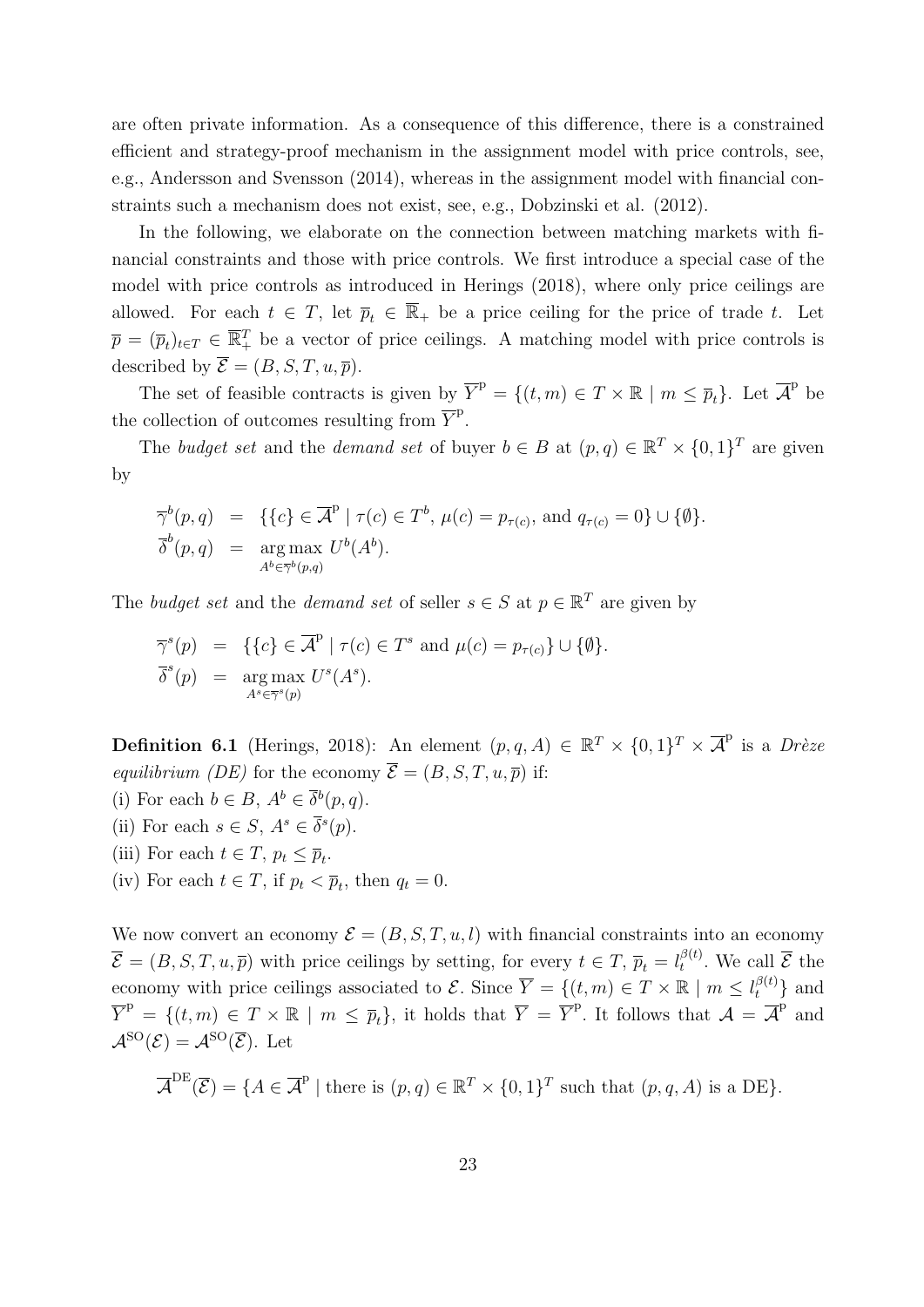Corollary 6.4 in Herings (2018) states the equivalence between  $\overline{A}^{\text{SO}}(\overline{\mathcal{E}})$  and  $\overline{A}^{\text{DE}}(\overline{\mathcal{E}})$ . Combining this with Theorem 5.1, we obtain the following corollary.

**Corollary 6.2:** Consider an economy  $\mathcal{E} = (B, S, T, u, l)$  and let  $\overline{\mathcal{E}}$  be the associated economy with price ceilings. It holds that  $\mathcal{A}^{\text{QCCE}}(\mathcal{E}) = \mathcal{A}^{\text{SO}}(\mathcal{E}) = \mathcal{A}^{\text{SO}}(\overline{\mathcal{E}}) = \mathcal{A}^{\text{DE}}(\overline{\mathcal{E}}) \neq \emptyset$ .

However, a QCCE of  $\mathcal E$  is not necessarily a DE of the associated economy with price ceilings  $\overline{\mathcal{E}}$ , because the price of a trade t in a QCCE  $(p, q, A)$  can exceed buyer  $\beta(t)$ 's financial constraint on t, i.e.,  $p_t > l_t^{\beta(t)} = \overline{p}_t$ , which violates Condition (iii) of Definition 6.1.

A vector of quantity constraints that is compatible with a QCCE may not be compatible with a DE as is demonstrated in the next example. In this example, the QCCE is such that there are no quantity constraints, so it is a competitive equilibrium.

Example 6.3: We take the same primitives as in Example 5.3. Let price ceilings be given by  $\overline{p}_t = l_t^{b_1} = 2$  and  $\overline{p}_{t'} = l_{t'}^{b_2} = 3$ . It is easily verified that  $(p, q, A)$  with  $p = (p_t, p_{t'}) = (3, 3)$ ,  $q = (q_t, q_{t'}) = (0, 0)$ , and  $A = \{(t', 3)\}\$ is a QCCE. In fact, it is a competitive equilibrium with uniform prices. It is not a DE since  $p_t = 3 > 2 = \overline{p}_t$ . In fact, it is easily seen that there is no DE with  $q = (0,0)$ . At any prices  $(p_t, p_{t'}) \leq (2,3) = (\bar{p}_t, \bar{p}_{t'})$ , it holds that  $\bar{\delta}^{b_1}(p,(0,0)) = \{\{(t,p_t)\}\}\$ and  $\bar{\delta}^{b_2}(p,(0,0)) = \{\{(t',p_{t'})\}\}\.$  Since the seller can supply at most one unit, a DE with  $q = (0, 0)$  does not exist.

The next result states that DEs are a refinement of QCCEs.

**Theorem 6.4:** Consider an economy  $\mathcal{E} = (B, S, T, u, l)$  and let  $\overline{\mathcal{E}}$  be the associated economy with price ceilings. If  $(p, q, A)$  is a DE for  $\overline{\mathcal{E}}$ , then  $(p, q, A)$  is a QCCE for  $\mathcal{E}$ . Proof: See Appendix A.11. Q.E.D.

If we fix a vector of quantity constraints and assume that the agents' utility functions satisfy the finiteness assumption imposed by Demange and Gale (1985), see Example 2.1, then the sets of prices and utilities at DEs with that vector of quantity constraints are complete lattices. As shown in Example 5.13, this is not the case for QCCEs.

Similar to matching markets with financial constraints, the rural hospital theorem fails to hold for matching markets with price controls. But for DEs with the same vector of quantity constraints, a result parallel to Theorem 5.16 can still be established.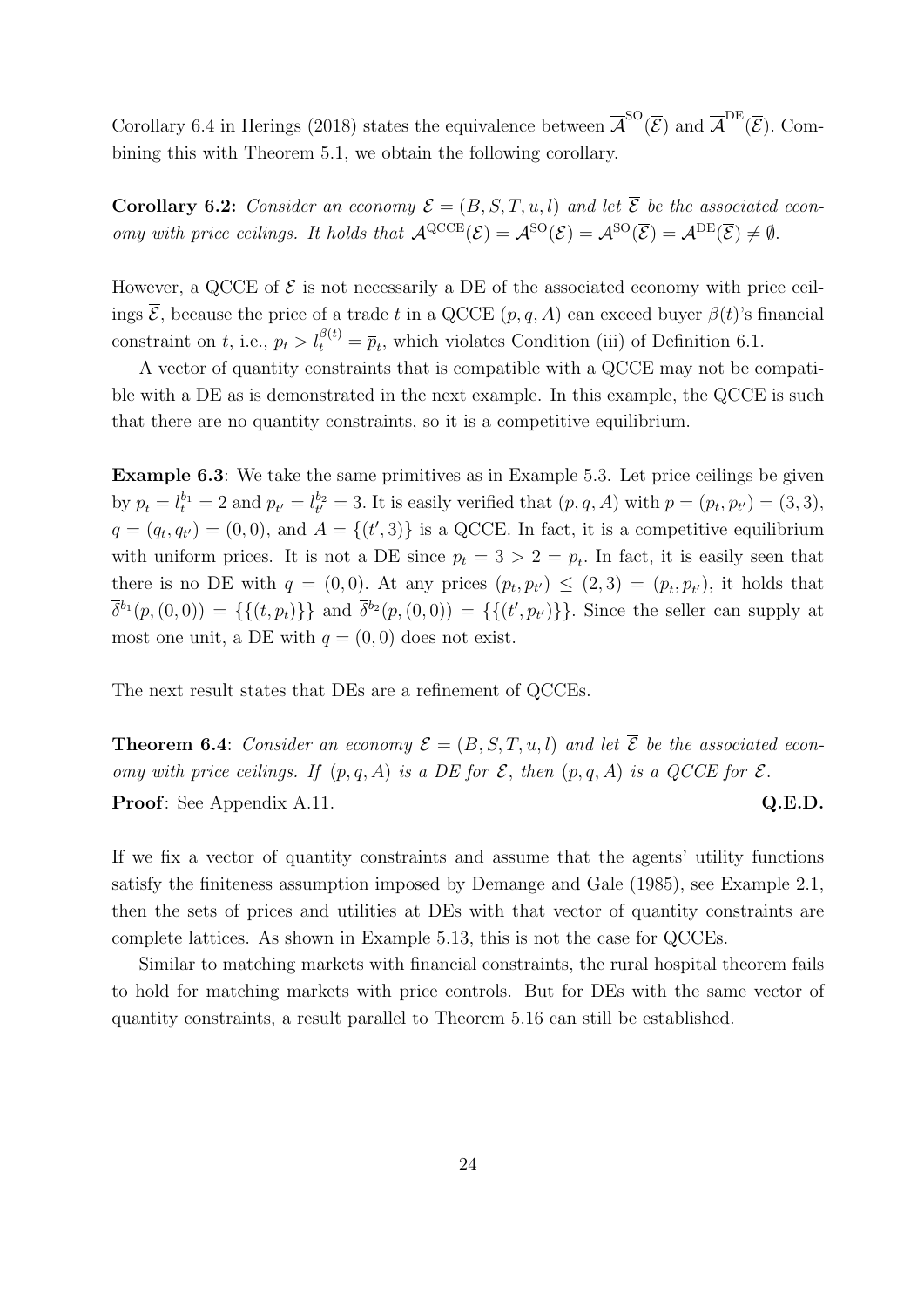## 7 Concluding Remarks

We show how to conduct the competitive analysis in the one-to-one matching with contracts model when there are financial constraints. In such a model, although a stable outcome always exists, there is in general no competitive equilibrium as defined in the standard way. We argue that in some cases buyers should be allowed to hold expectations that there is no supply of certain trades. This may occur exactly when the price of the trade is equal to the financial constraint or above. At our equilibrium notion, called quantity-constrained competitive equilibium (QCCE), such expectations are confirmed and thereby rational. We show that a QCCE always exists.

We analyze the properties of QCCEs from a number of perspectives. First, we establish the equivalence between the set of stable outcomes and the set of QCCE outcomes. Second, we show the equivalence between the core and the set of QCCE outcomes. Third, we present sufficient conditions to guarantee the existence of QCCEs with buyer-uniform prices, selleruniform prices, and uniform prices. Fourth, we show that given a fixed vector of quantity constraints, the sets of prices and agents' utilities induced by QCCEs with that vector of quantity constraints are lattices, though not necessarily complete ones. Fifth, we show that given a fixed vector of quantity constraints, the rural hospital theorem holds for QCCEs with that vector of quantity constraints.

We also discuss the relation between economies with financial constraints and those with price controls. We associate to each economy with financial constraints a corresponding economy with price controls. The standard equilibrium notion for the economy with price controls is the Drèze equilibrium (DE). We show that the set of QCCE outcomes of an economy is equivalent to the set of DE outcomes of the associated economy with price controls. However, QCCE prices and quantity constraints may not be DE prices and quantity constraints. The set of DEs is a subset of the set of QCCEs, where the inclusion can be strict.

Throughout the paper, we focus on the situation where only buyers face financial constraints. The equilibrium concept of QCCE and the results of this paper can also be extended to the case where sellers face financial constraints or both buyers and sellers face financial constraints.

## Appendix

## A.1 Proof of Lemma 3.3

We prove Lemma 3.3 in four steps.

**Step 1**: There is  $K \geq 0$  such that  $A^{K+1} = Z^K$ , i.e., the adjustment process terminates in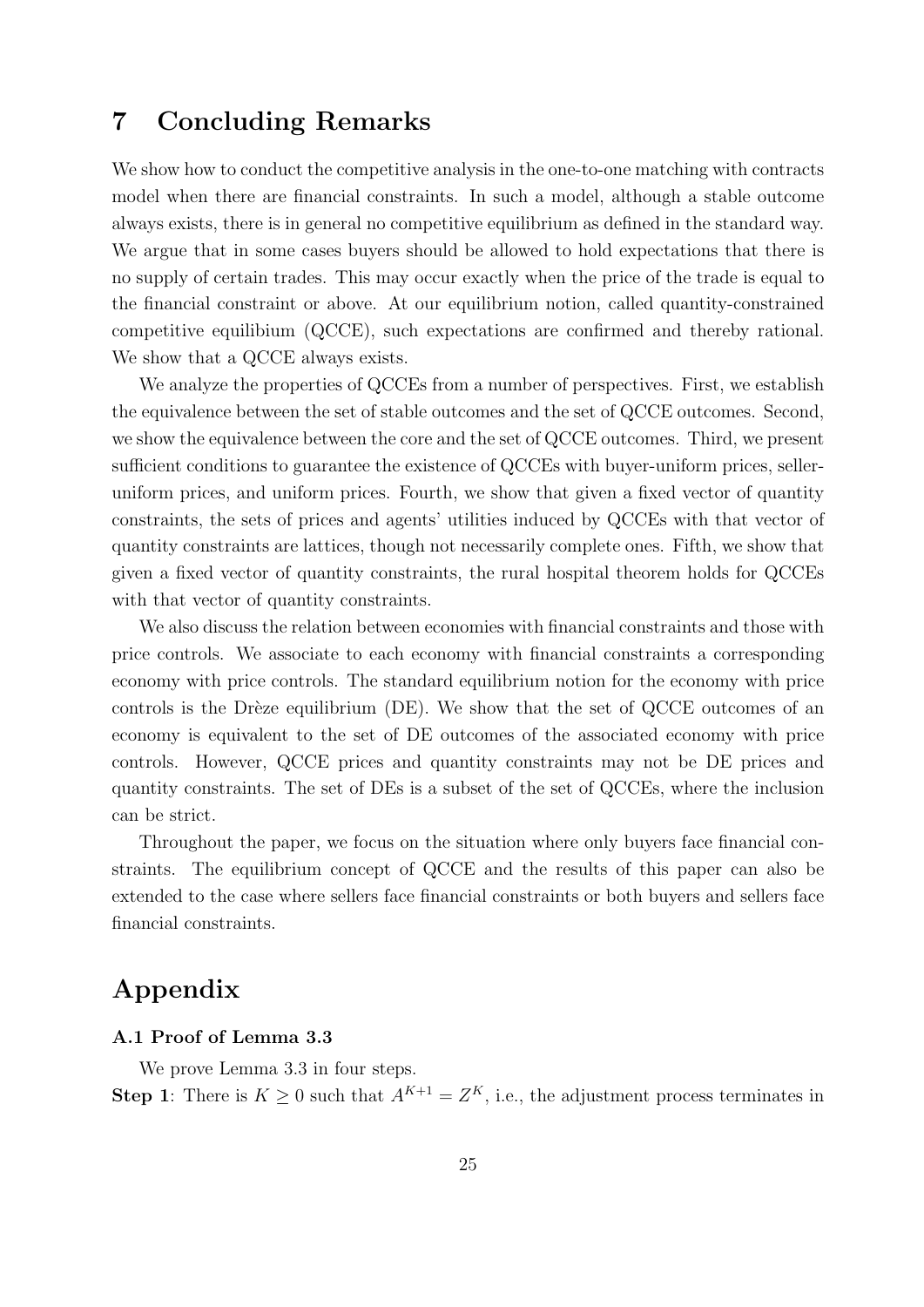a finite number of steps.

Suppose not. Then, for every  $k \geq 0$ , it holds that  $A^{k+1} \subsetneq Z^k$  and therefore  $Y^{k+1} \subsetneq Y^k$ . Since  $Y^0 = \overline{Y}^\varepsilon$  and  $\overline{Y}^\varepsilon$  is finite, this leads to a contradiction.

**Step 2:**  $A^{K+1}$  is an outcome.

For each  $i \in \beta(\tau(A^{K+1})) \cup \sigma(\tau(A^{K+1}))$ , it holds that  $|(A^{K+1})^i| = 1$ . For each  $i \in$  $(B\cup S)\setminus (\beta(\tau(A^{K+1}))\cup \sigma(\tau(A^{K+1}))),$  it holds that  $|(A^{K+1})^i|=0.$ 

**Step 3:** Condition (i) of Definition 3.1 for  $\overline{Y}^{\varepsilon}$  holds at  $A^{K+1}$ , i.e., for each  $i \in B \cup S$ ,  $(A^{K+1})^i \in \text{Ch}^i(A^{K+1}).$ 

For each  $i \in (B \cup S) \setminus (\beta(A^{K+1}) \cup \sigma(A^{K+1}))$ , since  $|(A^{K+1})^i| = 0$  it holds that  $(A^{K+1})^i =$  $\emptyset \in \text{Ch}^i(A^{K+1})$ . For each  $b \in \beta(A^{K+1})$ , since buyer b has chosen  $(A^{K+1})^b$ , it holds that  $U^b(A^{K+1}) \geq U^b(\emptyset)$ , so  $(A^{K+1})^b \in \text{Ch}^b(A^{K+1})$ . For each  $s \in \sigma(A^{K+1})$ , since seller s accepts  $(A^{K+1})^s$ , it holds that  $U^s(A^{K+1}) \geq U^s(\emptyset)$ , so  $(A^{K+1})^s \in \text{Ch}^s(A^{K+1})$ .

**Step 4**: Condition (ii) of Definition 3.1 for  $\overline{Y}^{\varepsilon}$  holds at  $A^{K+1}$ , i.e., there is no  $c = (t, m) \in$  $\overline{Y}^{\varepsilon}$  such that  $U^{\beta(t)}(\lbrace c \rbrace) > U^{\beta(t)}(A^{K+1})$  and  $U^{\sigma(t)}(\lbrace c \rbrace) > U^{\sigma(t)}(A^{K+1})$ .

By contradiction, suppose that there is  $c = (t, m) \in \overline{Y}^{\varepsilon}$  such that  $U^{\beta(t)}(\lbrace c \rbrace) >$  $U^{\beta(t)}(A^{K+1})$  and  $U^{\sigma(t)}(\lbrace c \rbrace) > U^{\sigma(t)}(A^{K+1})$ . Since  $U^{\beta(t)}(\lbrace c \rbrace) > U^{\beta(t)}(A^{K+1})$ , there is  $k < K$  such that  $\beta(t)$  chooses  $\{c\}$ , but  $\{c\}$  is rejected by  $\sigma(t)$ . This implies  $U^{\sigma(t)}(A^{k+1}) \geq$  $U^{\sigma(t)}(\lbrace c \rbrace)$ . Since the welfare of seller  $\sigma(t)$  is non-decreasing, it follows that  $U^{\sigma(t)}(A^{K+1}) \geq$  $U^{\sigma(t)}(\lbrace c \rbrace)$ , contradicting  $U^{\sigma(t)}(\lbrace c \rbrace) > U^{\sigma(t)}(A^{K+1})$ . Q.E.D.

## A.2 Proof of Proposition 3.4

Take some  $\varepsilon > 0$  and let  $(\varepsilon_n)_{n \in \mathbb{Z}^+}$  be the sequence such that  $\varepsilon_n = \varepsilon/2^n$ . It holds that  $\varepsilon_n \to 0$  as  $n \to +\infty$ . By Lemma 3.3, for each  $\varepsilon_n > 0$ , there is a stable outcome  $A^{\varepsilon_n}$  for  $\overline{Y}^{\varepsilon_n}$ . Since the set of trades is finite, there is a subsequence  $(\varepsilon'_n)_{n \in \mathbb{Z}^+}$  of  $(\varepsilon_n)_{n \in \mathbb{Z}^+}$  such that the set of trades  $\tau(A^{\varepsilon'_n})$  does not depend on  $\varepsilon'_n$ . We denote this set of trades by T'. Consider the following two cases.

Case 1:  $T' = \emptyset$ .

We show that  $A = \emptyset$  is a stable outcome for  $\overline{Y}$ .

For each  $i \in B \cup S$ , it holds that  $A^i = \emptyset$ . Thus A is an outcome. For each  $i \in B \cup S$ , it holds that  $A^i = \emptyset \in \text{Ch}^i(\emptyset)$ , so Condition (i) of Definition 3.1 holds.

To show Condition (ii) of Definition 3.1 holds, by contradiction, suppose that there is  $c = (t, m) \in \overline{Y}$  such that  $U^{\beta(t)}(\{c\}) > U^{\beta(t)}(\emptyset)$  and  $U^{\sigma(t)}(\{c\}) > U^{\sigma(t)}(\emptyset)$ . For sufficiently small  $\varepsilon'_n$ , there is  $c' = (t, m') \in \overline{Y}^{\varepsilon'_n}$  such that  $U^{\beta(t)}(\{c'\}) > U^{\beta(t)}(\emptyset)$  and  $U^{\sigma(t)}(\{c'\}) >$  $U^{\sigma(t)}(\emptyset)$ . Thus  $U^{\beta(t)}(\lbrace c' \rbrace) > U^{\beta(t)}(\emptyset) = U^{\beta(t)}(A^{\varepsilon'_n})$  and  $U^{\sigma(t)}(\lbrace c' \rbrace) > U^{\sigma(t)}(\emptyset) = U^{\sigma(t)}(A^{\varepsilon'_n})$ , contradicting that  $A^{\varepsilon'_n}$  is a stable outcome for  $\overline{Y}^{\varepsilon'_n}$ .

Case 2:  $T' \neq \emptyset$ .

Let a trade  $t \in T'$  be given. Let  $b = \beta(t)$  and  $s = \sigma(t)$ . The bounds  $\underline{m}_t^s$  and  $\overline{m}_t^b$  are such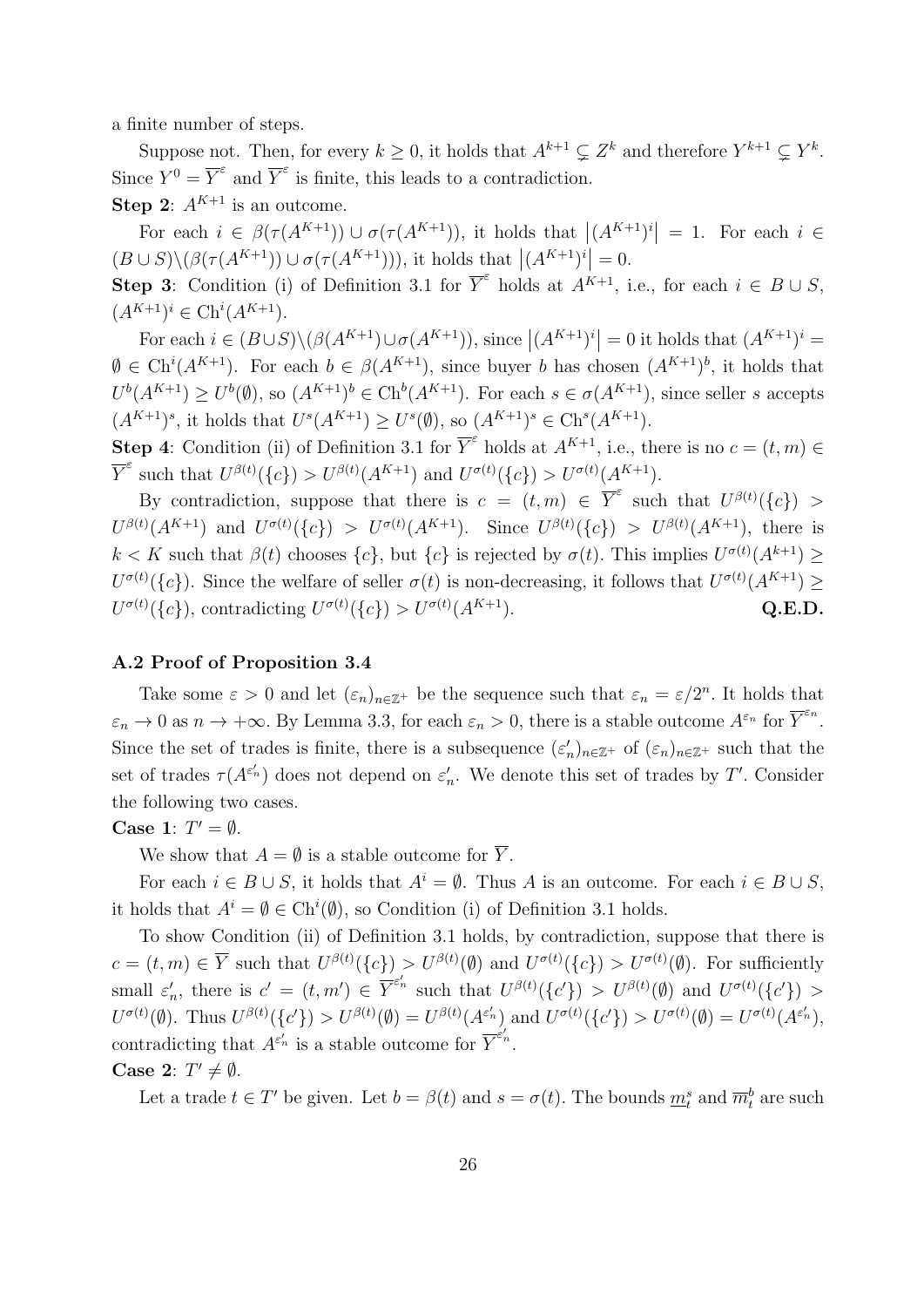that, for every  $n \in \mathbb{Z}^+$ , for  $c_n \in A^{\varepsilon'_n}$  with  $\tau(c_n) = t$  it holds that  $\underline{m}_t^s \leq \mu(c_n) \leq \overline{m}_t^b$ . Since the set T' is finite and monetary payments are uniformly bounded, the sequence  $(A^{\varepsilon'_n})_{n\in\mathbb{Z}^+}$ has a convergent subsequence  $(A^{\varepsilon_n''})_{n \in \mathbb{Z}^+}$  with limit A.

For every  $(t, m) \in A$  it holds that  $\underline{m}_t^{\sigma(t)} \leq m \leq \overline{m}_t^{\beta(t)}$  $\frac{\rho(\iota)}{t}$ .

We show that A is a stable outcome for  $\overline{Y}$ .

Since, for every  $n \in \mathbb{Z}^+$ ,  $A^{\varepsilon_n^{\prime\prime}}$  is an outcome, it follows that A is an outcome. It is straightforward that for each  $i \in B \cup S$  such that  $A^i = \emptyset$ ,  $A^i \in \text{Ch}^i(A)$ . In the following, we show that for each  $i \in B \cup S$  such that  $A^i \neq \emptyset$ ,  $A^i \in \text{Ch}^i(A)$ . By contradiction, suppose that there is  $i \in B \cup S$  such that  $A^i \neq \emptyset$  and  $A^i \notin \text{Ch}^i(A)$ . Then  $U^i(\emptyset) > U^i(A)$ . Then, by selecting a sufficiently large n, it holds that  $U^i(\emptyset) > U^i(A^{\epsilon''_n})$ , contradicting that  $A^{\epsilon''_n}$  is a stable outcome for  $\overline{Y}^{\varepsilon_n^{\prime\prime}}$ . Thus, Condition (i) of Definition 3.1 holds.

To show that Condition (ii) of Definition 3.1 holds, by contradiction, suppose that there is  $c = (t, m) \in \overline{Y}$  such that  $U^{\beta(t)}(\{c\}) > U^{\beta(t)}(A)$  and  $U^{\sigma(t)}(\{c\}) > U^{\sigma(t)}(A)$ . For n sufficiently large, there is  $c' = (t, m') \in \overline{Y}^{\varepsilon_n''}$  such that  $U^{\beta(t)}(\{c'\}) > U^{\beta(t)}(A^{\varepsilon_n''})$  and  $U^{\sigma(t)}(\lbrace c' \rbrace) > U^{\sigma(t)}(A^{\varepsilon_n^{\prime\prime}}),$  contradicting that  $A^{\varepsilon_n^{\prime\prime}}$  is a stable outcome for  $\overline{Y}^{\varepsilon_n^{\prime\prime}}$ .

Consequently, A is a stable outcome for  $\overline{Y}$ . Q.E.D.

## A.3 Proof of Proposition 4.3

For every  $b \in B$ , for every  $t \in T^b$ , recall that  $m_t^b \in \mathbb{R}$  satisfies  $u^b(t, m_t^b) \leq u^b(\emptyset)$ . Moreover, we have  $\overline{m}_t^b = \min\{l_t^b, m_t^b\}$ . For every  $b \in B$ , for every  $t \in T^b$ , one of the following three cases holds:

 $(b-1)$  For every  $m \in \mathbb{R}$ ,  $U^b(A) > u^b(t,m)$ .  $(b-2)$  For some  $m' \leq \overline{m}_t^b$ ,  $U^b(A) = u^b(t, m')$ .

 $(b-3)$   $l_t^b < m_t^b$  and  $U^b(A) < u^b(t, l_t^b)$ .

For every  $s \in S$ , for every  $t \in T^s$ , recall that  $\underline{m}_t^s \in \mathbb{R}$  satisfies  $u^s(t, \underline{m}_t^s) \leq u^s(\emptyset)$ . Since A is a stable outcome it follows by Condition (i) of Definition 3.1 that  $U^s(A) \geq u^s(\emptyset) \geq$  $u^s(t, \underline{m}_t^s)$ .

For every  $s \in S$ , for every  $t \in T^s$ , one of the following two cases holds:

 $(s-1)$  For every  $m \in \mathbb{R}$ ,  $U^{s}(A) > u^{s}(t, m)$ .

 $(s-2)$  For some  $m'' \geq \underline{m}_t^s$ ,  $U^s(A) = u^s(t, m'')$ .

Step 1: Let  $t \in T$ ,  $b = \beta(t)$ , and  $s = \sigma(t)$ . We first show statements (i) and (ii): (i) If  $l_t^b < m_t^b$ ,  $U^b(A) < u^b(t, l_t^b)$ , and there is some  $m'' \geq m_t^s$  such that  $U^s(A) = u^s(t, m'')$ , then  $m'' \geq l_t^b$ . (ii) If there are  $m', m'' \in \mathbb{R}$  such that  $m' \leq \overline{m}_t^b$ ,  $U^b(A) = u^b(t, m')$  and  $U^{s}(A) = u^{s}(t, m'')$ , then  $m' \leq m''$ .

For (i), by contradiction, suppose that  $m'' < l_t^b$ . Define  $m = (m'' + l_t^b)/2$  and consider the contract  $c = (t, m) \in \overline{Y}$ . Then from  $m'' < l_t^b$  it follows that  $m'' < m$  and  $l_t^b > m$ . We have that  $U^b(A) < u^b(t, l_t^b) < u^b(t, m)$  and  $U^s(A) = u^s(t, m'') < u^s(t, m)$ , thereby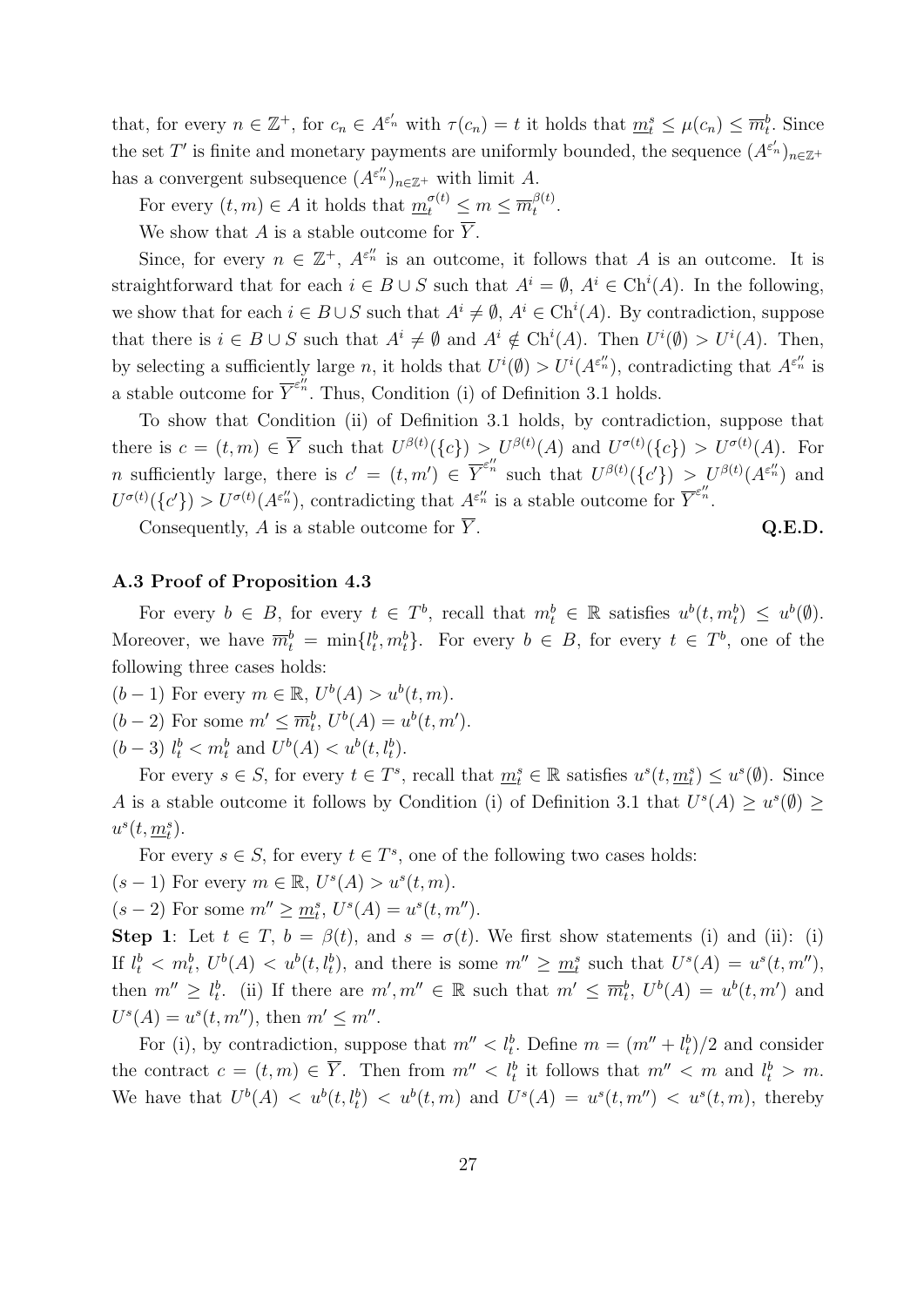contradicting that A satisfies Condition (ii) of Definition 3.1.

For (ii), by contradiction, suppose that  $m' > m''$ . Define  $m = (m'+m'')/2$  and consider the contract  $c = (t, m) \in \overline{Y}$ . Then from  $m' > m''$ , it follows that  $m' > m$  and  $m'' < m$ . We have that  $U^b(A) = u^b(t, m') < u^b(t, m)$  and  $U^s(A) = u^s(t, m'') < u^s(t, m)$ , contradicting that A satisfies Condition (ii) of Definition 3.1.

**Step 2:** The construction of  $(p, q) \in \mathbb{R}^T \times \{0, 1\}^T$ .

For each  $c = (t, m) \in A$ , we define  $p_t = m$  and  $q_t = 0$ . For every  $t \in T \setminus \tau(A)$ , we define  $p$  and  $q$  as in Table 1.

| <b>Table 1</b> Construction of $(p_t, q_t)$ for $t \in T \setminus \tau(A)$ . |  |                                                        |                 |
|-------------------------------------------------------------------------------|--|--------------------------------------------------------|-----------------|
|                                                                               |  |                                                        | $(s-1)$ $(s-2)$ |
|                                                                               |  | $(b-1)$ $p_t = 0, q_t = 0$ $p_t = m'', q_t = 0$        |                 |
|                                                                               |  | $(b-2)$ $p_t = m'$ , $q_t = 0$ $p_t = m''$ , $q_t = 0$ |                 |
|                                                                               |  | $(b-3)$ $p_t = l_t^b, q_t = 1$ $p_t = l_t^b, q_t = 1$  |                 |

## Step 3:  $(p, q, A)$  is a QCCE.

Let some  $b \in B$  be given. Consider  $t \in T^b$  such that  $q_t = 0$ . We are either in Case  $(b-1)$  or in Case  $(b-2)$ . If  $(b-1)$  occurs, it is obvious that  $U^b(A) > u^b(t, p_t)$ . If  $(b-2)$ occurs, by  $(s-1)$  and statement (ii) of Step 1 for  $(s-2)$ , we have that  $U^b(A) \geq u^b(t, p_t)$ . We conclude that  $A^b \in \delta^b(p,q)$ , so Condition (i) of Definition 4.1 holds.

Let some  $s \in S$  be given. Consider  $t \in T^s$ . If  $(s-1)$  occurs, then it is obvious that  $U^{s}(A) > u^{s}(t, p_t)$ . If  $(s-2)$  occurs, by  $(b-1)$ ,  $(b-2)$ , and statement (i) of Step 1 for  $(b-3)$ , we have that  $U^{s}(A) \geq u^{s}(t, p_t)$ . Thus,  $A^{s} \in \delta^{s}(p)$  and so Condition (ii) of Definition 4.1 holds.

For each  $t \in T$  such that  $q_t = 1$ , by Table 1,  $p_t = l_t^{\beta(t)}$  $t_t^{\rho(t)}$ , so Condition (iii) of Definition 4.1 holds.

We have shown that  $(p, q, A)$  is a QCCE.  $Q.E.D.$ 

## A.4 Proof of Theorem 5.1

Proposition 4.3 implies  $\mathcal{A}^{\rm SO}(\mathcal{E}) \subseteq \mathcal{A}^{\rm QCCE}(\mathcal{E})$ . In the following, we show  $\mathcal{A}^{\rm QCCE}(\mathcal{E}) \subseteq$  $\mathcal{A}^{\text{SO}}(\mathcal{E})$ . Let  $A \in \mathcal{A}^{\text{QCCE}}(\mathcal{E})$  and let  $(p, q, A)$  be a QCCE for  $\mathcal{E}$ . Evidently, A is an outcome. The following shows that A is stable.

Step 1: A satisfies Condition (i) of Definition 3.1.

For each  $i \in B \cup S$  such that  $A^i = \emptyset$ , it is straightforward that  $A^i \in \text{Ch}^i(A)$ .

For each  $i \in B \cup S$  such that  $A^i \neq \emptyset$ , to show  $A^i \in \text{Ch}^i(A)$ , by contradiction, suppose there is some  $i \in B \cup S$  such that  $A^i \notin Ch^i(A)$ , so  $U^i(A) < U^i(\emptyset)$ . If  $i \in B$  then it follows that  $A^i \notin \delta^b(p,q)$  and if  $i \in S$  it follows that  $A^i \notin \delta^s(p)$ , contradicting that  $(p,q,A)$  is a QCCE. Consequently, for each  $i \in B \cup S$  such that  $A^i \neq \emptyset$ , it holds that  $A^i \in \text{Ch}^i(A)$ .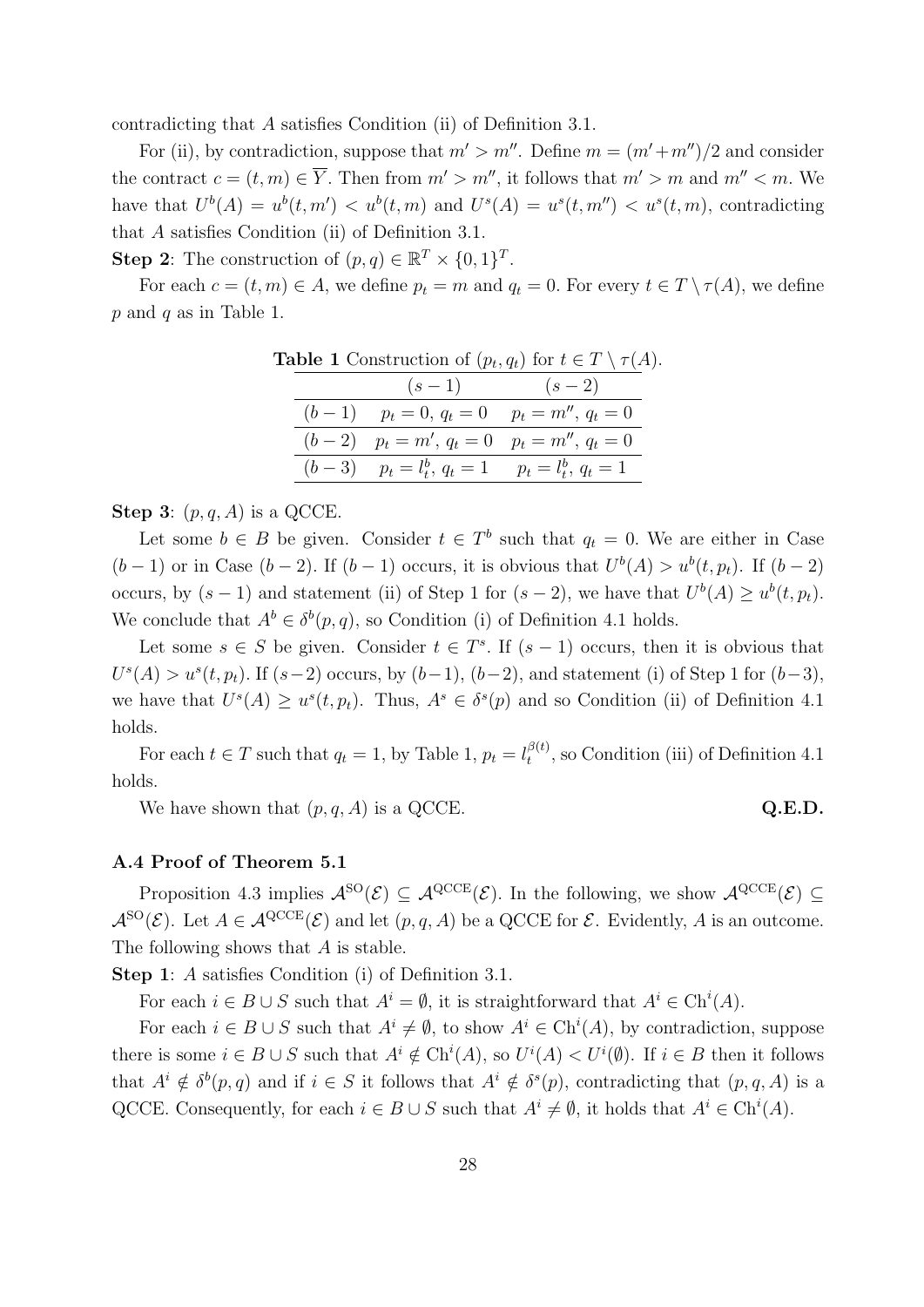Step 2: A satisfies Condition (ii) of Definition 3.1.

By contradiction, suppose there is  $c = (t, m) \in \overline{Y}$  such that  $U^{\beta(t)}(\{c\}) > U^{\beta(t)}(A)$  and  $U^{\sigma(t)}(\lbrace c \rbrace) > U^{\sigma(t)}(A).$ 

## Case 1:  $m \geq p_t$ .

Then  $u^{\beta(t)}(t, p_t) \geq u^{\beta(t)}(t, m) = U^{\beta(t)}(\{c\}) > U^{\beta(t)}(A)$ . By Condition (i) of Definition 4.1, it holds that  $A^{\beta(t)} \in \delta^{\beta(t)}(p,q)$ , so  $q_t = 1$ . By Condition (iii) of Definition 4.1, it follows that  $p_t \geq l_t^{\beta(t)}$  $t_t^{\beta(t)}$ . Since  $(t,m) \in \overline{Y}$ , we have that  $m \leq l_t^{\beta(t)}$  and so  $p_t = l_t^{\beta(t)} = m$ . It follows that  $\{c\} \in \gamma^{s}(p)$ . By  $U^{\sigma(t)}(\{c\}) > U^{\sigma(t)}(A)$ , we have that  $A^{\sigma(t)} \notin \delta^{\sigma(t)}(p)$ , a contradiction to Condition (ii) of Definition 4.1.

## Case 2:  $m < p_t$ .

It holds that  $U^{\sigma(t)}(\{c\}) > U^{\sigma(t)}(A) \geq u^{\sigma(t)}(t, p_t)$ , so  $m > p_t$ , a contradiction. Consequently, A satisfies Condition (ii) of Definition 3.1. Q.E.D.

## A.5 Proof of Proposition 5.5

We only need to show that  $\mathcal{C}(\mathcal{E}) = \mathcal{A}^{\text{SO}}(\mathcal{E})$ . It then follows by Proposition 3.4 and Theorem 5.1 that  $\mathcal{C}(\mathcal{E}) = \mathcal{A}^{\text{QCE}}(\mathcal{E}) \neq \emptyset$ .

Step 1: For each  $A \in \mathcal{A}^{\text{SO}}(\mathcal{E}), A \in \mathcal{C}(\mathcal{E}).$ 

By contradiction, suppose that there is  $A \in \mathcal{A}^{\rm SO}(\mathcal{E})$  such that  $A \notin \mathcal{C}(\mathcal{E})$ . Then there is  $A' \in \mathcal{A}$  and  $N \subseteq B \cup S$  such that:

(i) For every  $i \in (B \cup S) \backslash N$ ,  $(A')^i = \emptyset$ .

(ii) For every  $j \in N$ ,  $U^{j}(A') > U^{j}(A)$ .

By (ii) and since A is a stable outcome, for each  $j \in N$ ,  $U^{j}(A') > U^{j}(A) \ge U^{j}(\emptyset)$  and so  $(A')^j \neq \emptyset$ . Let k be the trading partner of j in A'. By (i) it holds that  $k \notin (B \cup S) \backslash N$ , so  $k \in N$ , and therefore  $U^k(A') > U^k(A)$ . Thus, Condition (ii) of Definition 3.1 is violated, contradicting that  $A \in \mathcal{A}^{\text{SO}}(\mathcal{E}).$ 

Step 2: For each  $A \in \mathcal{C}(\mathcal{E}), A \in \mathcal{A}^{\text{SO}}(\mathcal{E}).$ 

By contradiction, suppose that there is  $A \in \mathcal{C}(\mathcal{E})$  such that  $A \notin \mathcal{A}^{\text{SO}}(\mathcal{E})$ .

Case 1: Condition (i) of Definition 3.1 is violated.

Then there is  $i \in B \cup S$  such that  $U^{i}(\emptyset) > U^{i}(A)$ . Take  $A' = \emptyset$  and  $N = \{i\}$ . Then  $U^{i}(A') > U^{i}(A)$  implies that  $A \notin \mathcal{C}(\mathcal{E})$ , a contradiction.

Case 2: Condition (ii) of Definition 3.1 is violated.

Then there is  $c = (t, m) \in \overline{Y}$  such that  $U^{\beta(t)}(\{c\}) > U^{\beta(t)}(A)$  and  $U^{\sigma(t)}(\{c\}) > U^{\sigma(t)}(A)$ . Take  $A' = \{c\}$  and  $N = \{\beta(t), \sigma(t)\}\$ . Now  $U^{\beta(t)}(A') > U^{\beta(t)}(A)$  and  $U^{\sigma(t)}(A') > U^{\sigma(t)}(A)$ imply that  $A \notin \mathcal{C}(\mathcal{E})$ , a contradiction. Q.E.D.

## A.6 Proof of Proposition 5.7

By Corollary 4.4, a QCCE exists. Let  $(p, Q, A)$  be a QCCE and let  $I_1 \in \mathcal{T}^S$  be a set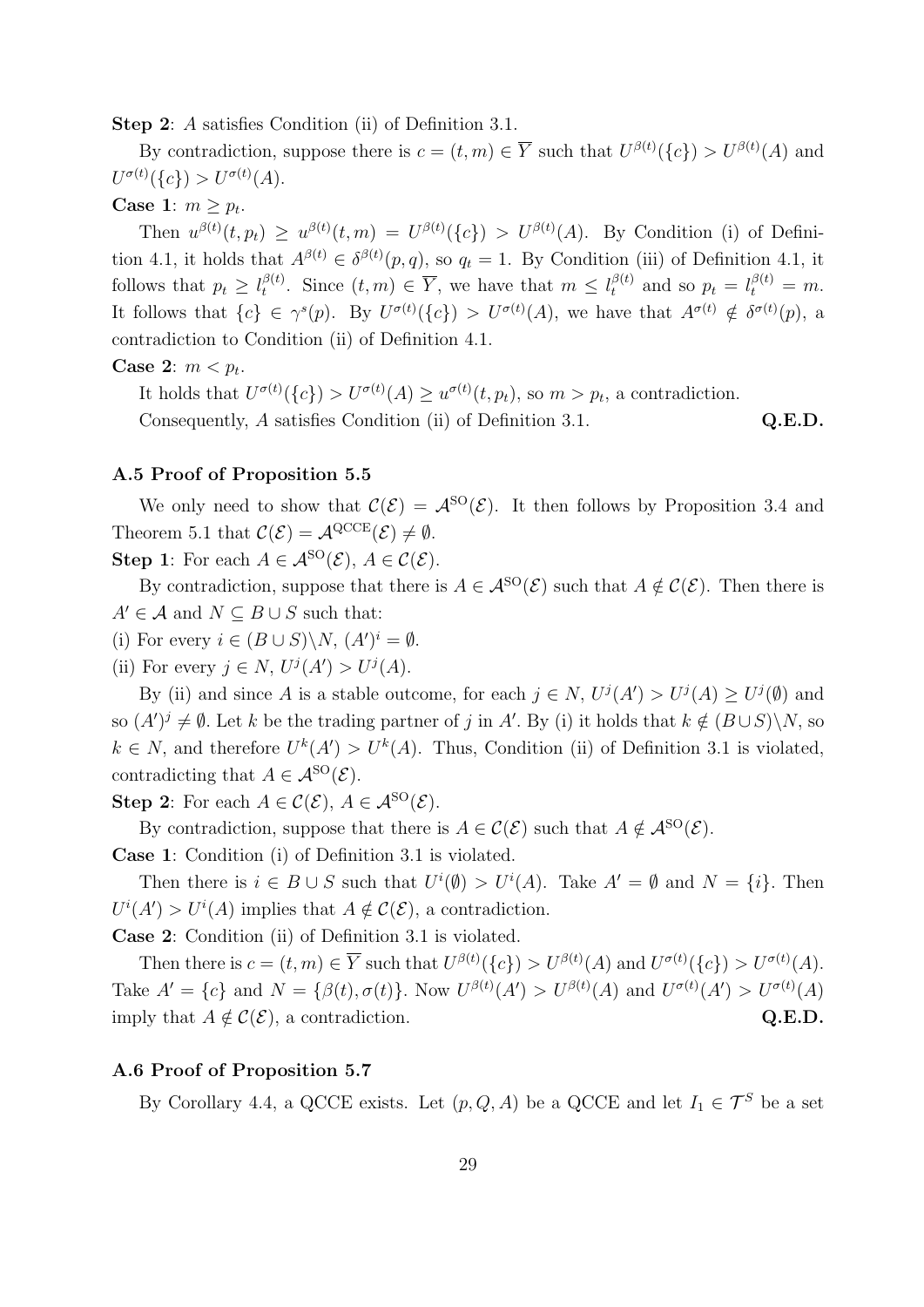of  $s_1$ -equivalent trades. We construct a QCCE  $(p^1, q^1, A^1)$  such that, for every  $t, t' \in I_1$ ,  $p_t^1 = p_{t'}^1$  and, for every  $t \in T \setminus I_1$ ,  $p_t^1 = p_t$ . Then, using the same reasoning, given  $(p^1, q^1, A^1)$ and  $I_2 \in \mathcal{T}^S \setminus \{I_1\}$ , we can derive a QCCE  $(p^2, q^2, A^2)$  such that, for every  $t, t' \in I_2, p_t^2 = p_{t'}^2$ and, for every  $t \in T \setminus I_2$ ,  $p_t^2 = p_t^1$ , and so on. Since  $\mathcal{T}^S$  contains finitely many, say k, sets, it follows that  $(p^k, q^k, A^k)$  is a QCCE that meets the requirements of Proposition 5.7.

We define  $(p^1, q^1, A^1)$  as follows:

(i) For every  $t' \in I_1$ ,  $p_{t'}^1 = \max_{t \in I_1} p_t$  and, for every  $t \in T \setminus I_1$ ,  $p_t^1 = p_t$ . (ii)  $q^1 = q$ .

(iii)  $A^1 = A$ .

To show that  $(p^1, q^1, A^1)$  is a QCCE, we show first that, for every  $(t, m) \in A^1$ ,  $p_t^1 = m$ . Suppose not. Then there is  $(t', m') \in A^1$  such that  $t' \in I_1$  and  $p_{t'}^1 > m' = p_{t'}$ . Let  $t \in I_1$ be such that  $p_{t'}^1 = p_t$ . It holds that  $\{(t, p_t)\}\in \gamma^{s_1}(p)$ . Since  $u^{s_1}(t, \cdot) = u^{s_1}(t', \cdot)$  and  $p_t >$  $p_{t'}$ , it follows that  $U^{s_1}(\{(t,p_t)\}) > U^{s_1}(\{(t',p_{t'})\})$ , a contradiction to  $\{(t',p_{t'})\} \in \delta^{s_1}(p)$ . Consequently, for every  $(t, m) \in A^1$ ,  $p_t^1 = m$ , so  $p_t^1 = p_t$ ,  $\{(t, m)\}\in \gamma^{\beta(t)}(p^1, q^1)$ , and  $\{(t,m)\}\in \gamma^{\sigma(t)}(p^1).$ 

We show next that  $(p^1, q^1, A^1)$  satisfies the conditions of Definition 4.1.

**Step 1:** Condition (i) of Definition 4.1 holds for each  $b \in B$ .

Let some  $b \in B$  be given. It holds that  $(A^1)^b = A^b \in \gamma^b(p^1, q^1)$ . For every  $t \in T^b$ , since  $p_t^1 \geq p_t$  and  $q^1 = q$ , it holds that  $(A^1)^b \in \delta^b(p^1, q^1)$ . Thus Condition (i) of Definition 4.1 holds for each  $b \in B$ .

We continue by showing that  $(p^1, q^1, A^1)$  satisfies Condition (ii) of Definition 4.1. **Step 2:** Condition (ii) of Definition 4.1 holds for each  $s \in S$ .

For each  $s \in S \setminus \{s_1\}$ , since  $(A^1)^s = A^s$  and, for each  $t \in T^s$ ,  $p_t^1 = p_t$ ,  $A^s \in \delta^s(p)$  implies  $(A<sup>1</sup>)<sup>s</sup> \in \delta<sup>s</sup>(p<sup>1</sup>)$ . Thus Condition (ii) of Definition 4.1 holds for every  $s \in S \setminus \{s_1\}$ .

To show that  $s_1$  satisfies Condition (ii) of Definition (4.1), we distinguish two cases.

**Case 1**:  $A^{s_1} = \emptyset$ . It holds that, for every  $t \in I_1$ ,  $U^{s_1}(\emptyset) \ge u^{s_1}(t, p_t)$ . Using the fact that  $I_1$  is a set of  $s_1$ -equivalent trades, it follows that, for every  $t \in I_1$ ,  $U^{s_1}(\emptyset) \geq u^{s_1}(t, \max_{t' \in I_1} p_{t'}) =$  $u^{s_1}(t, p_t^1)$ . For each  $t \in T^{s_1} \backslash I_1$ , it holds that  $p_t^1 = p_t$ , so  $U^{s_1}(\emptyset) \ge u^{s_1}(t, p_t^1)$ . Thus Condition (ii) of Definition 4.1 holds for  $s_1$ .

**Case 2:**  $A^{s_1} \neq \emptyset$ . It holds that, for every  $t \in I_1$ ,  $U^{s_1}(A) \geq u^{s_1}(t, p_t)$ . Using the fact that I<sub>1</sub> is a set of s<sub>1</sub>-equivalent trades, it follows that, for every  $t \in I_1$ ,  $U^{s_1}(A) \geq u^{s_1}(t, p_t^1)$ . For each  $t \in T^{s_1} \backslash I_1$ , it holds that  $p_t^1 = p_t$ , so  $U^{s_1}(A) \ge u^{s_1}(t, \max_{t' \in I_1} p_{t'}) = u^{s_1}(t, p_t^1)$ . Since  $A<sup>1</sup> = A$ , we find that Condition (ii) of Definition 4.1 holds for  $s<sub>1</sub>$ .

**Step 3**: It is easily seen that  $(p^1, q^1, A^1)$  satisfies Condition (iii) of Definition 4.1. Consequently,  $(p^1, q^1, A^1)$  is a QCCE.  $Q.E.D.$ 

## A.7 Proof of Proposition 5.8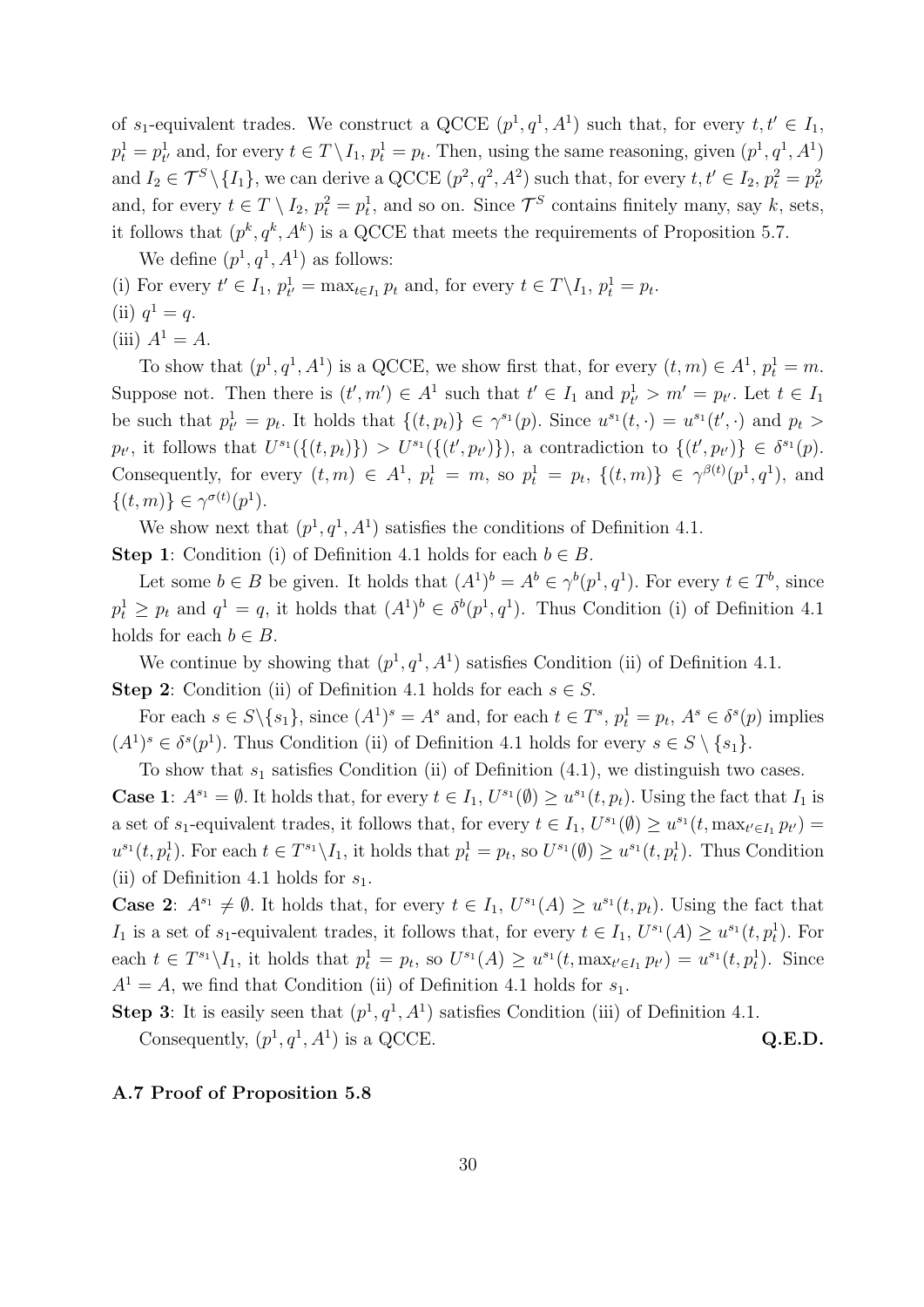By Corollary 4.4, a QCCE exists. Let  $(p, q, A)$  be a QCCE and let  $I_1 \in \mathcal{T}^B$  be a set of b<sub>1</sub>-equivalent trades. We derive a QCCE  $(p^1, q^1, A^1)$  such that, for every  $t, t' \in I_1$ ,  $p_t^1 = p_{t'}^1$ and, for every  $t \in T \setminus I_1$ ,  $p_t^1 = p_t$ . Then, using the same reasoning, given  $(p^1, q^1, A^1)$  and  $I_2 \in \mathcal{T}^B \setminus I_1$ , we can derive a QCCE  $(p^2, q^2, A^2)$  such that, for every  $t, t' \in I_2$ ,  $p_t^2 = p_{t'}^2$  and, for every  $t \in T \setminus I_2$ ,  $p_t^2 = p_t^1$ , and so on. Since  $\mathcal{T}^B$  contains finitely many, say k, sets, it follows that  $(p^k, q^k, A^k)$  is a QCCE that meets the requirements of Proposition 5.8.

We define  $(p^1, q^1, A^1)$  as follows.

(i) For every  $t' \in I_1$ ,  $p_{t'}^1 = \min_{t \in I_1} p_t$  and, for every  $t \in T \setminus I_1$ ,  $p_t^1 = p_t$ .

(ii) For every  $t \in I_1$  such that  $p_t > l_t^{b_1}$  and  $p_t^1 = l_t^{b_1}$ ,  $q_t^1 = 1$ . For every  $t \in I_1$  such that  $q_t = 1$  and  $p_t^1 < l_t^{b_1}, q_t^1 = 0$ . Otherwise,  $q_t^1 = q_t$ . (iii)  $A^1 = A$ .

To show that  $(p^1, q^1, A^1)$  is a QCCE, we show first that, for every  $(t, m) \in A^1$ ,  $p_t^1 = m$ . Suppose not. Then there is  $(t', m') \in A^1$  such that  $t' \in I_1$  and  $p_{t'}^1 < m' = p_{t'}$ . Let  $t \in I_1$  be such that  $p_{t'}^1 = p_t$ . Since  $(t', p_{t'}) \in A$  and  $I_1$  is a set of  $b_1$ -equivalent trades, it holds that  $p_{t'} \leq l_{t'}^{b_1} = l_t^{b_1}$ , so  $p_t < l_t^{b_1}$  and  $q_t = 0$ . It follows that  $\{(t, p_t)\} \in \gamma^{b_1}(p, q)$ . Since  $u^{b_1}(t, \cdot) = u^{b_1}(t', \cdot)$  and  $p_t < p_{t'}$ , it follows that  $U^{b_1}(\{(t, p_t)\}) > U^{b_1}(\{(t', p_{t'})\})$ , a contradiction to  $\{(t', p_{t'})\} \in \delta^{b_1}(p, q)$ . Consequently, for every  $(t, m) \in A^1$ ,  $p_t^1 = m$ , so  $p_t^1 = p_t, q_t^1 = q_t, \{(t, m)\}\in \gamma^{\beta(t)}(p^1, q^1), \text{ and } \{(t, m)\}\in \gamma^{\sigma(t)}(p^1).$ 

We show next that  $(p^1, q^1, A^1)$  satisfies the conditions of Definition 4.1.

**Step 1:** Condition (i) of Definition 4.1 holds for each  $b \in B$ .

For every  $b \in B \setminus \{b_1\}$ , for every  $t \in T^b$ ,  $p_t^1 = p_t$  and  $q_t^1 = q_t$ , so  $(A^1)^b = A^b \in \delta^b(p, q) =$  $\delta^b(p^1,q^1)$ .

To show that  $b_1$  satisfies Condition (i) of Definition 4.1, we distinguish three cases. **Case 1**:  $\tau(A^{b_1}) \cap I_1 \neq \emptyset$ . Denote the element in  $\tau(A^{b_1}) \cap I_1$  by t'. We have already shown that  $p_{t'}^1 = p_{t'} = \min_{t \in I_1} p_t$ , so, for every  $t \in I_1$ ,  $U^{b_1}(A) \ge u^{b_1}(t, p_t^1)$ . Since for every  $t \in T^{b_1} \backslash I_1$ ,  $p_t^1 = p_t$  and  $q_t^1 = q_t$ , we have  $(A^1)^{b_1} = A^{b_1} \in \delta^{b_1}(p^1, q^1)$ .

**Case 2:**  $\tau(A^{b_1}) \cap I_1 = \emptyset$  and there is  $t \in I_1$  such that  $\{(t, p_t)\}\in \gamma^{b_1}(p, q)$ . For every  $t \in I_1$  such that  $\{(t,p_t)\}\in \gamma^{b_1}(p,q)$ , it holds that  $U^{b_1}(A) \geq u^{b_1}(t,p_t)$ . Let  $m =$  $\min_{\{t \in I_1 | \{(t,p_t)\} \in \gamma^{b_1}(p,q)\}} p_t$ . Since  $I_1$  is a set of  $b_1$ -equivalent trades, we have, for every  $t \in I_1$ such that  $\{(t, p_t)\}\in \gamma^{b_1}(p, q)$ ,  $U^{b_1}(A) \geq u^{b_1}(t, m)$ . For every  $t \in I_1$  such that  $\{(t, p_t)\}\notin I_1$  $\gamma^{b_1}(p,q)$ , we have  $p_t \geq l_t^{b_1} \geq m$ . It follows that  $m = \min_{t \in I_1} p_t = p_t^1$ , so, for every  $t \in I_1$ ,  $U^{b_1}(A) \geq u^{b_1}(t, p_t^1)$ . Since for each  $t \in T^{b_1} \backslash I_1$ ,  $p_t^1 = p_t$  and  $q_t^1 = q_t$ , it holds that  $(A^1)^{b_1} = A^{b_1} \in \delta^{b_1}(p^1, q^1).$ 

**Case 3:**  $\tau(A^{b_1}) \cap I_1 = \emptyset$  and, for every  $t \in I_1$ ,  $\{(t, p_t)\}\notin \gamma^{b_1}(p, q)$ . It holds that, for every  $t \in I_1$ ,  $p_t \geq l_t^{b_1}$ . If for each  $t \in I_1$ ,  $p_t > l_t^{b_1}$ , then since  $I_1$  is a set of  $b_1$ -equivalent trades, we have, for every  $t' \in I_1$ ,  $p_{t'} = \min_{t \in I_1} p_t > l_{t'}^{b_1}$ . Since, for every  $t \in T^{b_1} \backslash I_1$ ,  $p_t^1 = p_t$  and  $q_t^1 = q_t$ , it follows that  $(A^1)^{b_1} = A^{b_1} \in \delta^{b_1}(p^1, q^1)$ .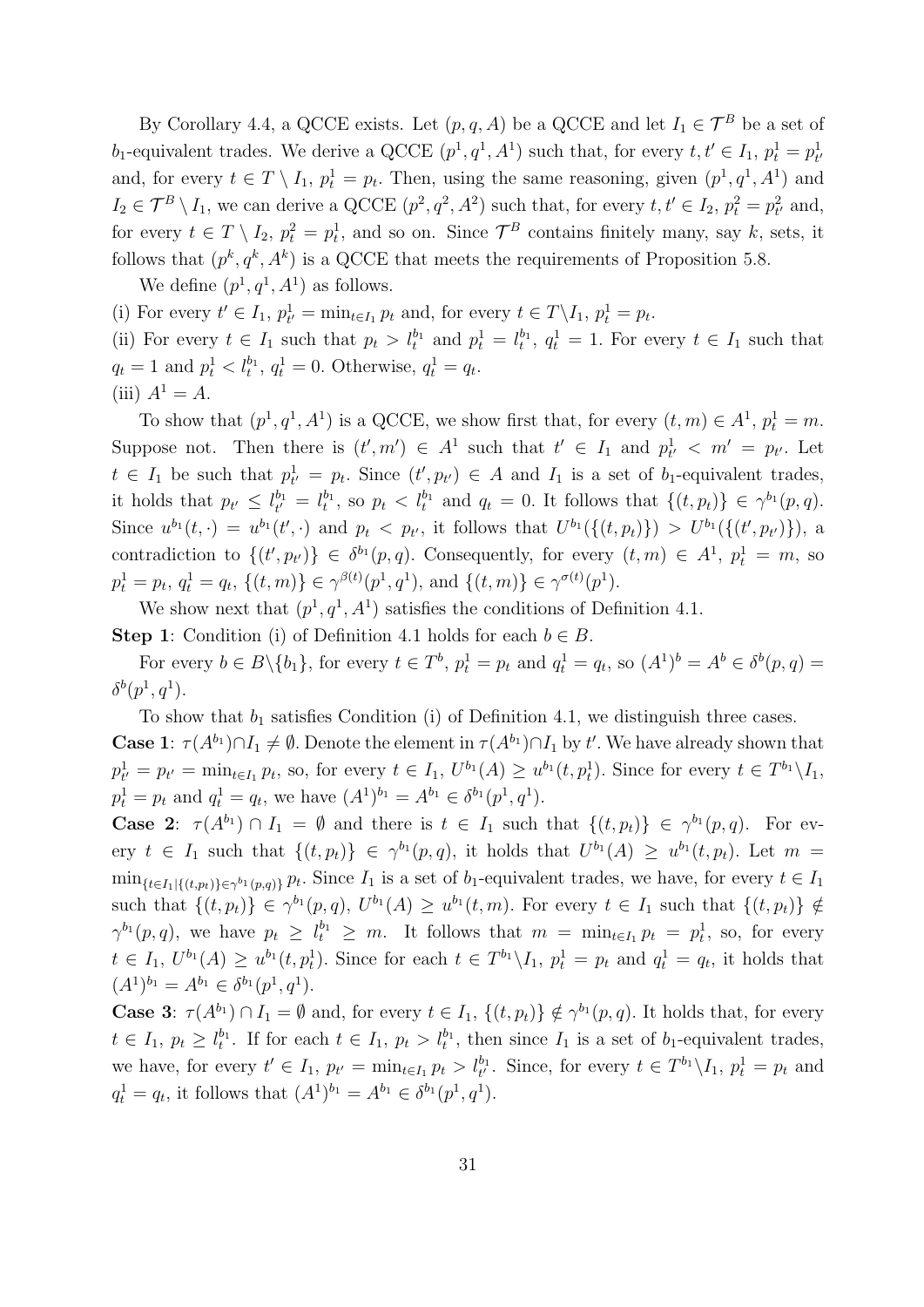If there is  $t \in I_1$  such that  $p_t = l_t^{b_1}$ , then it follows from  $\{(t, p_t)\}\notin \gamma^{b_1}(p, q)$  that  $q_t = 1$ . Since  $I_1$  is a set of b<sub>1</sub>-equivalent trades, it follows that  $l_t^{b_1} = \min_{t \in I_1} p_t$ . Note that, for every  $t \in I_1$ , if  $p_t > l_t^{b_1}$  and  $p_t^1 = l_t^{b_1}$ , then  $q_t^1 = 1$ . Thus, for every  $t \in I_1$ , it holds that  $\{(t, p_t^1)\}\notin \gamma^{b_1}(p^1, q^1)$ . Since for each  $t \in T^{b_1}\backslash I_1$ ,  $p_t^1=p_t$  and  $q_t^1=q_t$ , we have that  $(A^1)^{b_1} = A^{b_1} \in \delta^{b_1}(p^1, q^1).$ 

**Step 2:** Condition (ii) of Definition 4.1 holds for each  $s \in S$ .

Since, for every  $s \in S$ ,  $A^s \in \gamma^s(p^1)$  and  $p^1 \leq p$ , we have that  $A^s \in \delta^s(p^1)$ .

**Step 3**: It is easily seen that  $(p^1, q^1, A^1)$  satisfies Condition (iii) of Definition 4.1.

Consequently,  $(p^1, q^1, A^1)$  is a QCCE.  $Q.E.D.$ 

## A.8 Proof of Theorem 5.10

For every  $b \in B$ , for every  $\ell \in L$ , define  $I_{b,\ell} = \{b\} \times S \times \{\ell\}$ . It holds that all trades in  $I_{b,\ell}$  are b-equivalent. By Proposition 5.8, there is a QCCE  $(p, q, A)$  with buyer-uniform prices, so for every  $t, t' \in I_{b,\ell}$  it holds that  $p_t = p_{t'}$ . We denote this price by  $p_{b,\ell}$ . Next, for every  $\ell \in L$ , we define  $p_{\ell} = \max_{b \in B} p_{b,\ell}$ . Let  $\overline{p} \in \mathbb{R}^T$  be defined by

 $\overline{p}_t = p_{\lambda(t)}, \quad t \in T.$ 

We argue that  $(\bar{p}, q, A)$  is a QCCE with uniform prices.

To show that  $(\bar{p}, q, A)$  is a QCCE, we show first that, for every  $(t, m) \in A$ ,  $\bar{p}_t = m$ . Suppose not. Then there is  $(t', m') = ((b', s', \ell'), m') \in A$  such that  $\overline{p}_{t'} > m' = p_{t'}$ . Let  $b \in B$  be such that  $\overline{p}_{t'} = p_{b,\ell'}$ . Since the prices p are buyer-uniform, for  $t = (b, s', \ell')$  it holds that  $p_t = \overline{p}_{t'} > p_{t'}$ . It holds that  $\{(t, p_t)\}\in \gamma^{s'}(p)$  and  $U^{s'}(\{(t, p_t)\}) > U^{s'}(\{(t', p_{t'})\})$ , a contradiction to  $\{(t', p_{t'})\}\in \delta^{s'}(p)$ . Consequently, for every  $(t, m) \in A$ ,  $\overline{p}_t = m$ , so  $\overline{p}_t = p_t$ ,  $\{(t,m)\}\in \gamma^{\beta(t)}(\overline{p},q)$ , and  $\{(t,m)\}\in \gamma^{\sigma(t)}(\overline{p})$ .

We show next that  $(\bar{p}, q, A)$  satisfies Condition (i) of Definition 4.1. Let some  $b \in B$  be given. We have already shown that  $A^b \in \gamma^b(\overline{p}, q)$ . Since  $A^b \in \delta^b(p, q)$  and  $\overline{p} \geq p$ , it follows that  $A^b \in \delta^b(\overline{p}, q)$ .

We show next that  $(\bar{p}, q, A)$  satisfies Condition (ii) of Definition 4.1. Let some  $s \in S$  be given. We have already shown that  $A^s \in \gamma^s(\overline{p})$ . From  $A^s \in \delta^s(p)$ , it follows that  $U^s(A^s) \geq$  $U^s(\emptyset)$ . Suppose there is  $\{(t,\overline{p}_t)\}\in \gamma^s(\overline{p})$  such that  $u^s(t,\overline{p}_t) > U^s(A)$ . From  $A^s \in \delta^s(p)$ , it follows that  $\overline{p}_t > p_t$ . Let  $b \in B$  be such that  $\overline{p}_t = p_{(b,s,\lambda(t))}$ . Then  $u^s((b,s,\lambda(t)),p_{(b,s,\lambda(t))}) =$  $u^s(t,\overline{p}_t) > U^s(A^s)$ , a contradiction to  $A^s \in \delta^s(p)$ . Consequently, it holds that  $A^s \in \delta^s(\overline{p})$ .

We complete the proof by showing that  $(\bar{p}, q, A)$  satisfies Condition (iii) of Definition 4.1. This follows easily from the fact that  $(p, q, A)$  satisfies Condition (iii) of Definition 4.1 and  $\overline{p} \geq p.$  Q.E.D.

## A.9 Proof of Theorem 5.12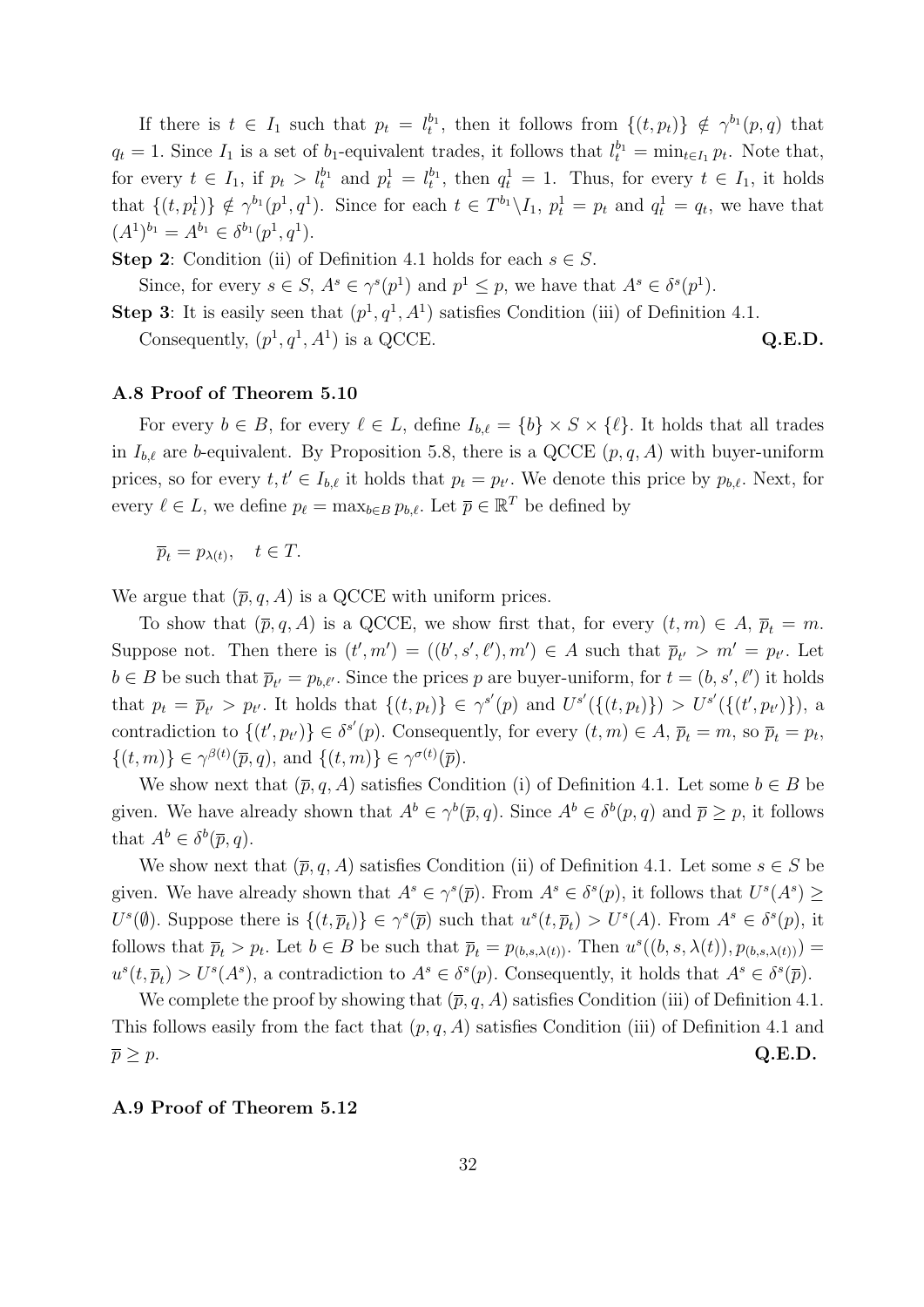Let  $B_1$ ,  $B_2$ , and  $B_3$  be a partition of B such that

$$
B_1 = \{b \in B : U^b(A) > U^b(A')\},\
$$
  
\n
$$
B_2 = \{b \in B : U^b(A') > U^b(A)\},\
$$
  
\n
$$
B_3 = \{b \in B : U^b(A) = U^b(A')\}.
$$

Let  $S_1$ ,  $S_2$ , and  $S_3$  be a partition of S such that

$$
S_1 = \{ s \in S : U^s(A') > U^s(A) \},
$$
  
\n
$$
S_2 = \{ s \in S : U^s(A) > U^s(A') \},
$$
  
\n
$$
S_3 = \{ s \in S : U^s(A) = U^s(A') \}.
$$

Let some  $b \in B_1$  be given. We have that  $U^b(A) > U^b(A')$ , so  $A^b \neq \emptyset$ . Let t be the trade corresponding to  $A^b$  and  $s = \sigma(t)$ . We show that  $s \in S_1$  by distinguishing two cases.

**Case 1:**  $\{(t, p'_t)\}\in \gamma^b(p', q)$ . It holds by  $U^b(A) > U^b(A')$  that  $p_t < p'_t$ . Since  $U^s(A') \geq$  $u^s(t, p'_t)$ , it holds that  $U^s(A') > u^s(t, p_t) = U^s(A)$ , so  $s \in S_1$ .

**Case 2:**  $\{(t, p'_t)\}\notin \gamma^b(p', q)$ . Since q remains the same at the two QCCEs, it holds that  $p'_t > l_t^b$  and  $p_t \leq l_t^b$ . Since  $U^s(A') \geq u^s(t, p'_t)$ , it follows that  $U^s(A') > u^s(t, p_t) = U^s(A)$ , so  $s \in S_1$ .

We conclude that  $|B_1| \leq |S_1|$ .

Let some  $s \in S_1$  be given. We have that  $U^s(A') > U^s(A)$ , so  $(A')^s \neq \emptyset$ . Let t be the trade related to  $(A')^s$  and  $b = \beta(t)$ . Since  $u^s(t, p'_t) = U^s(A') > U^s(A) \ge u^s(t, p_t)$ , we have that  $p'_t > p_t$ . From  $\{(t, p'_t)\}\in \gamma^b(p', q)$  and  $p'_t > p_t$ , it follows that  $\{(t, p_t)\}\in \gamma^b(p, q)$ . Thus, we have  $U^b(A) \ge u^b(t, p_t) > u^b(t, p'_t) = U^b(A')$ , so  $b \in B_1$ .

The result of the previous paragraph implies that  $|S_1| \leq |B_1|$ . Together with  $|B_1| \leq |S_1|$ , this implies that  $|B_1| = |S_1|$ . Moreover, it is easily seen that agents in  $B_1$  are matched with agents in  $S_1$  at two QCCEs. A similar argument can be used to show that  $|B_2| = |S_2|$ and agents in  $B_2$  are matched with agents in  $S_2$  at the two QCCEs.

By the above analysis, for every  $b \in B_1$  and  $t \in \tau(A^b)$ , for every  $b' \in B_2 \cup B_3$  and  $t' \in \tau((A')^{b'})$ , it holds that  $\sigma(t) \neq \sigma(t')$ . Since A is an outcome, it holds that, for every  $b \in B_1$  and  $t \in \tau(A^b)$ , for every  $b' \in B_1$  and  $t' \in \tau(A^{b'})$ ,  $b \neq b'$  implies  $\sigma(t) \neq \sigma(t')$ . Since A' is an outcome, it holds that, for every  $b \in B_2 \cup B_3$  and  $t \in \tau((A')^b)$ , for every  $b' \in B_2 \cup B_3$ and  $t' \in \tau((A')^{b'})$ ,  $b \neq b'$  implies  $\sigma(t) \neq \sigma(t')$ . It follows that  $A \wedge A'$  is an outcome. By a similar argument it can be shown that  $A \vee A'$  is an outcome.

Denote  $p \wedge p'$  by p and  $A \wedge A'$  by  $\underline{A}$ . We show next that  $(p, q, \underline{A})$  is a QCCE. Step 1: Condition (i) of Definition 4.1 holds.

Let some  $b \in B_1$  be given. It holds that  $\underline{A}^b = A^b$ . Since  $U^b(A) > U^b(A')$ , it follows that  $A^b \neq \emptyset$ . Let  $(t, m) \in T \times \mathbb{R}$  be such that  $A^b = \{(t, m)\}\$ . From  $U^b(A) > U^b(A')$  and the analysis of Cases 1 and 2 above, it follows that  $\underline{p}_t = p_t \langle p'_t \rangle$ . Since  $A^b \in \gamma^b(p, q)$ , it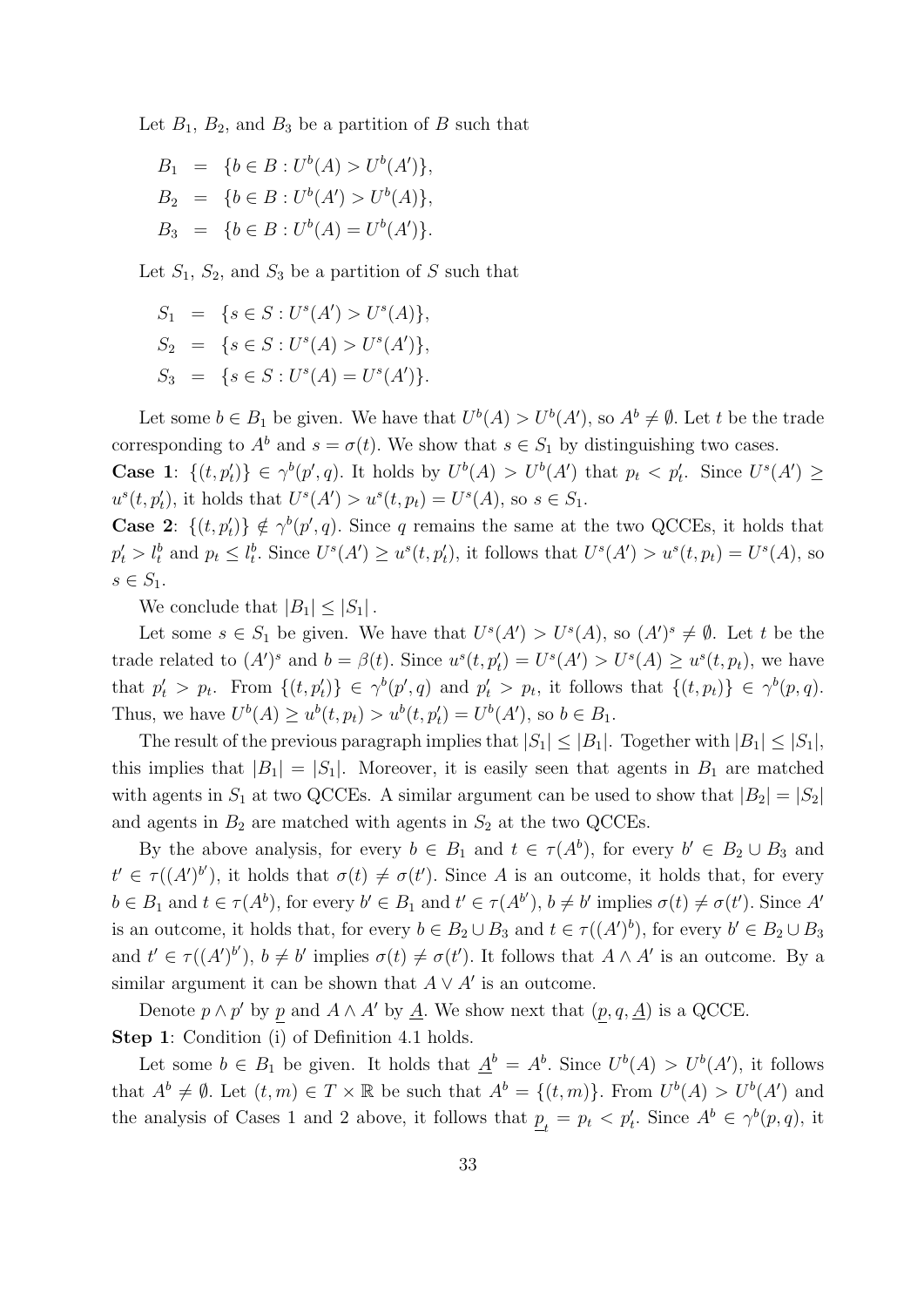holds that  $m = p_t$ , so  $A^b \in \gamma^b(p, q)$ . Obviously, it is true that  $U^b(A) \geq U^b(\emptyset)$ . For every  ${c} \in \gamma^{b}(p,q)$  such that  $\mu(c) = p_{\tau(c)}$ , it holds that  ${c} \in \gamma^{b}(p,q)$ , so  $u^{b}(c) \leq U^{b}(A)$ . For every  ${c} \in \gamma^b(\underline{p}, q)$  such that  $\mu(c) = p'_{\tau(c)}$ , it holds that  ${c} \in \gamma^b(p', q)$ , so  $u^b(c) \leq U^b(A')$  $U^b(A)$ . Thus Condition (i) of Definition 4.1 holds for every  $b \in B_1$ .

Let some  $b \in B_2 \cup B_3$  be given. It holds that  $\underline{A}^b = (A')^b$ . If  $(A')^b = \emptyset$ , then clearly  $(A')^b \in \gamma^b(p,q)$ . Otherwise, let  $(t,m) \in T \times \mathbb{R}$  be such that  $(A')^b = \{(t,m)\}$ . Since b is matched with some  $\sigma(t) \in S_2 \cup S_3$  and by  $U^{\sigma(t)}(A') \leq U^{\sigma(t)}(A)$ , it holds that  $\underline{p}_t = p'_t \leq p_t$ . Since  $(A')^b \in \gamma^b(p', q)$ , it holds that  $m = p'_t$ , so  $(A')^b \in \gamma^b(\underline{p}, q)$ . Obviously, it is true that  $U^b(A') \geq U^b(\emptyset)$ . For every  $\{c\} \in \gamma^b(p,q)$  such that  $\mu(c) = p_{\tau(c)}$ , it holds that  $\{c\} \in \gamma^b(p,q)$ , so  $u^b(c) \leq U^b(A) \leq U^b(A')$ . For every  $\{c\} \in \gamma^b(\underline{p}, q)$  such that  $\mu(c) = p'_{\tau(c)}$ , it holds that  ${c} \in \gamma^b(p', q)$ , so  $u^b(c) \leq U^b(A')$ . Thus Condition (i) of Definition 4.1 holds for every  $b \in B_2 \cup B_3$ .

Step 2: Condition (ii) of Definition 4.1 holds.

Let some  $s \in S_1$  be given. By the first part of the proof it holds that there is  $t \in \tau(A)$ such that  $\sigma(t) = s$  and  $\beta(t) \in B_1$ . We have that  $\underline{A}^s = A^s$ . Moreover, from  $U^s(A') > U^s(A)$ , it follows that  $\underline{p}_t = p_t < p'_t$ , so  $A^s \in \gamma^s(p)$ . Obviously, it is true that  $U^s(A) \geq U^s(\emptyset)$ . For every  ${c} \in \gamma^s(\underline{p})$ , since  $A^s \in \delta^s(p)$  and  $\underline{p}_{\tau(c)} \leq p_{\tau(c)}$ , we have that  $U^s(A) \geq u^s(c)$ . It follows that Condition (ii) of Definition 4.1 holds for every  $s \in S_1$ .

Let some  $s \in S_2 \cup S_3$  be given. By the first part of the proof it holds that  $\underline{A}^s = (A')^s$ . If  $(A')^s = \emptyset$ , then clearly  $(A')^s \in \gamma^s(p)$ . Otherwise, there is  $(t,m) \in \overline{Y}$  such that  $(A')^s =$  $\{(t,m)\}\.$  From  $U^{s}(A) \geq U^{s}(A')$ , it follows that  $\underline{p}_t = p'_t \leq p_t$ , so  $(A')^{s} \in \gamma^{s}(\underline{p})$ . Obviously, it is true that  $U^{s}(A') \geq U^{s}(\emptyset)$ . For every  $\{c\} \in \gamma^{s}(\underline{p})$ , since  $(A')^{s} \in \delta^{s}(p')$  and  $\underline{p}_{\tau(c)} \leq p'_{\tau(c)}$ , we have that  $U^{s}(A') \geq u^{s}(c)$ . It follows that Condition (ii) of Definition 4.1 holds for every  $s \in S_2 \cup S_3$ .

Step 3: Condition (iii) of Definition 4.1 holds.

For each  $t \in T$ , if  $\underline{p}_t < l_t^{\beta(t)}$ , then  $p_t < l_t^{\beta(t)}$  or  $p'_t < l_t^{\beta(t)}$ , so since both  $(p, q, A)$  and  $(p', q, A')$  are QCCEs, it follows that  $q_t = 0$ .

We conclude that  $(p, q, \underline{A})$  is a QCCE.

Denote  $p \vee p'$  by  $\overline{p}$  and  $A \vee A'$  by  $\overline{A}$ .

We show next that  $(\overline{p}, q, \overline{A})$  is a QCCE.

Step 1: Condition (i) of Definition 4.1 holds.

Let some  $b \in B_1$  be given. It holds that  $\overline{A}^b = (A')^b$ . Let  $(t,m) \in \overline{Y}$  be such that  $(A')^b = \{(t, m)\}.$  Since b is matched with some  $\sigma(t) \in S_1$  and by  $U^{\sigma(t)}(A) < U^{\sigma(t)}(A')$ , it follows that  $p_t < p'_t = \overline{p}_t$ . The fact that  $(A')^b \in \gamma^b(p', q)$  now implies that  $(A')^b \in \gamma^b(\overline{p}, q)$ . Obviously, it is true that  $U^b(A') \geq U^b(\emptyset)$ . For every  $\{c\} \in \gamma^b(\overline{p}, q)$  such that  $\mu(c) = p_{\tau(c)}$ , it holds that  $\{(\tau(c), p'_{\tau(c)})\} \in \gamma^b(p', q)$ , so  $u^b(c) \leq u^b(\tau(c), p'_{\tau(c)}) \leq U^b(A')$ . For every  $\{c\} \in$  $\gamma^{b}(\overline{p}, q)$  such that  $\mu(c) = p'_{\tau(c)}$ , it holds that  $\{c\} \in \gamma^{b}(p', q)$ , so  $u^{b}(c) \leq U^{b}(A')$ . Thus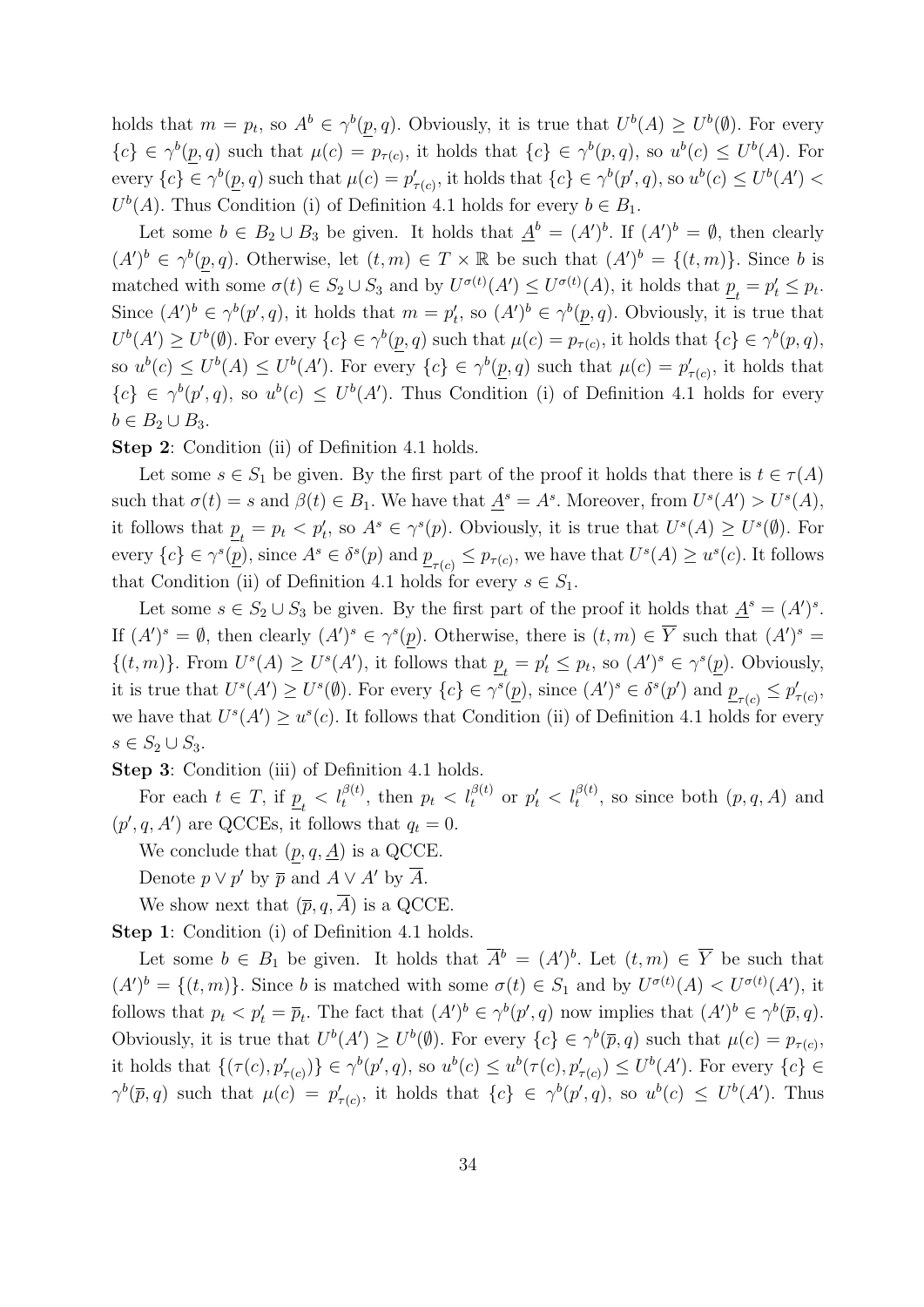Condition (i) of Definition 4.1 holds for every  $b \in B_1$ .

Let some  $b \in B_2 \cup B_3$  be given. It holds that  $\overline{A}^b = A^b$ . If  $A^b = \emptyset$ , then we clearly have  $A^b \in \gamma^b(\overline{p}, q)$ . Otherwise, let  $(t, m) \in \overline{Y}$  be such that  $A^b = \{(t, m)\}\$ . Since b is matched with some agent  $\sigma(t) \in S_2 \cup S_3$  and by  $U^{\sigma(t)}(A') \leq U^{\sigma(t)}(A)$ , it holds that  $p'_t \leq p_t = \overline{p}_t$ . From  $A^b \in \gamma^b(p,q)$  it now follows that  $A^b \in \gamma^b(\overline{p}, q)$ . Obviously, it is true that  $U^b(A) \geq U^b(\emptyset)$ . For every  ${c} \in \gamma^b(\overline{p}, q)$  such that  $\mu(c) = p_{\tau(c)}$ , it holds that  ${c} \in \gamma^b(p, q)$ , so  $u^b(c) \leq U^b(A)$ . For every  $\{c\} \in \gamma^b(\overline{p}, q)$  such that  $\mu(c) = p'_{\tau(c)}$ , it holds that  $\{(\tau(c), p_{\tau(c)})\} \in \gamma^b(p, q)$ , so  $u^b(c) \leq u^b(\tau(c), p_{\tau(c)}) \leq U^b(A)$ . Thus Condition (i) of Definition 4.1 holds for every  $b \in B_2 \cup B_3$ .

Step 2: Condition (ii) of Definition 4.1 holds.

Let some  $s \in S_1$  be given. By the first part of the proof it holds that there is  $t \in \tau(A)$ such that  $\sigma(t) = s$  and  $\beta(t) \in B_1$ , so  $U^b(A) > U^b(A')$ . We have that  $\overline{A}^s = (A')^s$ . Moreover, from  $U^{s}(A') > U^{s}(A)$ , it follows that  $p_t < p'_t = \overline{p}_t$ , so  $(A')^{s} \in \gamma^{s}(\overline{p})$ . Obviously, it is true that  $U^s(A') \geq U^s(\emptyset)$ . For every  $\{c\} \in \gamma^s(\overline{p})$  such that  $\mu(c) = p_{\tau(c)}$  it holds that  ${c} \in \gamma^s(p)$ , so  $u^s(c) \leq U^s(A) < U^s(A')$ . For every  ${c} \in \gamma^s(\overline{p})$  such that  $\mu(c) = p'_{\tau(c)}$  it holds that  ${c} \in \gamma^{s}(p')$ , so  $u^{s}(c) \leq U^{s}(A')$ . It follows that Condition (ii) of Definition 4.1 holds for every  $s \in S_1$ .

Let some  $s \in S_2 \cup S_3$  be given. By the first part of the proof it holds that  $\overline{A}^s = A^s$ . If  $A^s = \emptyset$ , then clearly  $A^s \in \gamma_s(\overline{p})$ . Otherwise, there is  $(t, m) \in \overline{Y}$  such that  $A^s = \{(t, m)\}.$ From  $U^s(A) \geq U^s(A')$ , it follows that  $p'_t \leq p_t = \overline{p}_t$ , so  $A^s \in \gamma^s(\overline{p})$ . Obviously, it is true that  $U^{s}(A) \geq U^{s}(\emptyset)$ . For every  $\{c\} \in \gamma^{s}(\overline{p})$  such that  $\mu(c) = p_{\tau(c)}$  it holds that  $\{c\} \in \gamma^{s}(p)$ , so  $u^s(c) \leq U^s(A)$ . For every  $\{c\} \in \gamma^s(\overline{p})$  such that  $\mu(c) = p'_{\tau(c)}$  it holds that  $\{c\} \in \gamma^s(p')$ , so  $u^s(c) \leq U^s(A') \leq U^s(A)$ . It follows that Condition (ii) of Definition 4.1 holds for every  $s \in S_2 \cup S_3$ .

Step 3: Condition (iii) of Definition 4.1 holds.

For each  $t \in T$ , if  $\overline{p}_t < l_t^{\beta(t)}$ , then  $p_t < l_t^{\beta(t)}$  and  $p'_t < l_t^{\beta(t)}$ , so since  $(p, q, A)$  and  $(p', q, A')$ are both QCCEs, it follows that  $q_t = 0$ .

We conclude that  $(\overline{p}, q, \overline{A})$  is a QCCE. Q.E.D.

## A.10 Proof of Theorem 5.16

Since  $p' \in P(\mathcal{E}, q)$ , then there is an outcome  $\overline{A}$  such that  $(p', q, \overline{A})$  is a QCCE. Let A'' be defined as

$$
A'' = A \vee \overline{A}
$$
  
=  $(\cup_{b \in B} \{(\overline{A})^b | U^b(A) > U^b(\overline{A})\}) \cup (\cup_{b \in B} \{A^b | U^b(A) < U^b(\overline{A})\})$   
 $\cup (\cup_{b \in B} \{A^b | U^b(A) = U^b(\overline{A})\}).$ 

By Theorem 5.12,  $(p \lor p', q, A'')$  is a QCCE. By the first part of the proof of Theorem 5.12, for every agent  $i \in B \cup S$  such that  $U^{i}(A) > U^{i}(\overline{A})$  or  $U^{i}(A) < U^{i}(\overline{A})$ , agent i makes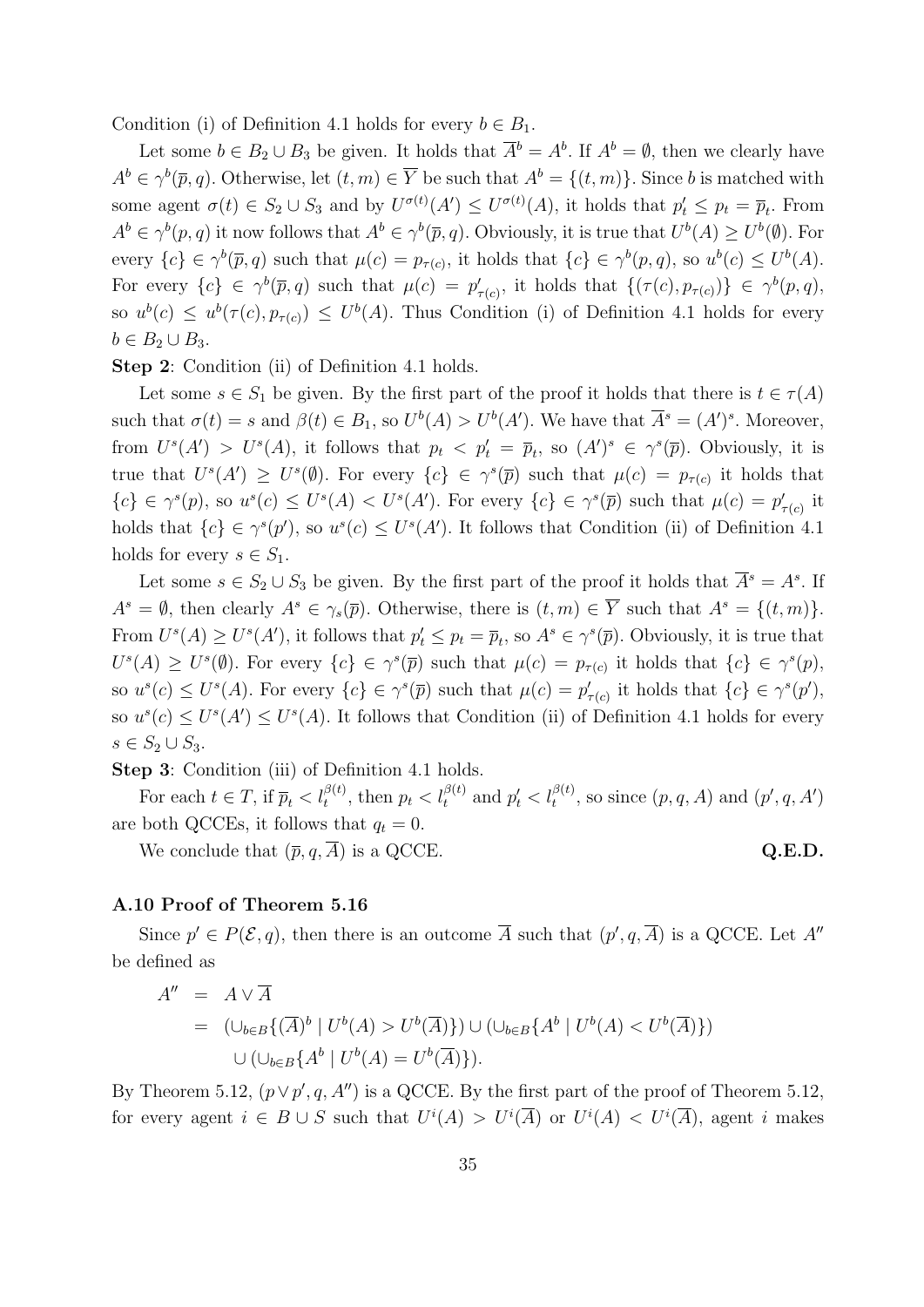a trade with some other agent in both  $(p, q, A)$  and  $(p', q, \overline{A})$ , and so agent i also makes a trade in  $(p \vee p', q, A'')$ . By the construction of A'', the set of agents who choose the no-trade option at  $(p, q, A)$  is the same as the set of agents who choose the no-trade option at  $(p \lor p', q, A'')$ , i.e.,  $B \setminus \beta(\tau(A)) = B \setminus \beta(\tau(A''))$  and  $S \setminus \sigma(\tau(A)) = S \setminus \sigma(\tau(A''))$ .

Let  $A'$  be defined as

$$
A' = \overline{A} \wedge A''
$$
  
=  $(\cup_{b \in B} \{(\overline{A})^b | U^b(\overline{A}) > U^b(A'')\}) \cup (\cup_{b \in B} \{({A''})^b | U^b(\overline{A}) < U^b(A'')\})$   
 $\cup (\cup_{b \in B} \{({A''})^b | U^b(\overline{A}) = U^b(A'')\}).$ 

By Theorem 5.12,  $((p \lor p') \land p', q, A')$  is a QCCE. By the first part of the proof of Theorem 5.12, for every agent  $i \in B \cup S$  such that  $U^{i}(\overline{A}) > U^{i}(A'')$  or  $U^{i}(\overline{A}) < U^{i}(A'')$ , agent i makes a trade with some other agent in both  $(p \lor p', q, A'')$  and  $(p', q, \overline{A})$ , and so agent i also makes a trade in  $((p \lor p') \land p', q, A')$ . By the construction of A', the set of agents who choose the no-trade option at  $(p \vee p', q, A'')$  is the same as the set of agents who choose the no-trade option at  $((p \lor p') \land p', q, A')$ , i.e.,  $B \setminus \beta(\tau(A'')) = B \setminus \beta(\tau(A'))$  and  $S \setminus \sigma(\tau(A'')) = S \setminus \sigma(\tau(A')).$ 

Thus  $B \setminus \beta(\tau(A)) = B \setminus \beta(\tau(A'))$  and  $S \setminus \sigma(\tau(A)) = S \setminus \sigma(\tau(A'))$ . The result now follows from the observation that  $(p \lor p') \land p' = p'$ . Q.E.D.

### A.11 Proof of Theorem 6.4

Let  $(p, q, A)$  be a DE of  $\overline{\mathcal{E}}$ . For every  $b \in B$ ,  $\delta^b(p,q) = \overline{\delta}^b(p,q)$ , so from Condition (i) of Definition 6.1, it follows that  $A^b \in \delta^b(p,q)$ , so Condition (i) of Definition 4.1 holds. For every  $s \in S$ ,  $\delta^s(p) = \overline{\delta^s(p)}$ , so from Condition (ii) of Definition 6.2, it follows that  $A^s \in \delta^s(p)$ , so Condition (ii) of Definition 4.1 holds. Finally, for every  $t \in T$  such that  $p_t < l_t^{\beta(t)}$ , it holds that  $p_t < \overline{p}_t$ , so by Condition (iv) of Definition 6.2, we have  $q_t = 0$  and Condition (iii) of Definition 4.1 is satisfied. We have shown that  $(p, q, A)$  is a QCCE of  $\mathcal{E}$ . Q.E.D.

## References

- [1] Alkan, A., Gale, D., 1990. The core of the matching game. Games and Economic Behavior 2(3), 203-212.
- [2] Andersson, T., Svensson, L.G., 2014. Non-manipulable house allocation with rent control. Econometrica 82(2), 507-539.
- [3] Ausubel, L.M., Milgrom, P.R., 2002. Ascending auctions with package bidding. Advances in Theoretical Economics 1(1).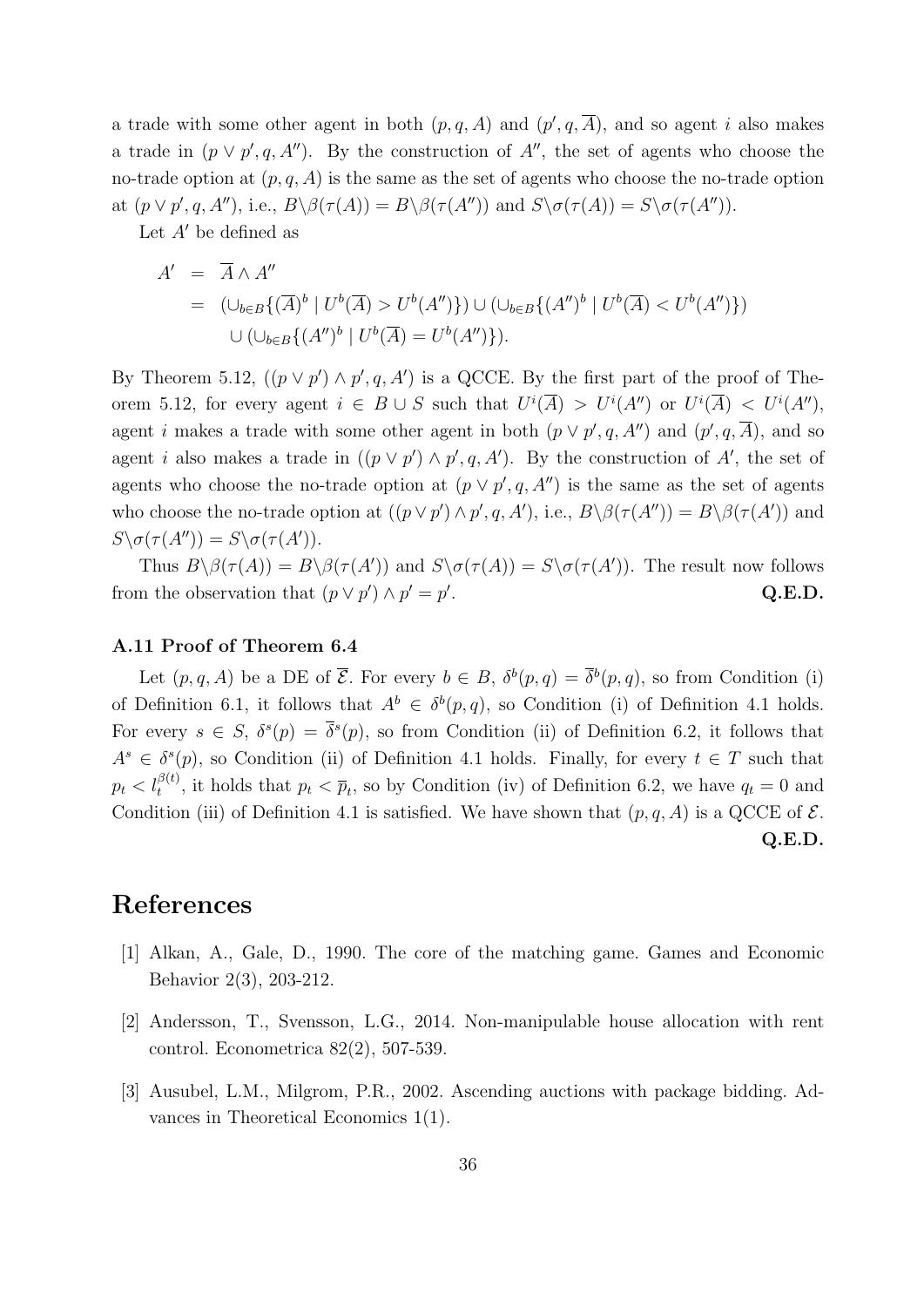- [4] B´enassy, J. P., 1975. Neo-Keynesian disequilibrium theory in a monetary economy. The Review of Economic Studies 42(4), 503-523.
- [5] Benoit, J. P., Krishna, V., 2001. Multiple-object auctions with budget constrained bidders. The Review of Economic Studies 68(1), 155-179.
- [6] Candogan, O., Epitropou, M., Vohra, R., 2017. Competitive equilibirum and trading networks: a network flow approach. Working paper.
- [7] Che, Y.K., Gale, I., 1998. Standard auctions with financially constrained bidders. The Review of Economic Studies 65(1), 1-21.
- [8] Crawford, V.P., Knoer, E.M., 1981. Job matching with heterogeneous firms and workers. Econometrica 49(2), 437-450.
- [9] Demange, G., Gale, D., 1985. The strategy structure of two-sided matching markets. Econometrica 53(4), 873-888.
- [10] Demange, G., Gale, D., Sotomayor, M., 1986. Multi-item auctions. Journal of Political Economy 94(4), 863-872.
- [11] Dobzinski, S., Lavi, R., Nisan, N., 2012. Multi-unit auctions with budget limits. Games and Economic Behavior 74(2), 486-503.
- [12] Drèze, J. H., 1975. Existence of an exchange equilibrium under price rigidities. International Economic Review 16, 301-320.
- [13] Fleiner, T., Janko, Z., Tamura, A., Teytelboym, A., 2018. Trading networks with bilateral contracts. Working paper, University of Oxford.
- [14] Gale, D., Shapley, L.S., 1962. College admissions and the stability of marriage. American Mathematical Monthly 69(1), 9-15.
- [15] Gul, F., Stacchetti, E., 1999. Walrasian equilibrium with gross substitutes. Journal of Economic Theory 87(1), 95-124.
- [16] Hatfield, J.W., Kojima, F., 2010. Substitutes and stability for matching with contracts. Journal of Economic Theory 145, 1704-1723.
- [17] Hatfield, J.W., Kominers, S.D., 2012. Matching in networks with bilateral contracts. American Economic Journal: Microeconomics 4(1), 176-208.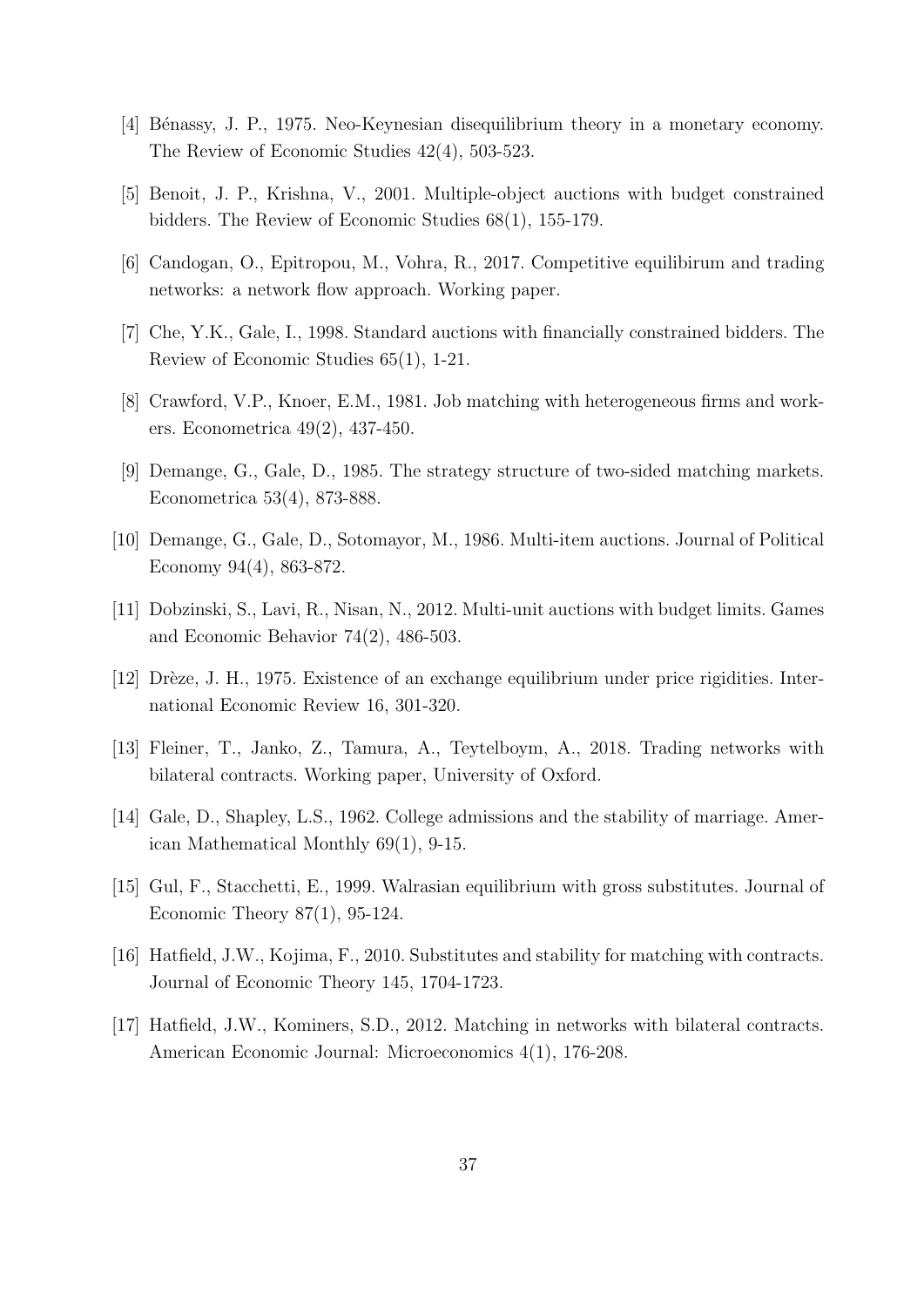- [18] Hatfield, J.W., Kominers, S.D., Nichifor, A., Ostrovsky, M., Westkamp, A., 2013. Stability and competitive equilibrium in trading networks. Journal of Political Economy 121(5), 966-1005.
- [19] Hatfield, J.W., Milgrom, P.R., 2005. Matching with contracts. American Economic Review 95(4), 913-935.
- [20] Herings, P.J.J., 1996. Static and dynamic aspects of general disequilibrium theory. Theory and Decision Library, Series C: Game Theory, Mathematical Programming and Operations Research. Kluwer Academic Publishers, Norwell, Massachusetts.
- [21] Herings, P.J.J., 2018. Equilibrium and matching under price controls. Journal of Economic Theory 177, 222-244.
- [22] Illing, G., Kl¨uh, U., 2003. Spectrum auctions and competition in telecommunications. MIT Press.
- [23] Kelso, A.S., Jr., Crawford, V.P., 1982. Job matching, coalition formation, and gross substitutes. Econometrica 50, 1483-1504.
- [24] Kojima, F., Sun, N., Yu, N.N., 2018. Job matching under constraints. Working paper.
- [25] Koopmans, T.C., Beckmann, M., 1957. Assignment problems and the location of economic activities. Econometrica 25(1), 53-76.
- [26] Kucuksenel, S., 2011. Core of the assignment game via fixed point methods. Journal of Mathematical Economics 47(1), 72-76.
- [27] Laan, G. van der, Talman, A.J.J., Yang, Z., 2018. Equilibrium in the assignment market under budget constraints. Working paper.
- [28] Laan, G. van der, Yang, Z., 2016. An ascending multi-item auction with financially constrained bidders. The Journal of Mechanism and Institution Design 1(1), 109-149.
- [29] Liao, R.C., 2014. What drives corporate minority acquisitions around the world? The case for financial constraints. Journal of Corporate Finance 26, 78-95.
- [30] Makowski, L., 1979. Value theory with personalized trading. Journal of Economic Theory 20(2), 194-212.
- [31] Maskin, E.S., 2000. Auctions, development, and privatization: efficient auctions with liquidity-constrained buyers. European Economic Review 44(4), 667–681.